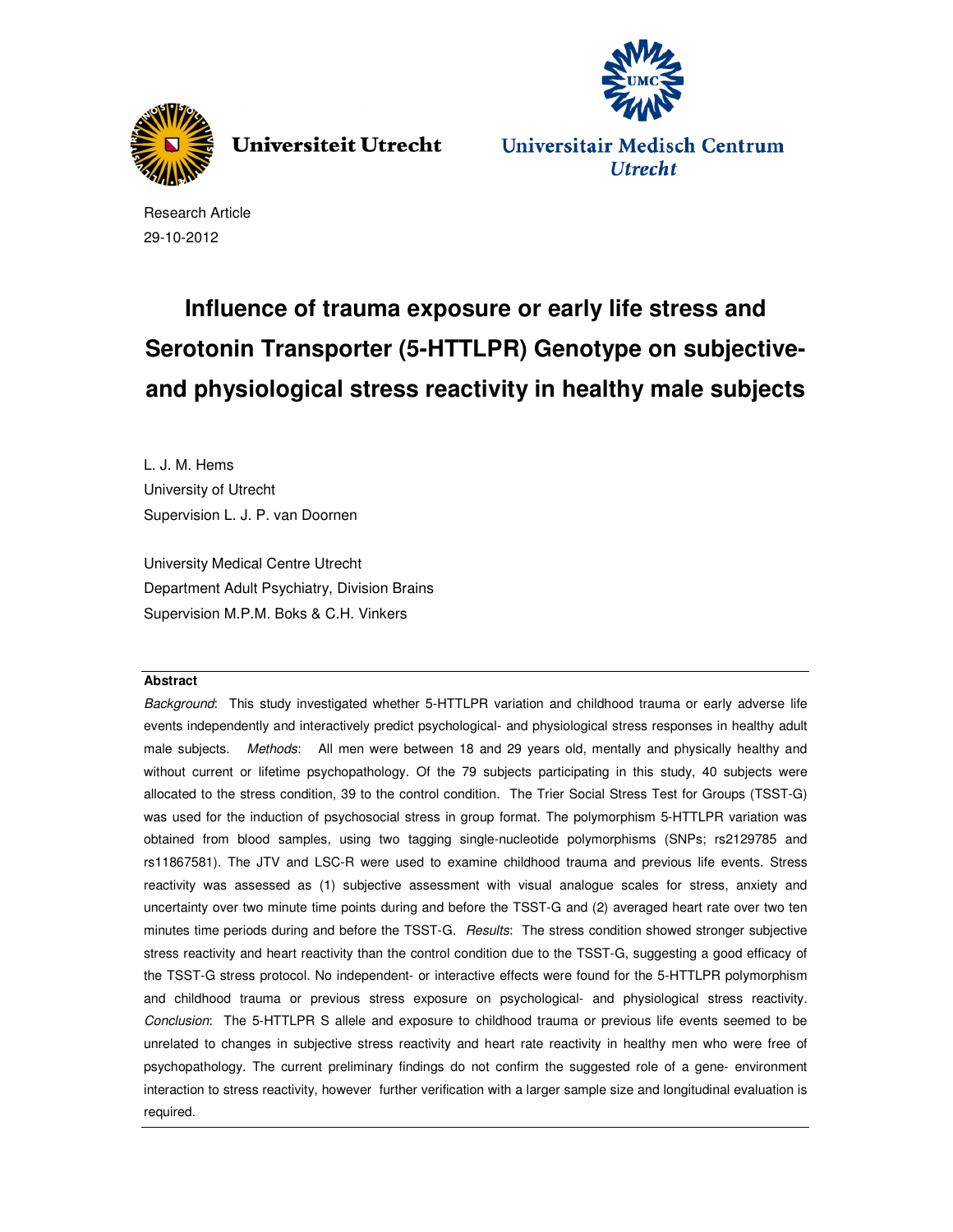# **1. Introduction**

Psychosocial stress is a real or interpreted threat to the physiological or psychological integrity of an individual that results in physiological and / or behavioural responses (Levine, 2005). The two main physiological stress response systems are the hypothalamic-pituitary-adrenal (HPA) axis and the autonomic nervous system (ANS). Activity of both systems is integrated, cross-regulated and centrally controlled by limbic structures of which the amygdala plays a crucial role (Giudice, Ellis, & Shirtcliff, 2011). The HPA- axis provides a delayed and long-term response to environmental challenges through release of cortisol, whereas (the sympathic portion of) the ANS induces a fast physiological 'flight or fight' response through catecholamine secretion. These responses are meant to help the body adapt to and dispose of stressful stimuli (de Kloet, 2009), but long-term, excessive (sympathic) activation can produce neurochemical imbalances that may contribute to the development of psychiatric disorders (Giudice et al., 2011). These physiological responses are often accompanied with changes in psychological state, such as a subjective feeling of anxiety. The physiological and psychological responses to acute stress vary considerably between individuals, with several demographic, physiological, and biological variables moderating the magnitude of the individual stress response (Foley, & Kirschbaum, 2010; Mormede et al., 2011). In this study we will focus on the geneenvironment interaction, by studying genetic influence and previous history of stressful experiences in psychosocial stress.

#### **1.1 Genetic factors**

Previous studies point to variability in serotonin neurotransmission as a predictor in individual stress response differences. Serotonin (5-HT) regulates avoidance of threat, withdrawal from dangerous or aversive cues and behavioural inhibition (Giudice et al., 2011). The serotonin transporter (5-HTT) regulates 5-HT receptor stimulation and strongly modulates the serotonergic response to stress in humans (Armbruster et al., 2009; Caspi et al., 2003; Karg, Burmeister, Shedden, & Sen, 2011; Munafò, Brown, & Hariri, 2008). The 5-HTTLPR polymorphism in the 5-HTT promoter region affects the transcription rate of the gene (Karg et al., 2011). The 5-HTTLPR is defined by a length variation of a repetitive sequence, with a long (L) allele comprising sixteen copies and a short (S) allele variant comprising fourteen copies of the repeat sequence (Gunthert et al., 2007; Armbruster et al., 2003; Munafò et al., 2008). Previous studies suggest that 5-HTTLPR variations moderate the stress response, with dominance of the S allele over the alternate L allele (Karg et al., 2011; Armbruster et al., 2003; Gunthert et al., 2007; Fredericks et al., 2010). Having one or two S allele copies (either SL or SS genotype) increases amygdala reactivity to threatening stimuli (Caspi et al., 2003; Way & Taylor, 2010). Furthermore, the S allele is associated with neuroanatomical changes in the amygdala, the medial prefrontal cortex and the connecting fibers, and exaggerated HPA- axis response to stress (Caspi, Hariri, Holmes, Uher, & Moffitt, 2010; Pergamin-Hight, Bakermans-Kranenburg, van IJzendoorn, & Bar-Haim, 2012).

Amygdala activation is an important mediator of psychological and physiological stress reactivity of S carriers to threatening social cues (Way & Taylor, 2010). Behaviourally, previous studies show an association between the 5-HTTLPR S allele and increased acquisition of conditioned fear responses; S carriers had enhanced anxiety sensitivity and were associated with biased attention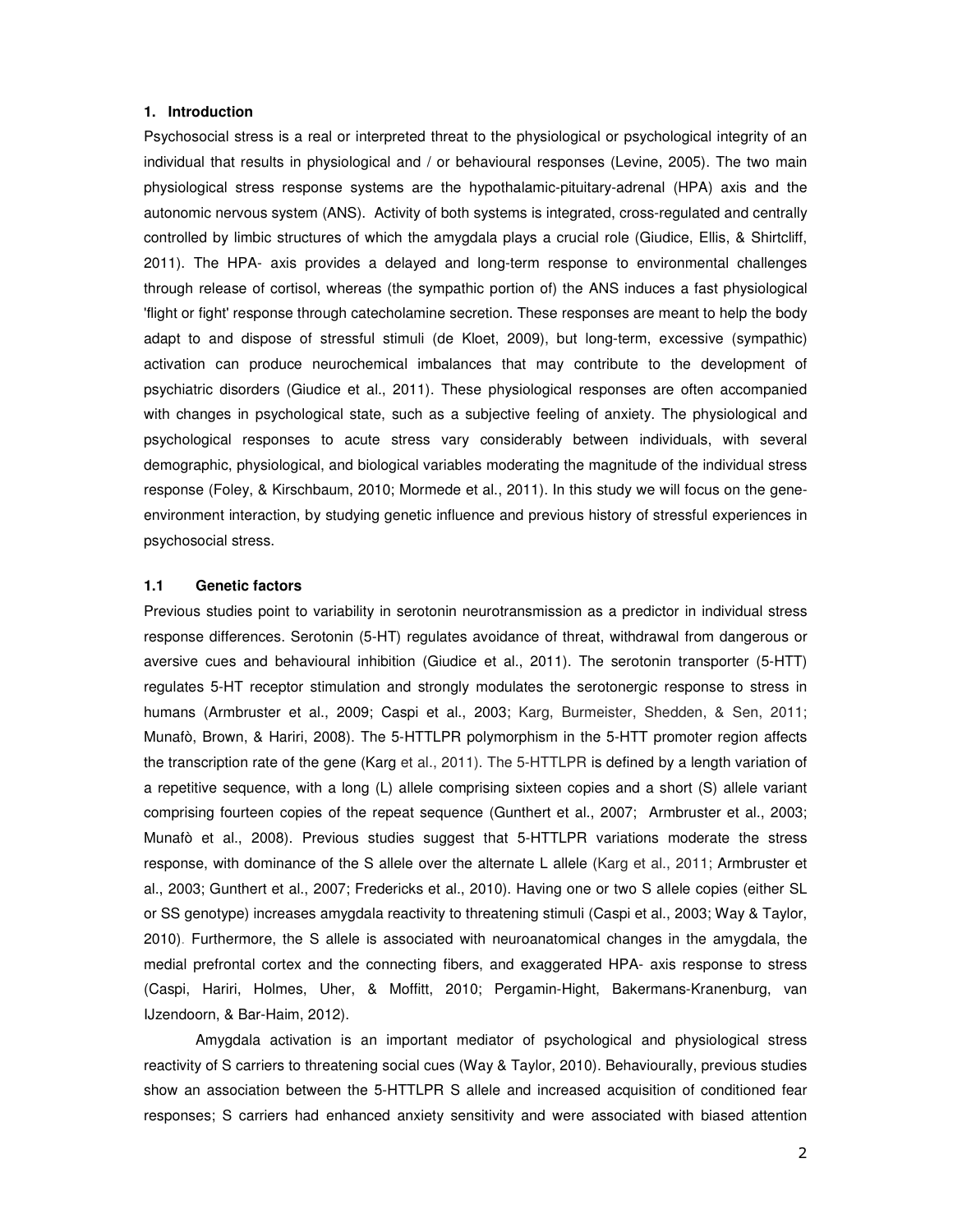toward negative outcomes (Gunthert et al., 2007; Caspi et al., 2010; Munafò et al., 2007; Pergamin-Hight et al., 2012). The S allele is associated physiologically with increased heart rate and startle amplitude to aversive or threatening stimuli (Caspi et al., 2010; Fredericks et al., 2010). Fredericks et al (2010) suggest SS carriers have the greatest increase in stress reactivity to laboratory stressors, followed respectively by the SL genotype and homozygous L carriers. Together, these findings demonstrate different 5-HTTLPR variants can affect threat- related amygdala reactivity and predict individual differences in stress sensitivity (Bouma et al., 2011; Caspi et al., 2010; Munafò et al., 2008).

However, others did not find an association (Karg et al., 2011). Gunthert and colleagues (2007), for example, did not find a consistent association between anxiety and variation at 5-HTTLPR; anxiety effects seemed to be independent of 5-HTTLPR-related vulnerability. Another study reported no threat bias regarding to 5-HTTLPR variation (Pergamin-Hight et al., 2012).

#### **1.2. Childhood trauma exposure and previous stressful life events**

Besides genetic influences, stressful experiences early in life can permanently change stress response patterns (Elzinga et al., 2008; de Kloet, 2009). Previous findings indicate both behavioural and endocrine stress responses to be influenced by early adverse experiences and inadequate maternal care (Levine, 2005; Elzinga et al., 2008). In animals, prolonged early life stress appears to be associated with increased anxiety and decreased social interaction later in life (Elzinga et al., 2008). Autonomic stress reactivity and experience of early stressful life events are linked as well (Levine, 2005). Several human studies have found a correlation between previous physical and / or sexual abuse and HPA axis reactivity changes upon psychosocial stress exposure (Levine, 2005; Elzinga et al., 2008). Physical- and sexual abuse, but also foster care, institutionalization or the death of parents in childhood are demonstrated to dysregulate the HPA axis and abnormal circadian rhythms of cortisol in human (Levine, 2005). These findings indicate an increase of psychological- and physiological stress reactivity after experiencing more stressful life events early in life.

Nevertheless, conflicting results are present as well in stressful life event studies, where outcome depends on frequency and perceived intensity of the events. Elzinga et al. (2008) found a diminished activation of the HPA- axis and anxiety to novel life stressors after brief early life stress exposure. The experience of previous life stress reversely attenuated sympathetic cardiovascular responses to novel psychosocial stress. When a distinction is made between individuals exposed to none / one adverse event and to relatively many adverse events, no differences were found between the groups with regard to blood pressure, heart rate and subjective distress, either at baseline or in response to the psychosocial stress task (Elzinga et al., 2008).

#### **1.3. Genetic factors and childhood trauma exposure or early stressful life events**

Responsiveness to stressful life events differs between individuals and appears to be influenced by genetic makeup. Accumulating evidence contributes this individual variability to 5-HTTLPR variation (Caspi et al., 2003). Caspi and colleagues (2003) found a significant interaction between 5-HTTLPR and stressful life events in the development of depressive symptoms, with the S allele showing greater perceived stress reactivity and a greater risk for developing depressive problems when exposed to high levels of stressful events (Caspi et al., 2003). Several studies have linked the 5-HTTLPR S allele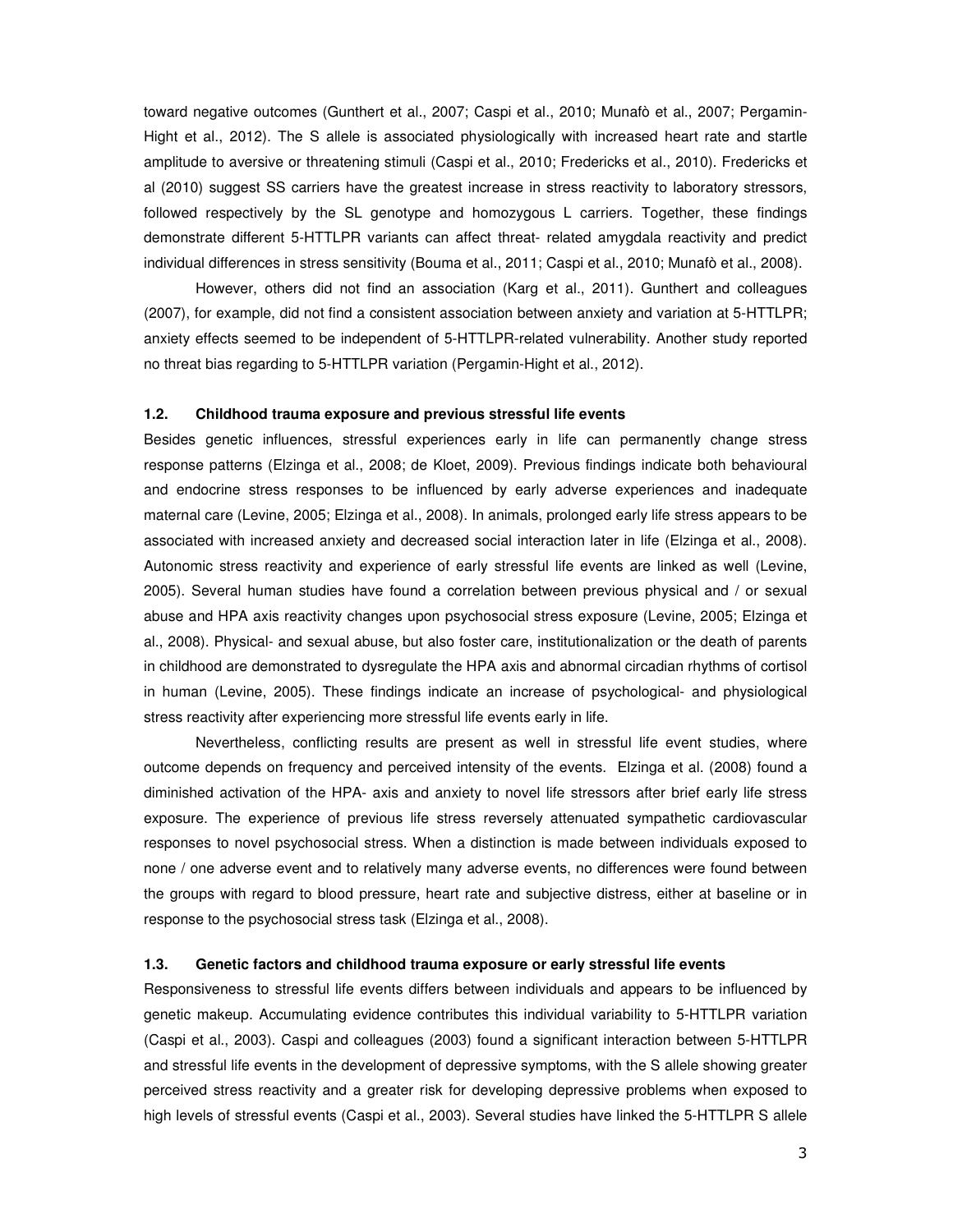to psychological problems after early life adversity as well (Obradović & Boyce, 2009; Caspi et al., 2003; Caspi et al., 2010). S carriers with high levels of childhood maltreatment and adversity were more sensitive to anxiety and more biased toward perceiving and expecting negative outcomes. Moreover, children carrying the S allele and raised by unresponsive or nonsupportive mothers showed poor self-regulation of negative affect (Caspi et al., 2010; Obradović & Boyce, 2009). Another study done with rhesus macaques (there is a length polymorphism in the 5-HTT promoter region functionally analogous to the human 5-HTTLPR), have found the S allele interacting with adverse early rearing conditions which results in more distress, less activity, stronger neuroendocrine responses to stress and a lower serotonin turnover in the central nervous system (Uher & McGuffin, 2008). These findings show that the S allele is associated with a vulnerability to early life adverse circumstances, leading to multiple adverse outcomes resembling human psychiatric disorders

Although previous research implicates a gene- environment interaction, this remains controversial. Most research has been conducted in patients suffering from mood and anxiety disorders. Furthermore, the few studies performed in a healthy population are inconsistent and offer equivocal findings. For example, the results of a meta-analysis suggest that the interaction effect of 5- HTTLPR and stressful life events is negligible (Munafò, Durrant, Lewis, & Flint, 2009). Fredericks and colleagues (2010) also found no significant difference in genotypic baseline heart rate variability regarding early life stress (assessed through the Childhood Trauma Questionnaire, CTQ). Another study only found association between 5-HTTLPR and mild stressors, rather than rarer and severe life events (Kendler, Kuhn, Vittum, Prescott, & Riley, 2005).

# **1.4. Importance of research**

Taken together, there are a small number of studies exploring the 5-HTTLPR variation and previous stress experiences on stress reactivity, with inconsistent findings mainly focused on psychiatric disorders. Therefore, the role of 5-HTTLPR and childhood trauma or adverse life events on stress reactivity to psychosocial stress in healthy individuals remains unknown. The present study intends to investigate whether 5-HTTLPR variation and childhood trauma or early life events independently and interactively predict psychological and physiological stress responses in healthy adult male subjects. The Trier Social Stress Test for Groups (TSST-G; Armbruster et al., 2009) is a standardized laboratory stressor, used to evaluate psychosocial stress responses for multiple participants simultaneously. TSST-G has been shown to result in significant endocrine, cardiovascular, immune and subjective responses (Kudielka, Schommer, Hellhammer, & Kirschbaum, 2004). Stress reactivity in the TSST-G is examined physiologically through heart rate frequency and subjectively through Visual Analogue Scales (VAS). The polymorphism 5-HTTLPR variation was obtained from blood samples and can be coupled to stress reactivity in the TSST-G. Childhood trauma was examined using the Dutch version of Childhood Trauma Questionnaire (CTQ; Dutch version JTV) and previous stressful life events are examined using the Life Stressor Checklist- Revised (LSC-R).

The aim is further clarification of stress reactivity in a healthy population, which is an important step to develop future strategies to combat the deleterious impact of stress. This study is split into two separate questions for the effect of 5-HTTLPR on stress and the effect of childhood trauma or stressful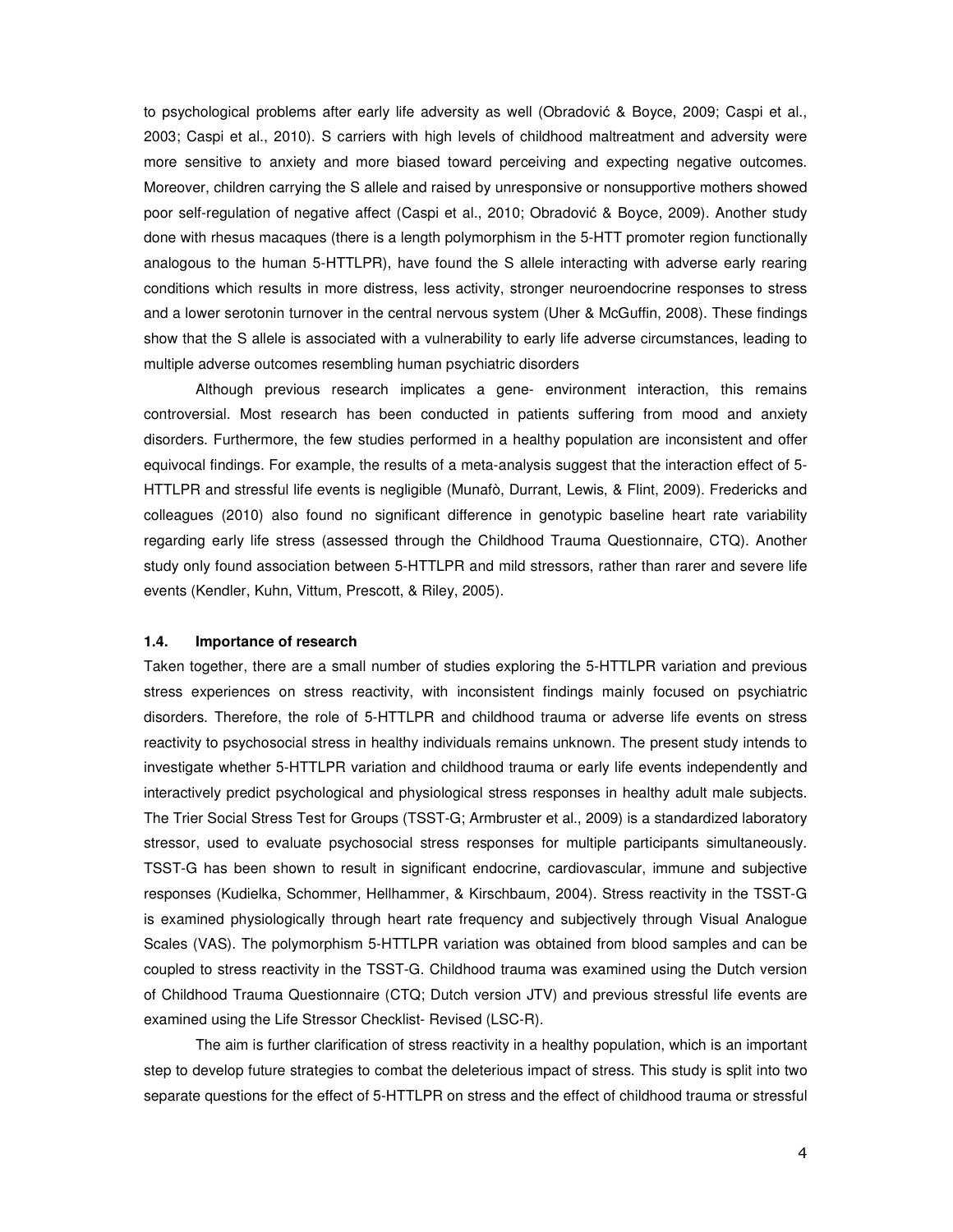life events, finally the interaction between this genetic and environment effect will be studied (see also model 1. in appendix for a schematic overview of questionnaires and hypotheses).

- 1. *'What is the effect of 5-HTTLPR on stress reactivity when exposed to stress?*' Upon stress exposure the S allele 5-HTLLPR carriers are expected to have increased autonomic stress reactivity (heart rate frequency) and increased stress perception (VAS stressed, anxious and uncertain) when exposed to the TSST-G
- 2. 'What is the effect of childhood trauma or previous stressful life events when exposed to stress?' Higher levels childhood trauma or more previous life events are expected to lead to increased autonomic stress reactivity (heart rate frequency) and increased stress perception (VAS stressed, anxious and uncertain) when exposed to the TSST-G.
- 3. Question 1 and 2 are integrated in: 'What is the interactive effect of 5-HTTLPR and childhood trauma or previous stressful life events on stress reactivity when exposed to stress?' It is hypothesized that 5-HTTLPR S allele carriers and higher levels of childhood trauma or more previous life events are associated with increased autonomic stress reactivity (heart rate frequency) and increased stress perception (VAS stressed, anxious and uncertain) upon stress exposure.

# **2. Methods & materials**

# **2.1. Participants**

In total, 80 healthy male subjects participated in this study, with a mean age of 22.8 years (SD = 2.45, with a minimum of 18 years and maximum of 29 years). Half of total sample was randomly allocated to the stress condition, half to the control condition. See also figure 1. Participants were primarily recruited from the healthy individuals who previously participated in the Cannabis study 06-100/E "The influence of cannabis use on symptoms of schizophrenia". Reason of potential inclusion was availability of personal information (blood samples and questionnaires). Participants explicitly gave written informed consent to be approached for further research and were recruited by telephone. Thereby, all participants underwent a semi structured screening. See also table 1. General exclusion criteria were smoking, any psychiatric disorder, current or past drug use, medication use which can possibly influence stress response, less than three grandparents with Dutch nationality, lack of fluency in the Dutch language and / or speech impairments. Participation was restricted to individuals who were psychiatrically and medically healthy, to avoid confounds with psychiatric and medical illness. As the menstrual cycle can influence cortisol levels and 5-HT concentrations (Bouma et al., 2011; Kirschbaum, Kudielka, Gaab, Schommer, & Hellhammer, 1999), only male participants were recruited. Participants were asked to minimize physical exertion within the last two hours, not to smoke cigarettes, to take meals or drinks other than water at least two hours before testing and not to drink alcohol, coffee or other caffeinated drinks at least four hours before testing. These exclusion factors can influence the participants stress reactivity. Further exclusion criteria on arrival were having a cold, acute illness or fever, current use of drug or other medication that might influence the stress response. Based on the exclusion criteria, one participant was excluded from analysis. Participants were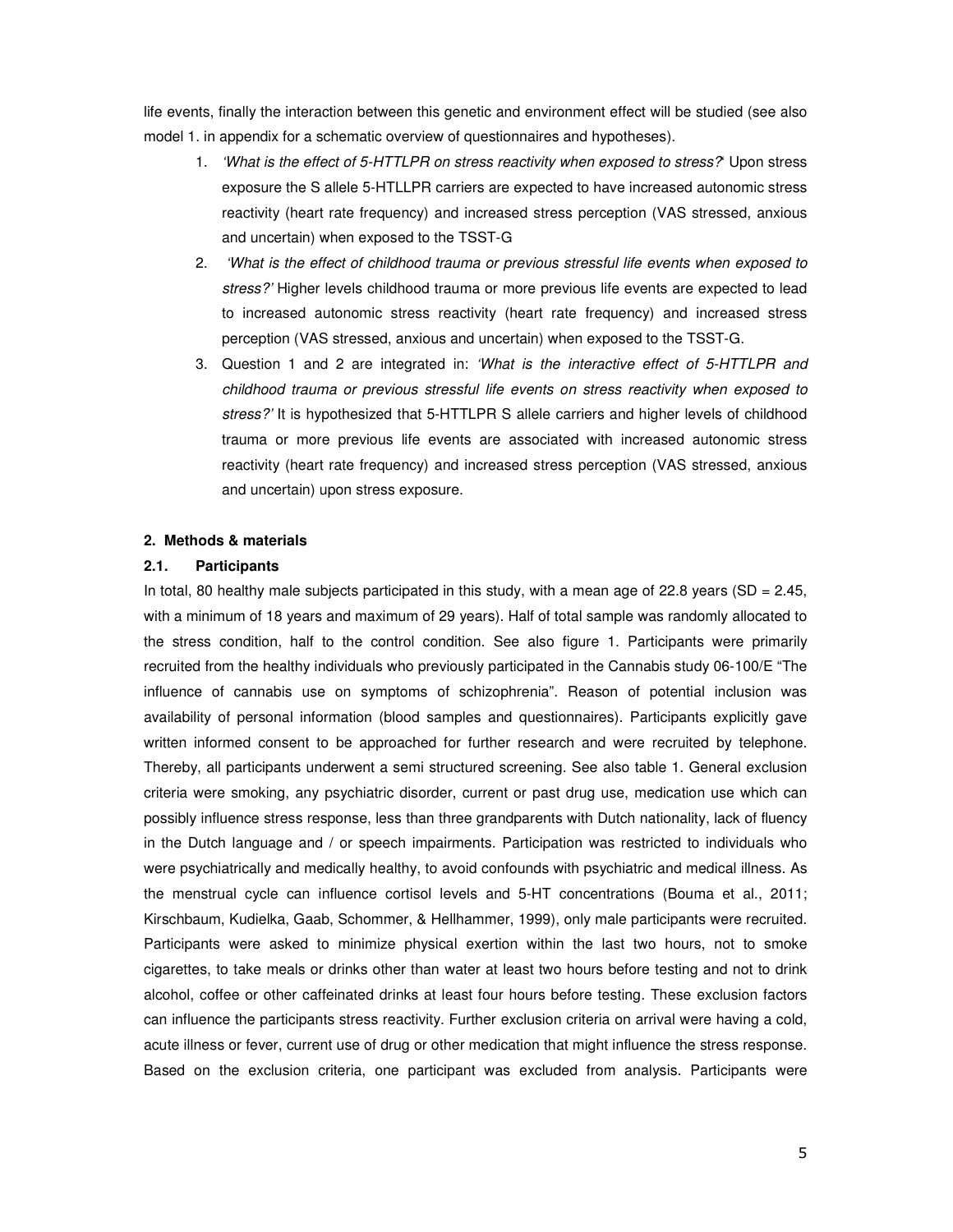

informed about aims of the study, gave written informed consent and received a reimbursement of 40 euros for participation. The study protocol was approved by the Medical Ethical Committee.

Figure 1. Flow chart of screening, exclusion, and inclusion of healthy male subjects

| Table 1. Exclusion criteria for subjects in this study |  |  |  |  |  |  |  |
|--------------------------------------------------------|--|--|--|--|--|--|--|
|--------------------------------------------------------|--|--|--|--|--|--|--|

| <b>General exclusion criteria</b>                                                                                                                       | Acute exclusion criteria                                                                                                                    |  |  |  |  |
|---------------------------------------------------------------------------------------------------------------------------------------------------------|---------------------------------------------------------------------------------------------------------------------------------------------|--|--|--|--|
| Women                                                                                                                                                   | Any acute illness or fever                                                                                                                  |  |  |  |  |
| Any psychiatric disorder                                                                                                                                | Having a severe cold                                                                                                                        |  |  |  |  |
| Smoking (positive urine screen)                                                                                                                         | Smoke cigarettes                                                                                                                            |  |  |  |  |
| Current or past drug use; amphetamines (including<br>MDMA), barbiturates, cannabinoids, cocaine,<br>benzodiazepines and opiates (positive urine screen) | Use drugs or alcohol 24 hours prior to testing<br>(positive urine screen and breathalyzer with<br>alcohol level above 0%)                   |  |  |  |  |
| Medication use; benzodiazepines, psychotropics,<br>beta blockers, ACE inhibitors and any hormonal<br>treatment excluding any hormonal anticonceptives   | Drink other than water or any food within<br>the last two hours; ingestion of coffee or<br>any caffeinated drink within the last four hours |  |  |  |  |
| Lack of fluency in the Dutch language                                                                                                                   | Take meals within the last two hours                                                                                                        |  |  |  |  |
| Not having three Dutch grandparents                                                                                                                     | Physical exertion within the last twelve hours                                                                                              |  |  |  |  |
| Speech impairments                                                                                                                                      |                                                                                                                                             |  |  |  |  |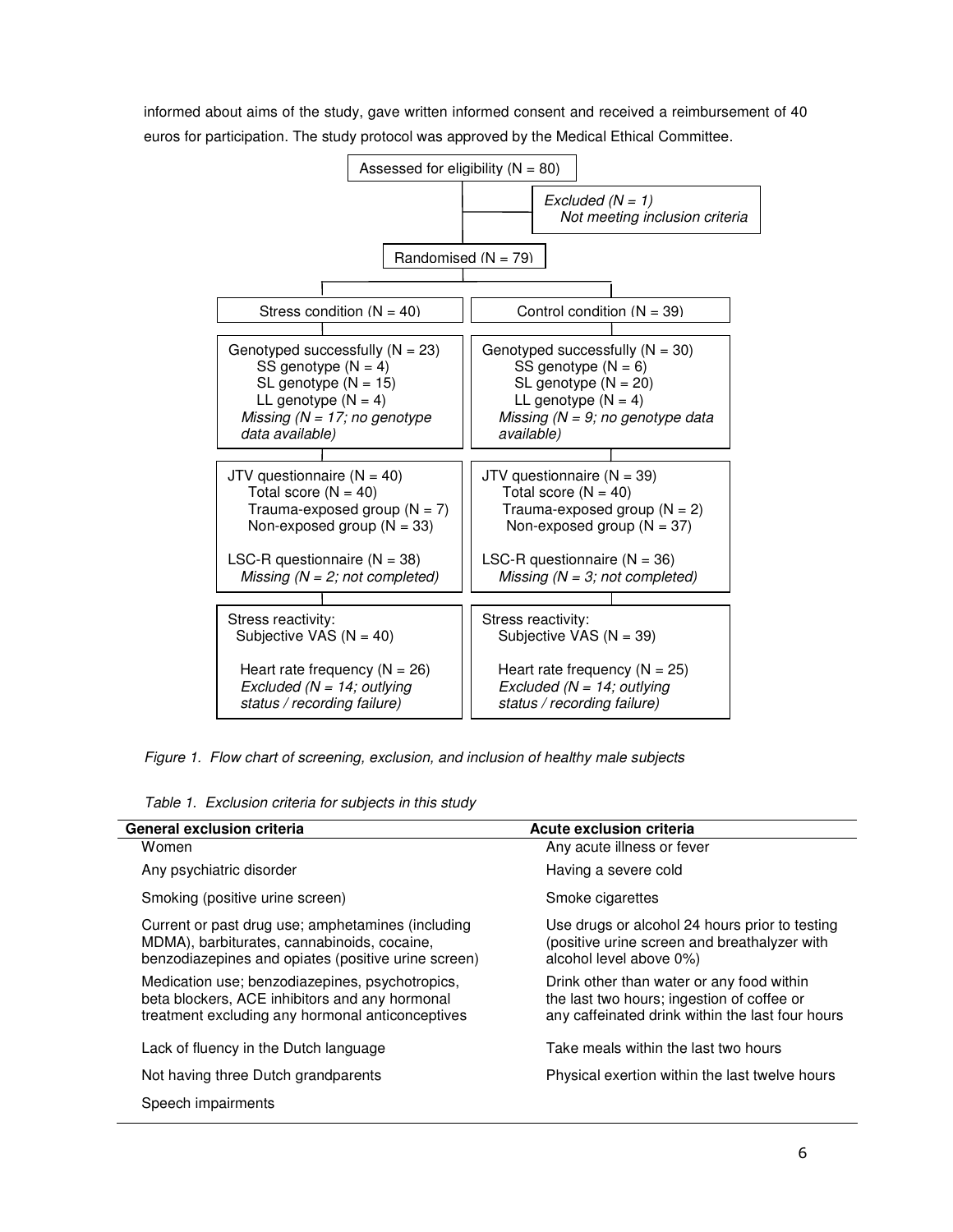# **2.2. Tasks & materials**

#### **2.2.1. Genotyping procedure**

The genotype data for participants was already performed in the previous Cannabis study 06-100/E. In this study, three different array platforms were used; Illumina HumanOmniExpress (733,202 SNPs), Illumina Human610-Quad Beadchip (620,901 SNPs) and Illumina HumanHap550 array. For each Single Nucleotide Polymorphism (SNP) platform, quality control procedures were performed separately using the genome association analysis programme 'PLINK'. Participants were excluded based on >5% missing genotypes and gender errors. Linkage disequilibrium (LD) based SNP pruning was used to select the most informative SNPs  $(R^2<0.2)$ , only for the subsequent quality control step. This resulted in ~78k SNPs for the sets to assess heterozygosity (F<3SD), homozygosity (F>3SD) and relatedness by pairwise IBD values (pihat >0.1). Datasets were merged with Hapmap Phase three to control for ethnicity. Thereafter, a quality check for SNPs was performed; all SNPs were filtered on missingness ( $>2\%$ ) and Hardy Weinberg ( $p>1e-6$ ) before merging the three datasets. The merged dataset is imputed with Hapmap two, release 24 using Beagle. SNPs with an imputation score > 0.8 and SNPs that were present originally in one of the datasets were extracted and 2,504,766 SNPs remained for analysis.

In the present study, SNPs of previous checked datasets were selected on basis of literature review and availability of primer sequences. Based on a study of Vinkhuyzen and colleagues (2011), a preliminary selection of genotypes included the SNPs rs2129785 and rs11867581. Through these two-SNP proxies, a distinction could be made in allelic variations, with the TA haplotype representing the S allele of the 5-HTTLPR genotype (Vinkhuyzen et al., 2011). A subdivision in 5-HTTLPR genotypic variation was made to compare heterozygous or homozygous S carriers and homozygous L carriers. Of the total sample, 53 were successfully genotyped for 5-HTTLPR, with eight homozygous S carriers (four in each condition), 35 LS carriers (fifteen in stress and twenty in control) and ten (four in stress and six in control) having a homozygous L allele.

#### **2.2.2. Previous experienced stressful life events**

The 'Jeugd Trauma Vragenlijst' (JTV) and 'Life Symptom Checklist – Revised' (LSC-R) were used to respectively assess frequency and intensity of previous traumatic experiences and previous stress exposure for all participants. Both instruments are attached as appendix.

JTV. This self-administered questionnaire is a Dutch translated short version of the Childhood Trauma Questionnaire (CTQ), developed to provide a reliable and valid screening for child abuse and neglect (Bernstein et al. 2003). The JTV consists of 25 items, divided in the clinical subscales 'physical abuse', 'sexual abuse', 'emotional abuse', 'physical neglect' and 'emotional neglect' (Bernstein et al. 2003). Question 21 is disregarded because of substantive reasons (mistranslation). All items were rated on a five point Likert- type scale, from 'never true' to 'very often true'. This study used the total score of the JTV in order to assess the relation between childhood trauma and subjective- or heart rate reactivity. A dichotomization was also used, with scores 'moderate to severe' on at least one of the variables seen as an inclusion criterion for trauma-exposure, according to norms provided by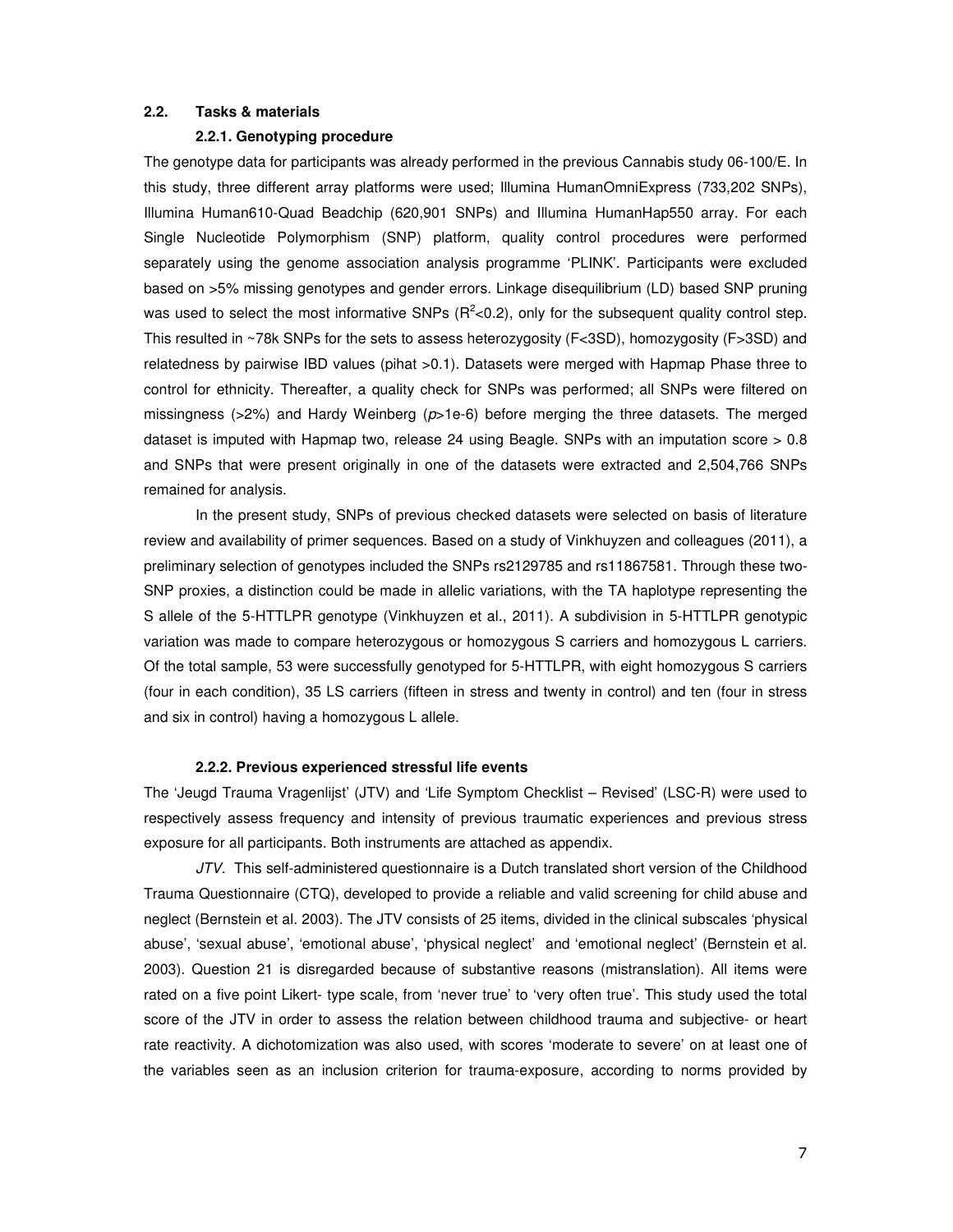Bernstein and Fink (1998; Bernstein et al. 2003). On basis of these criteria, nine subjects were assigned to 'trauma-exposed group' and other 70 to a 'non-exposed group'.

LSC-R. This self-report questionnaire assessed a variety of stressors over the course of lifetime, such as the number of traumatic stressors and negative events previously experienced, age at which the event occurred, and duration and perceived impact of the events. The LSC-R was derived from the LSC, originally developed to screen for life events that meet DSM-IV trauma criteria. It demonstrated a good predictive validity, with the estimated frequency of traumatic events by the LSC corresponding to other standard assessment measures of traumatic exposure (Kimerling, Clum & Wolfe, 2000). The study used a 26- item version, leaving out the questions regarding incidents before the age of sixteen, since the CTQ- SF already covered childhood trauma. The LSC-R consisted of seven items interrogating traumatic exposure: exposure to a natural or human-made disaster, traumatic injury or accident, traumatic death of close other, being mugged or robbed, physical assault, sexual assault and rape. All events were rated for occurrence (with dichotomous outcomes 'yes' and 'no'). Total frequency scores were used to assess the stressful life experiences.

#### **2.2.3. Trier Social Stress Test for Groups**

The Trier Social Stress Test for Groups (TSST-G; von Dawan, Kirschbaum & Heinrichs, 2011) was used for the induction of psychosocial stress in groups of three to four participants. The stress protocol is a standardized laboratory psychosocial stress paradigm. It combines uncontrollable and socioevaluative elements in a standardized manner, by including the presence of an evaluative committee, (which gives no verbal or nonverbal response to the participants performance), microphones, video camera, and presence of the other participants (which possibly introduces competition and performance comparison; Way & Taylor, 2010). Participants were asked to stand in a row in the middle of the room, in front of the committee, microphones and camera. The stress protocol consists of a five minutes standardized public speaking task about a job application and a five minutes arithmetic task. Participants were asked in random order to give a speech to the committee. The members of the committee could return to the participant's performance and asked further questions randomly. The arithmetic task consisted of counting aloud backwards from a large number in seven step sequences. Participants were called to perform in a random order. Miscalculations were indicated by the committee and the participant had to start over again.

For the control condition, a placebo version of TSST-G was used with a comparable cognitive load, but no social evaluative aspects. Participants were instructed to simultaneously talk about a job application for a friend and to not feel stressed as only participation was important. During the tasks no evaluative committee, microphones or camera were present, just one experimenter who did not evaluate their performance or ask any questions. See appendix for precise protocol. Risks were minimal and exposure to the TSST-G did not lead to extreme perceived stress levels. TSST-G leads to significant cardiac and neuroendocrine responses and to increased subjective stress and anxiety (Armbruster et al., 2009). Due to large effect sizes and high reliability, the TSST is a worldwide standard for psychological stress induction under controlled conditions and therefore used in this study (Armbruster et al., 2009).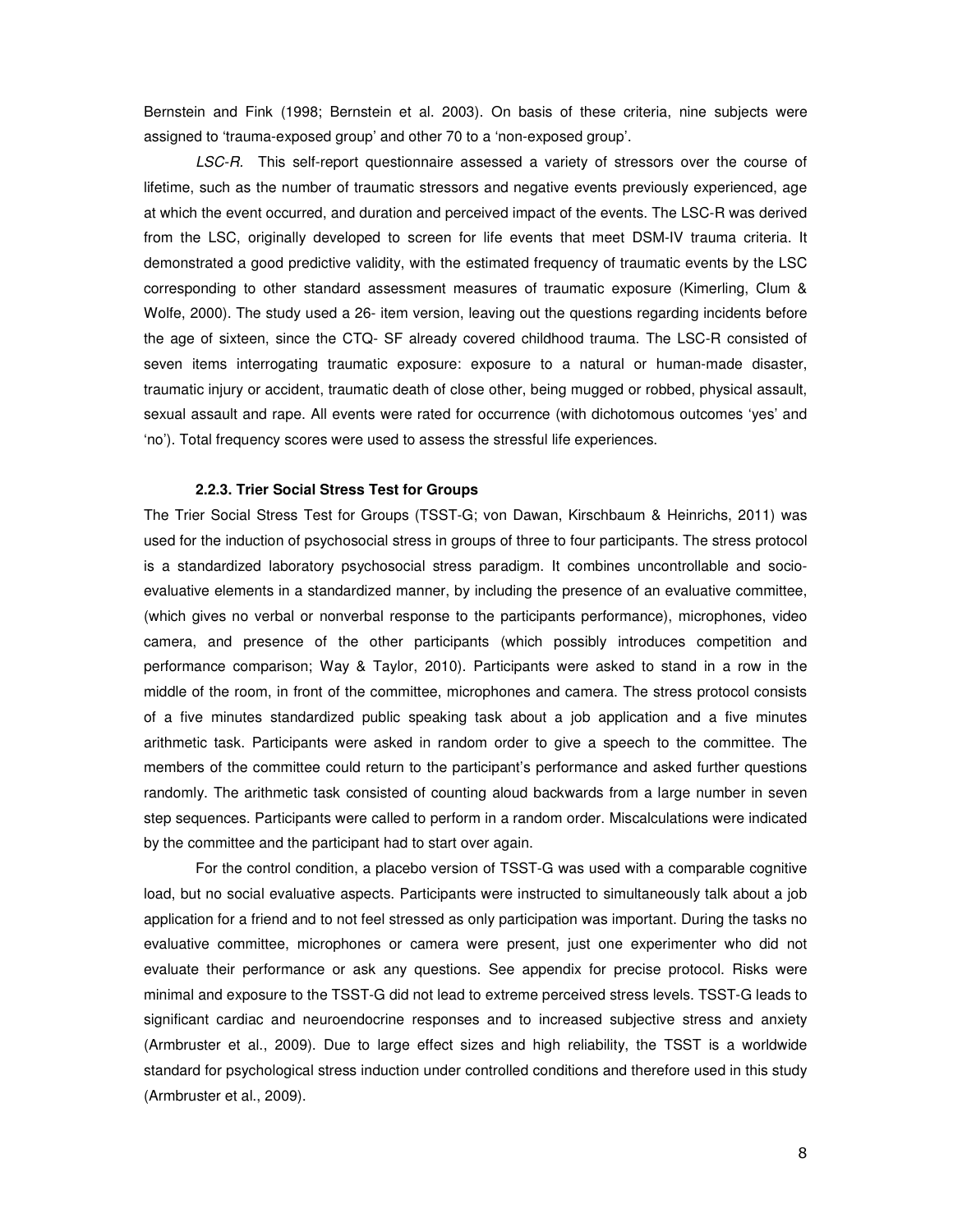### **2.2.4. Physiological and psychological stress reactivity**

Stress reactivity was assessed physiologically as well as psychologically. Physiological stress reactivity was measured through heart rate frequency, while stress perception was measured with Visual Analog Scales (VAS). The Dutch translation of the VAS indicates the subjective basal and stress-induced state and has been extensively validated in anxiety research (van der Ploeg, 2000).

Heart rate frequency. Heart rate response variables were computed to analyze if the TSST-G modified autonomic stress reactivity. Heart rate levels were registered continuously, expressed as beats per minute (bpm) and registered using an automatic heart rate monitor (T6, Suunto, Finland), at least one hour before commencing the TSST-G. Dedicated software (Polar Pro Trainer program) was used for data processing. Means and standard deviations were calculated and normal distributions were made using Excel. Heart rate frequency data was considered invalid when outliers or recording failures were present. Two time periods were selected in order to see whether stress affects heart rate frequency; a ten minutes time period prior to the TSST-G as baseline (t -2000 – t-1400 sec) and a ten minutes time period during TSST-G (t180 – t780 sec). The pre-test measure time period was subtracted from the TSST-G measure time period, with a difference larger than zero considered as a meaningful increase.

VAS. This self-report instrument was employed to measure the subjective perception of stress. The VAS contained three items interrogating the presence of stress, anxiety and uncertainty. Participants were asked to judge their perceived stress and mood by rating the presence of the items on a straight line ranging from null ('not at all') to 100 ('very much') before and during the TSST-G, in order to indicate the subjective experienced basal and stress-induced state. The VAS score was measured in centimeters and divided by 8.11 (since the line was 11.8 centimeters instead of 10).

# **2.3. Procedure**

The total experiment was approximately three hours and took place in the afternoon when cortisol levels are more stable. Participants were randomly assigned to stress or control and participation took place in groups of minimal three and maximal four participants. Upon arrival, participants were individually welcomed, informed about the study and asked for cooperation by signing the informed consent form. Subsequently, participants had to pass a written medical screening, urine test and breathalyzer to control for the exclusion criteria. Then, a heart rate belt was strapped on the diaphragm and a digital watch covered with tape was attached to the left wrist. Participants obtained a number (from one to four) and received further instructions including an explicit communication prohibition during the experiment. Participants were placed together in a 'waiting room' and were asked to complete several questionnaires, including JTV and LSC-R. Before receiving written instructions of the TSST-G, participants were asked to evaluate their subjective stress perception with a VAS. After receiving the written instructions there was five minutes preparation time, before participants were guided to the 'stress room'. The details of the stress and procedure are described in 2.2.3. After the speech task, a second VAS was filled out and participants were informed about the second arithmetic task. Altogether, the task lasted approximately fifteen minutes in both conditions. On completion, participants were guided back to the 'waiting room'. At the end of the experiment, a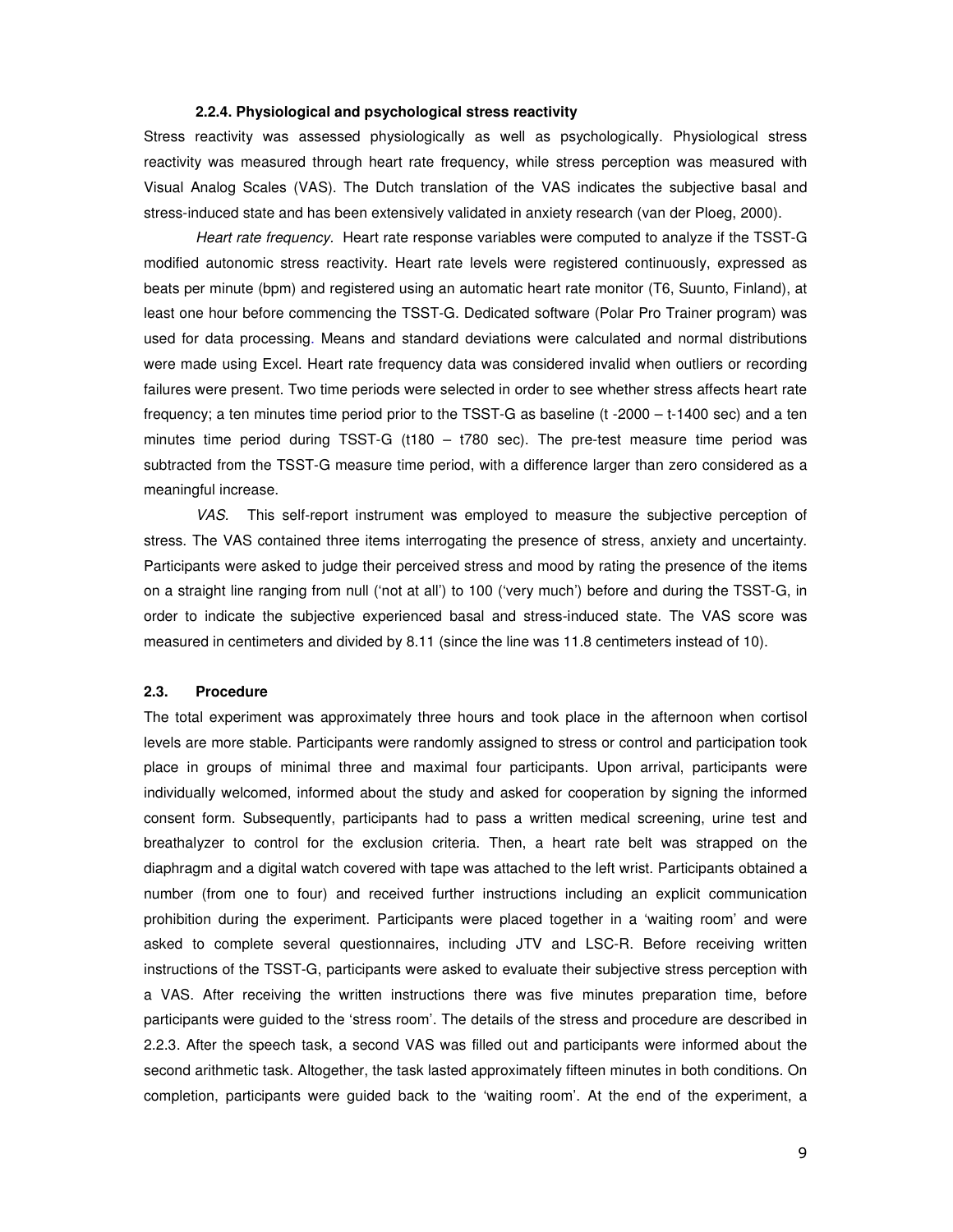committee member performed a detailed debriefing and the belt and watch were removed. See appendix for precise study protocols.

# **2.4. Statistical analysis**

The independent variables used in this study are condition, genotypic variability, childhood trauma and previous stressful life events. The study sample was divided into two groups exposed to either a stress- or control condition. Because protocols of both conditions have a comparable cognitive load (only difference is the degree of stress induction during the TSST-G), analyses are done for the total sample to provide a larger sample size and more variability. and for the stress- and control condition separately. Genotypic variability was divided into three categories (SS-, SL- and LL carriers). Childhood trauma was represented by the total- and dichotomized scores of the JTV and previous stressful life experiences were represented as a continuous variable by the total frequency scores of the LSC-R questionnaire. The dependent variable in this study is stress reactivity, which is operationalized psychologically through self-reports of stress, anxiety and uncertainty before and during TSST-G, and physiologically through averaged heart rate reactivity for ten minutes time periods before (t-2000 – t-1400 sec) and during TSST-G (t180 – t780 sec).

From the total of 80 healthy subjects who took part in this study, 79 were included in the statistical analyses after applying the exclusion criteria. Thereof, 40 subjects were placed into the stress condition, 39 subjects in the control condition. VAS- scores of perceived stress, anxiety and uncertainty were available for the total study sample. Averaged heart rate data were only available for 51 subjects due to a malfunction of the cardiac monitor. 53 subjects were successfully genotyped for 5-HTTLPR. There was no missing data for the JTV and 74 subjects completed the LSC- R questionnaire. See also figure 1.

Means and standard deviations of all variables were calculated and analyses were performed using SPSS statistical software package version 20.0. (SPSS Inc., Chicago, Illinois). Because positively skewed distributions were found for self-reports and averaged heart rate differences, they were subsequently logarithmically transformed. A one-way ANOVA for the total sample was used to analyze differences in the log-transformed subjective stress reactivity and averaged heart rate reactivity to the stressor as dependent variables, with 5-HTTLPR variation or childhood trauma as between-subject factors. A one-way ANOVA was done either for the stress condition separately to examine whether 5-HTTLPR variation or childhood trauma show effects on self-reports and averaged heart rate reactivity in the stress condition. The correlations between previous life events and subjective- and averaged heart rate reactivity were analysed using Spearman's correlation coefficients. To give the effect of stress and trauma more power, Z scores were computed for the JTV and LSC-R total scores and the effects were summed. With respect to the stress and trauma effects, Spearman's correlation coefficients of the summed Z scores were run to analyze the correlations with subjective responses to stress, anxiety and uncertainty and heart rate reactivity. With respect to the interaction effect of genotypic variability and trauma, a two-way ANOVA was examined to see if selfreported reactivity and heart rate reactivity show significant sensitivity to a variation of the 5-HTTLPR polymorphism and trauma exposure, with self-report differences to stress, anxiety and uncertainty and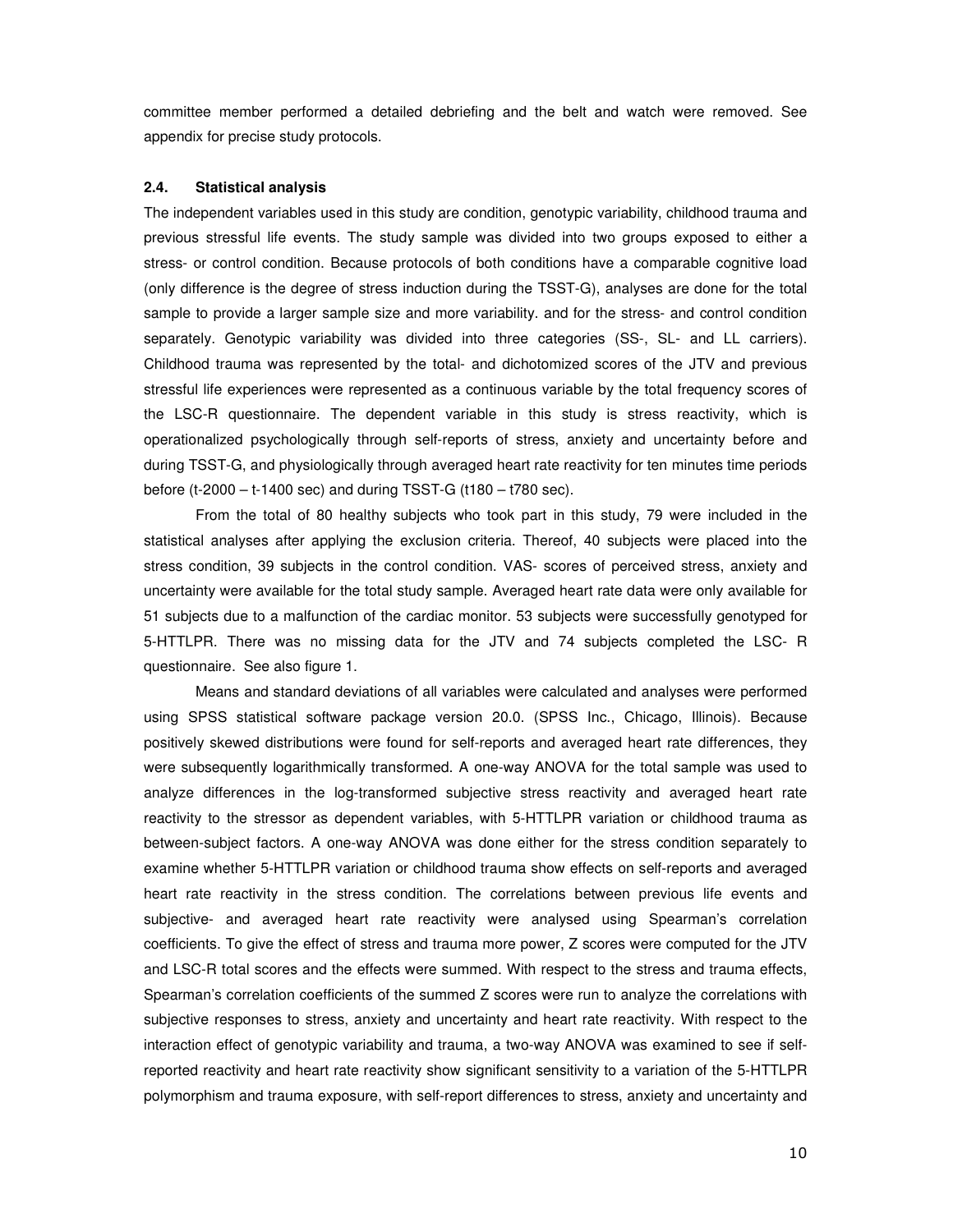averaged heart rate differences as dependent variables and 5-HTTLPR variability and the dichotomized scores of JTV as between-subjects factor. For readability, original (untransformed) values are used in the tables and figures.

# **3. Results**

# **3.1. Preliminary analyses; stress induction**

Mean scores and standard deviations of the subjective stress responses and heart rate reactivity when being exposed to TSST-G are shown in table 2. A one-way ANOVA revealed condition differences for perceived- and physiological stress reactivity. The stress condition subjects reported significant more stress, anxiety and uncertainty and show significant higher heart rate reactivity than subjects in the control condition.

Table 2: Significant differences in self-reported stress, anxiety and uncertainty and heart rate reactivity due to TSST-G between healthy male subjects in stress- and control condition

|                         | <b>Total</b> |       | <b>Stress condition</b> |           | <b>Control condition</b> |      |                            |         |
|-------------------------|--------------|-------|-------------------------|-----------|--------------------------|------|----------------------------|---------|
|                         | Mean (N)     | SD    | Mean (N)                | <b>SD</b> | Mean (N)                 | SD   | Test                       | P-value |
| VAS.<br>stressed; (2-   | 0.18(79)     | 0.23  | 0.32(40)                | 0.23      | 0.04(39)                 | 0.1  | $F(1, 78) = 42.97$         |         |
| $1)^*$                  |              |       |                         |           |                          | 3    |                            | $-.001$ |
| VAS anxious; (2-1)*     | 0.05(79)     | 0.10  | 0.07(40)                | 0.11      | 0.02(39)                 | 0.08 | $F(1, 78) = 4.92$          | $-.001$ |
| VAS uncertain; (2-1)*   | 0.13(79)     | 0.19  | 0.25(40)                | 0.18      | 0.01(39)                 |      | $0.12$ F $(1, 78) = 47.64$ | 0.03    |
| Averaged HR; $(2-1)$ ** | 14.74 (51)   | 12.28 | 21.81(26)               | 11.94     | 7.40(25)                 | 7.43 | $F(1, 50) = 26.53$         | $-.001$ |

Note: \* (2-1) = difference in subjective reactivity; assessment during TSST-G – pretest assessment.

\*\* (2-1) = difference in averaged heart rate reactivity; assessment during TSST-G time

period (t180 - t780 sec) – TSST-G pretest time period (t-2000 – t-1400sec).

# **3.2. Effect of genetic variability on stress reactivity**

As was determined by a one-way ANOVA, no statistically significant effects were found of genotypic variability on subjective reactivity to stress (F(1, 77) = 4.38, p = 0.04), anxiety (F(1, 77) = 4.27, p = 0.04), uncertainty (F(1, 77) = 3.20, p = 0.08) or to heart rate reactivity (F( 1, 49) = 1.04, p = 0.31). These results indicate that 5-HTTLPR S allele carriers do not perceive more stress, anxiety and uncertainty and do not have higher heart rate responses than the L carriers. Since the stress reactivity has been shown to be stronger in the stress condition, a one-way ANOVA was done for the stress condition separately. No effects of 5-HTTLPR genotype on subjective stress reactivity or heart rate reactivity were found for the stress condition either, with  $F(2, 20) = 0.90$ ,  $p = 0.42$  for perceived stress,  $F(2, 20) = 0.31$ , p = 0.74 for perceived anxiety,  $F(2, 20) = 2.18$ , p = 0.17 for perceived uncertainty and  $F(2, 9) = 2.18$ ,  $p = 0.17$  for heart rate reactivity. These results suggest no evidence for an independent influence of 5-HTTLPR genotypic variation on stress reactivity; S carriers do not to have higher perceived- and physiological stress reactivity than L carriers, even in the most stressful condition. See also figure 2 and 3.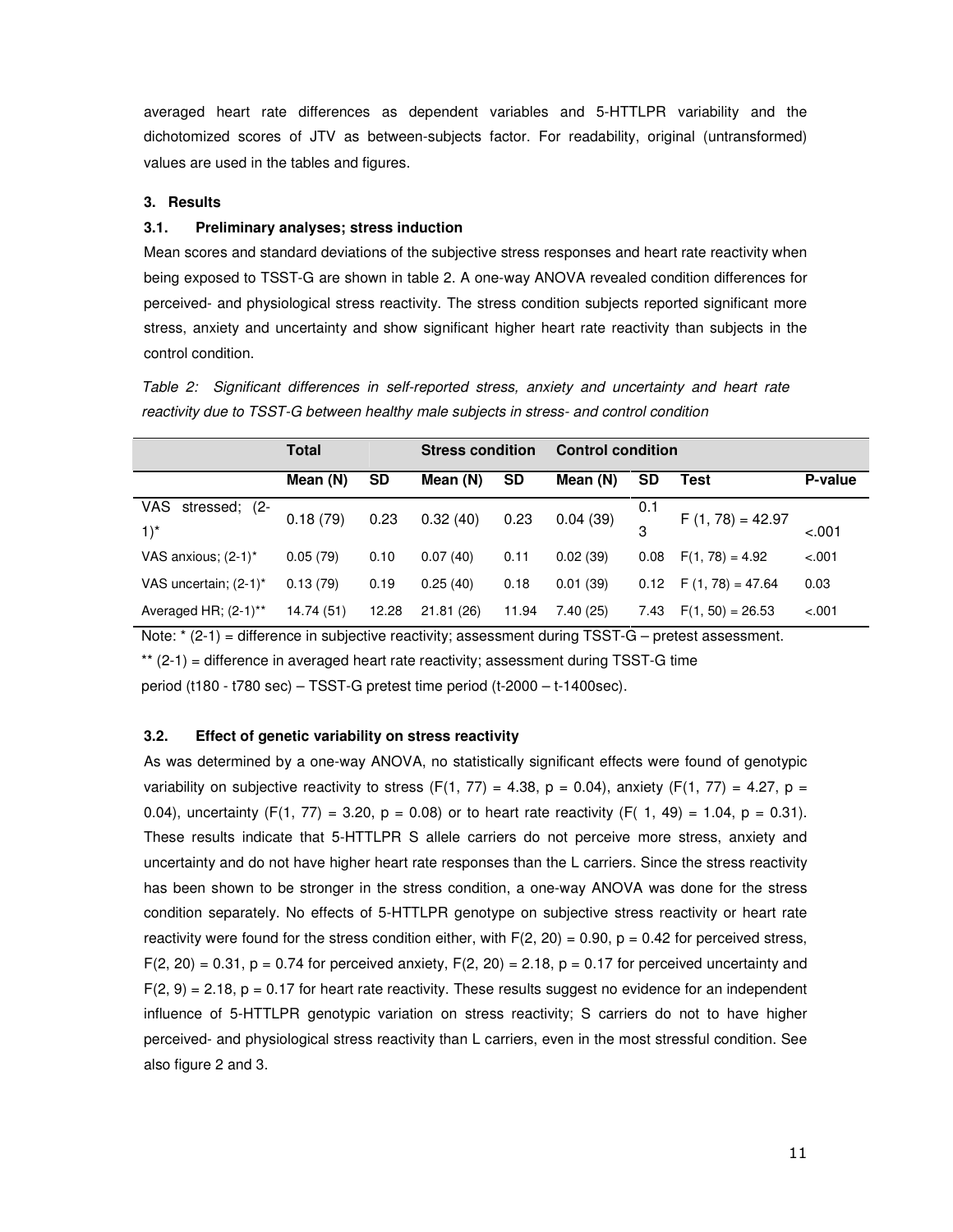

Figure 2: No differences in genotypic variability and self-reporting differences in stress, anxiety and uncertainty to TSST-G for the control- and stress condition.



Figure 3. No differences in genotypic variability and averaged heart rate differences to TSST-G for the control- and stress condition.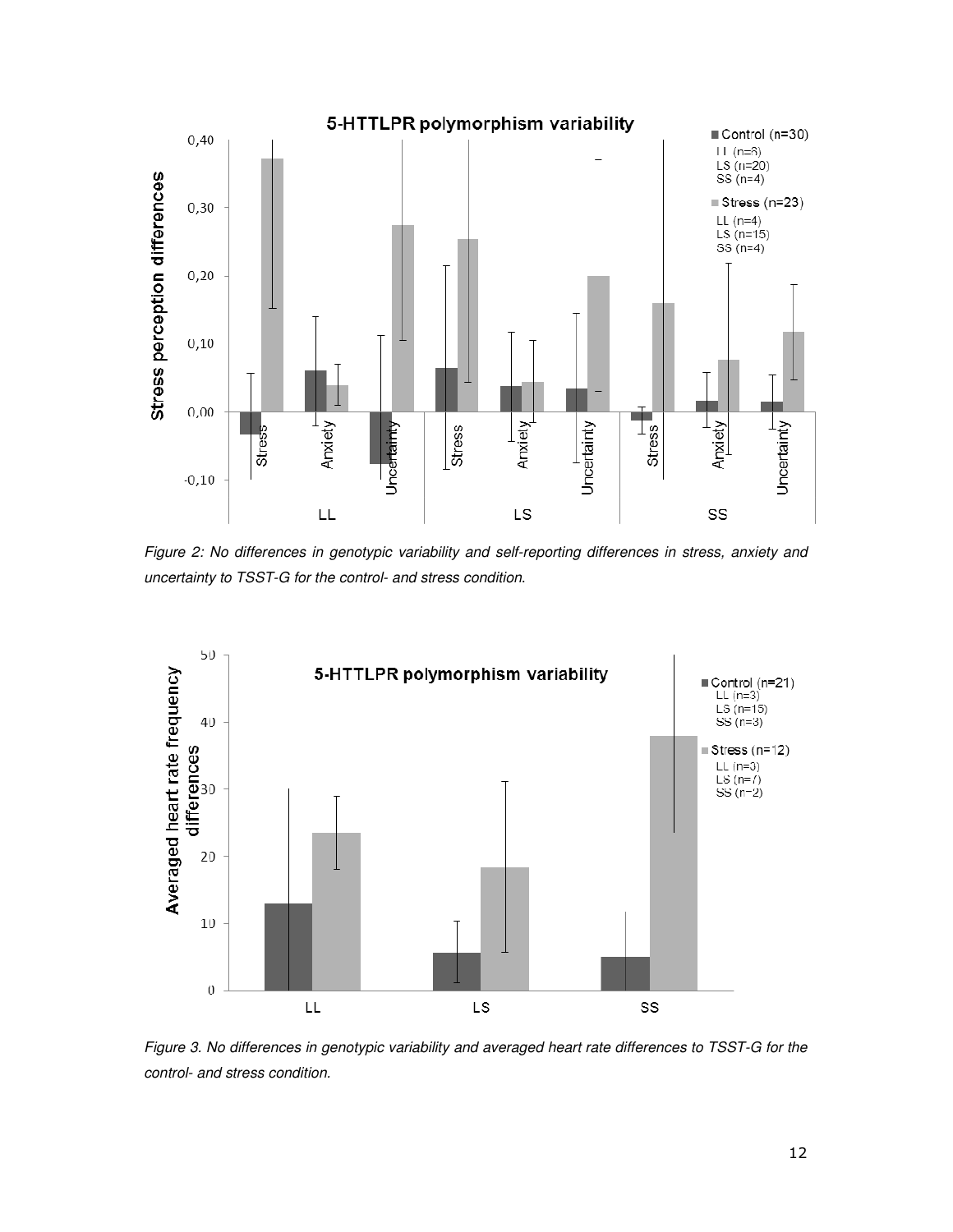# **3.3. Effect of childhood trauma on stress reactivity**

Differences for the JTV childhood trauma exposure on subjective assessment and heart rate reactivity to the TSST-G are shown in table 3. A one-way ANOVA showed statistically significant effects for childhood trauma on the perception of stress and anxiety. No significant effect was found for the perception of uncertainty or heart rate reactivity. These results suggest that subjects exposed to childhood trauma feel more stressed and anxious due to the TSST-G than non-exposed subjects. Since stress reactivity was stronger in the stress condition, a one-way ANOVA was done for the stress condition separately showing no significant differences in effects of trauma exposure on perceived reactivity or heart rate reactivity when exposed to the TSST-G. Subjects exposed to trauma during childhood do not have higher stress perceptions and higher heart rate reactivity to the TSST-G than non- exposed subjects.

|                          | Non-exposed group |           |                | Trauma-exposed group |                   |         |  |
|--------------------------|-------------------|-----------|----------------|----------------------|-------------------|---------|--|
|                          | Mean (N)          | <b>SD</b> | Mean (N)       | <b>SD</b>            | Test              | P-value |  |
| <b>Total sample</b>      |                   |           |                |                      |                   |         |  |
| VAS stressed; $(2-1)^*$  | 0.16(70)          | 0.23      | 0.33(9)        | 0.16                 | $F(1, 78) = 4.38$ | 0.04    |  |
| VAS anxious; (2-1)*      | 0.04(70)          | 0.09      | 0.11(9)        | 0.12                 | $F(1, 78) = 4.27$ | 0.04    |  |
| VAS uncertain; (2-1)*    | 0.12(70)          | 0.18      | $0.24$ , $(9)$ | 0.24                 | $F(1, 78) = 3.20$ | 0.08    |  |
| Averaged HR; $(2-1)$ **  | 13.99 (13)        | 12.40     | 18.82(8)       | 11.47                | $F(1, 50) = 1.04$ | 0.31    |  |
| <b>Stress condition</b>  |                   |           |                |                      |                   |         |  |
| VAS stressed; (2-1)*     | 0.30(33)          | 0.25      | 0.39(7)        | 0.14                 | $F(1, 39) = 7.24$ | 0.40    |  |
| VAS anxious; (2-1)*      | 0.06(33)          | 0.10      | 0.12(7)        | 0.13                 | $F(1, 39) = 2.10$ | 0.15    |  |
| VAS uncertain; (2-1)*    | 0.23(33)          | 0.17      | 0.32(7)        | 0.20                 | $F(1, 39) = 1.25$ | 0.27    |  |
| Averaged HR; $(2-1)$ **  | 21.44 (20)        | 12.7      | 23.07(6)       | 9.86                 | $F(1, 25) = 0.08$ | 0.78    |  |
| <b>Control condition</b> |                   |           |                |                      |                   |         |  |
| VAS stressed; $(2-1)^*$  | 0.04(37)          | 0.13      | 0.14(2)        | 0.11                 | $F(1, 38) = 1.25$ | 0.27    |  |
| VAS anxious; (2-1)*      | 0.02(37)          | 0.08      | 0.06(2)        | 0.07                 | $F(1, 38) = 0.44$ | 0.52    |  |
| VAS uncertain; $(2-1)^*$ | 0.01(37)          | 0.12      | $-0.04(2)$     | 0.16                 | $F(1, 38) = 0.28$ | 0.60    |  |
| Averaged HR; (2-1)**     | 7.51(23)          | 7.75      | 6.06(2)        | 1.15                 | $F(1, 24) = 0.07$ | 0.80    |  |

Table 3: No significant condition differences for childhood trauma and self-reporting differences in stress, anxiety and uncertainty or heart rate reactivity when exposed to TSST-G

Note: \* (2-1) = difference in subjective reactivity; assessment during TSST-G – pretest assessment.

\*\* (2-1) = difference in averaged heart rate reactivity; assessment TSST-G time period

(t180 - t780 sec) - TSST-G pretest time period (t-2000 - t-1400sec).

# **3.4. Effect of previous life events on stress reactivity**

No significant correlations were found between the total frequency scores of the LSC-R questionnaire and the subjective stress reactivity or heart rate reactivity for the total sample. Analyzing the stressand control condition separately, no significant correlations for the LSC-R total frequency scores and perceived responses of stress, anxiety and uncertainty, as well as heart rate reactivity were found either. Experience of more previous stressful life events was not related to higher levels of perceived stress, anxiety and uncertainty or increased heart rate reactivity. See also table 4.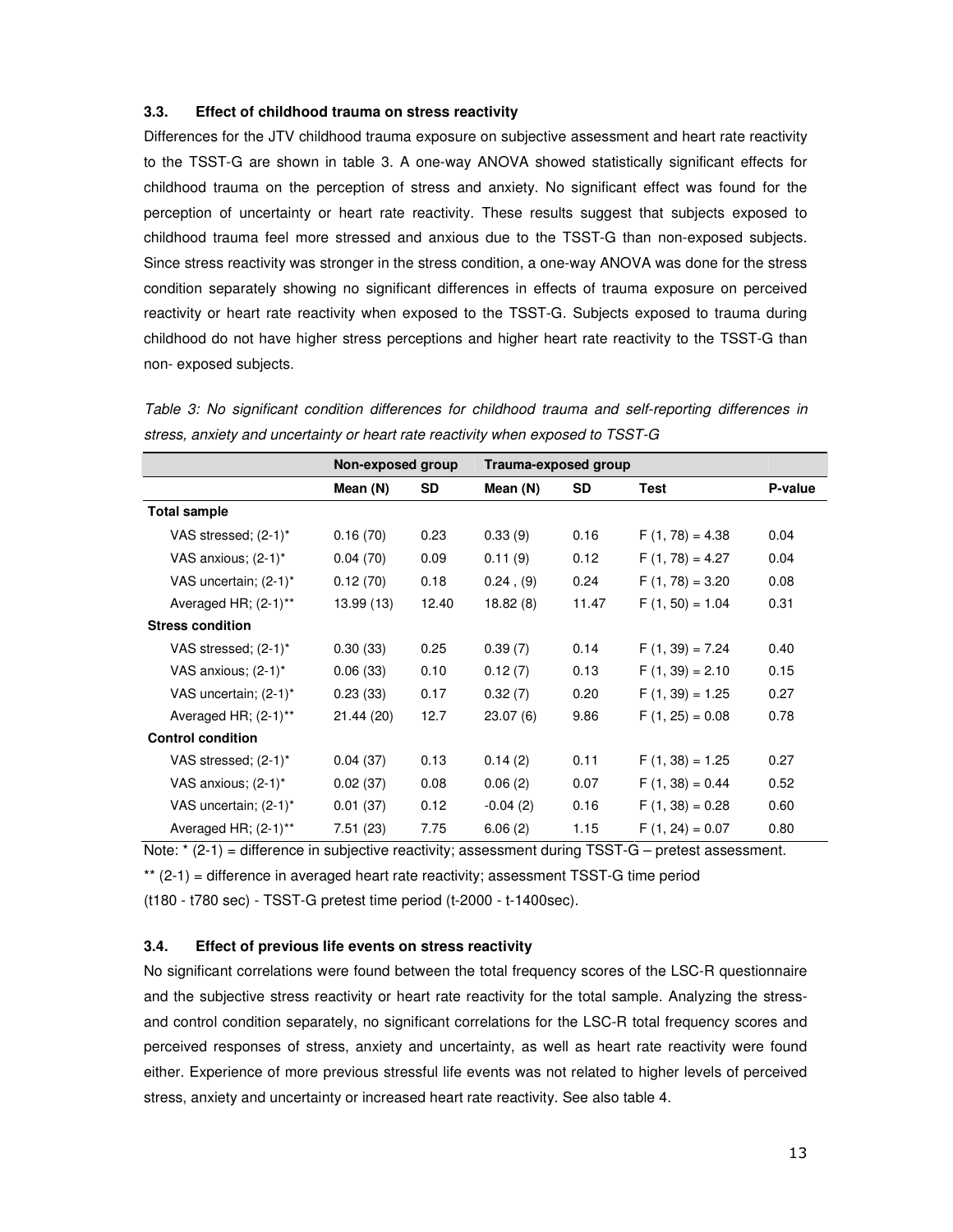| and per condition                  |    |                     |      |    |                         |      |    |                          |          |  |
|------------------------------------|----|---------------------|------|----|-------------------------|------|----|--------------------------|----------|--|
|                                    |    | <b>Total sample</b> |      |    | <b>Stress condition</b> |      |    | <b>Control condition</b> |          |  |
|                                    | N  | r,                  | P    | N  | $r_{\rm s}$             | P    | N  | r.                       | <b>P</b> |  |
| VAS stressed; (2-1)*               | 74 | 0.11                | 0.33 | 74 | 0.21                    | 0.21 | 36 | 0.21                     | 0.23     |  |
| VAS anxious; $(2-1)^*$             | 74 | 0.07                | 0.54 | 74 | $-0.03$                 | 0.85 | 36 | 0.17                     | 0.32     |  |
| VAS uncertain; (2-1)*              | 74 | $-0.03$             | 0.78 | 74 | 0.03                    | 0.86 | 36 | $-0.09$                  | 0.59     |  |
| Averaged HR; $(2-1)$ <sup>**</sup> | 47 | 0.25                | 0.09 | 47 | 0.21                    | 0.32 | 23 | 0.29                     | 0.18     |  |

Table 4. No significant correlations between LSC-R total frequency scores and self-reporting differences in stress, anxiety and uncertainty or heart rate reactivity to TSST-G for the total sample and per condition

Note:  $*(2-1)$  = difference in subjective reactivity; assessment during TSST-G – pretest assessment. \*\*(2-1) = difference in averaged heart rate reactivity; assessment TSST-G time period (t180 - t780 sec) – TSST-G pretest time period (t-2000 - t-1400 sec).

# **3.5. The combined effect of childhood trauma and previous life events on stress reactivity**

Although no significant effects were found to stress reactivity for childhood trauma and previous stressful life events separately, complementary analyses were done to see if the interaction of both childhood trauma and previous stressful life events has effect on stress reactivity. Using the sum of both Z scores, a Spearman's correlation coefficient showed no significant correlations between the JTV and LSC-R scores and differences in subjective assessment or heart reactivity due to the TSST-G for the total sample. When taken the stress- and control condition separately, no significant correlations were found either. These results indicate that exposure to trauma in childhood as well as to previous life events were not related to higher subjective assessment and higher heart rate reactivity to the TSST-G. See also table 5.

Table 5. No significant correlations between Z sum scores of the JTV total scores and LSC-R total frequency scores and self-reporting differences in stress, anxiety and uncertainty or heart rate reactivity to TSST-G for the total sample and per condition

|                         | <b>Total sample</b> |         |      | <b>Stress condition</b> |             |      | <b>Control condition</b> |         |      |
|-------------------------|---------------------|---------|------|-------------------------|-------------|------|--------------------------|---------|------|
|                         | N                   | $r_{s}$ | P    | N                       | $r_{\rm s}$ | P    | N                        | $r_{s}$ | P    |
| VAS stressed; (2-1)*    | 79                  | 0.13    | 0.25 | 40                      | 0.22        | 0.18 | 39                       | 0.18    | 0.27 |
| VAS anxious; (2-1)*     | 79                  | 0.11    | 0.32 | 40                      | 0.20        | 0.23 | 39                       | $-0.08$ | 0.62 |
| VAS uncertain; (2-1)*   | 79                  | 0.00    | 0.98 | 40                      | 0.13        | 0.44 | 39                       | $-0.14$ | 0.41 |
| Averaged HR; $(2-1)$ ** | 51                  | 0.23    | 0.10 | 26                      | 0.21        | 0.30 | 25                       | 0.38    | 0.06 |

Note:  $*$  (2-1) = difference in perceived stress reactivity; assessment during TSST-G – pretest assessment. \*\* (2-1) = difference in averaged heart rate reactivity; assessment during TSST-G time period (t180 - t780 sec) – TSST-G pretest time period (t-2000 – t-1400sec).

#### **3.6. Interaction effect of genetic variability and childhood trauma on stress reactivity**

Despite the fact that 5-HTTLPR variability allele and childhood trauma did not show to have any effect on subjective assessment or heart rate reactivity to the TSST-G independently, the interaction effect of 5-HTTLPR variability and trauma exposure was analyzed as well, since previous findings show the 5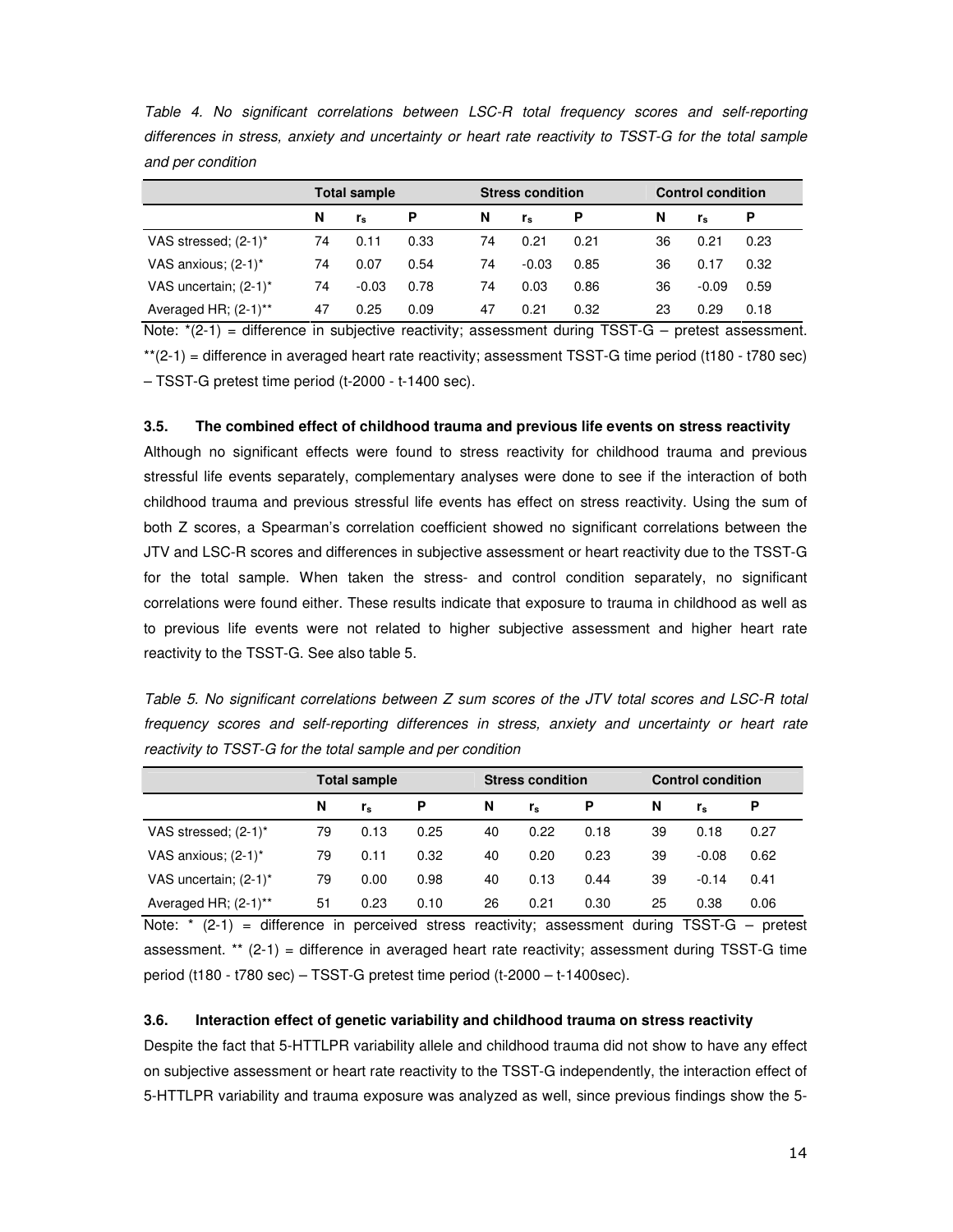HTTLPR S allele to be associated with a vulnerability to early life adverse circumstances. A two-way ANOVA for the total sample showed no statistically significant effects of trauma exposure and 5- HTTLPR variability on differences in perceived stress (F(1, 48) = 0.82, p = 0.37), anxiety (F(1, 48) = 0.863,  $p = 0.36$ ) and uncertainty (F( 1, 48) = 0.25,  $p = 0.62$ ) or heart rate frequency (F(1, 28) = 0.19, p = 0.67) to the TSST-G. When analyzing the stress condition separately, no significant interaction effects were found either (with F(1, 18) = 0.02,  $p = 0.89$  for perceived stress, F(1, 18) = 1.17,  $p = 0.29$ for perceived anxiety,  $F(1, 18) = 1.18$ ,  $p = 0.29$  for perceived uncertainty and  $F(1, 7) = 0.04$ ,  $p = 0.85$ for heart rate reactivity) to the TSST-G. S carriers exposed to trauma during childhood do not show higher subjective assessment and higher heart rate reactivity to the TSST-G. See also figure 3 and 4.



Figure 3. No significant differences in genotypic variability and trauma exposure on self-reporting differences in stress, anxiety and uncertainty to TSST-G in the stress condition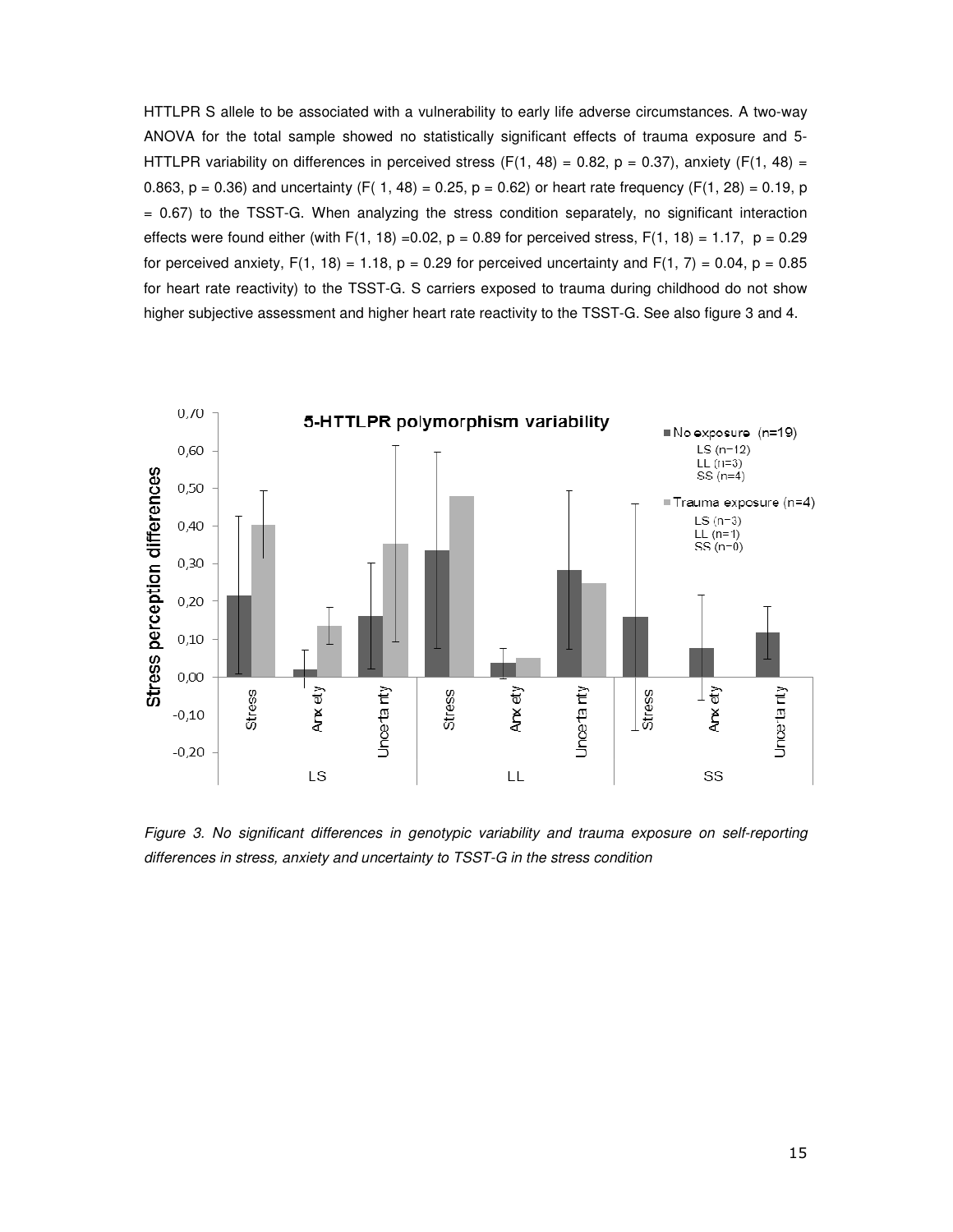

Figure 4. No differences in genotypic variability and trauma exposure on averaged heart rate differences in the stress condition, with time periods during TSST-G (t180 – t780 sec) minus time periods before TSST-G (t-2000 – t-1400 sec).

# **4. Discussion**

The current study investigated whether 5-HTTLPR polymorphism variation, childhood trauma exposure and previous stressful life experiences are independently and interactively related to psychophysiological stress responses following the TSST-G in healthy adult male subjects. It was hypothesized that the presence of a 5-HTTLPR S allele and experience of previous stress exposure (childhood trauma exposure and the amount of early stressful life experiences) are independently and interactively associated with higher subjective responses of stress, anxiety and uncertainty or higher heart rate reactivity upon stress exposure. This study used a TSST-G stress protocol as a validated measure to assess subjective responses and heart rate reactivity in comparison to a TSST-G control protocol. The results show significant condition differences in subjective- and physiological stress reactivity, indicating that the TSST-G stress protocol induced significant elevations of perceived stress, anxiety and uncertainty as well as averaged heart rate reactivity. Contrary to the first hypothesis, the 5-HTTLPR genotypic variability was not associated with subjective stress reactivity and averaged heart rate reactivity. The findings are partly in accordance with the second hypothesis. Interestingly childhood trauma appears to increase stress and anxiety perception when exposed to the TSST-G in the total sample, but not when analyzed separately within the stress condition. This difference could be due to the small sample size for the stress group  $(n= 40)$  limiting the power. However, analyzing the entire group sample may confound the results since individuals are subjected to two different interventions, leading to large differences in stress and anxiety unrelated to childhood trauma. Therefore these results should be treated as very preliminary. No effect was found of childhood trauma or previous life experiences on uncertainty perception or heart rate reactivity when exposed to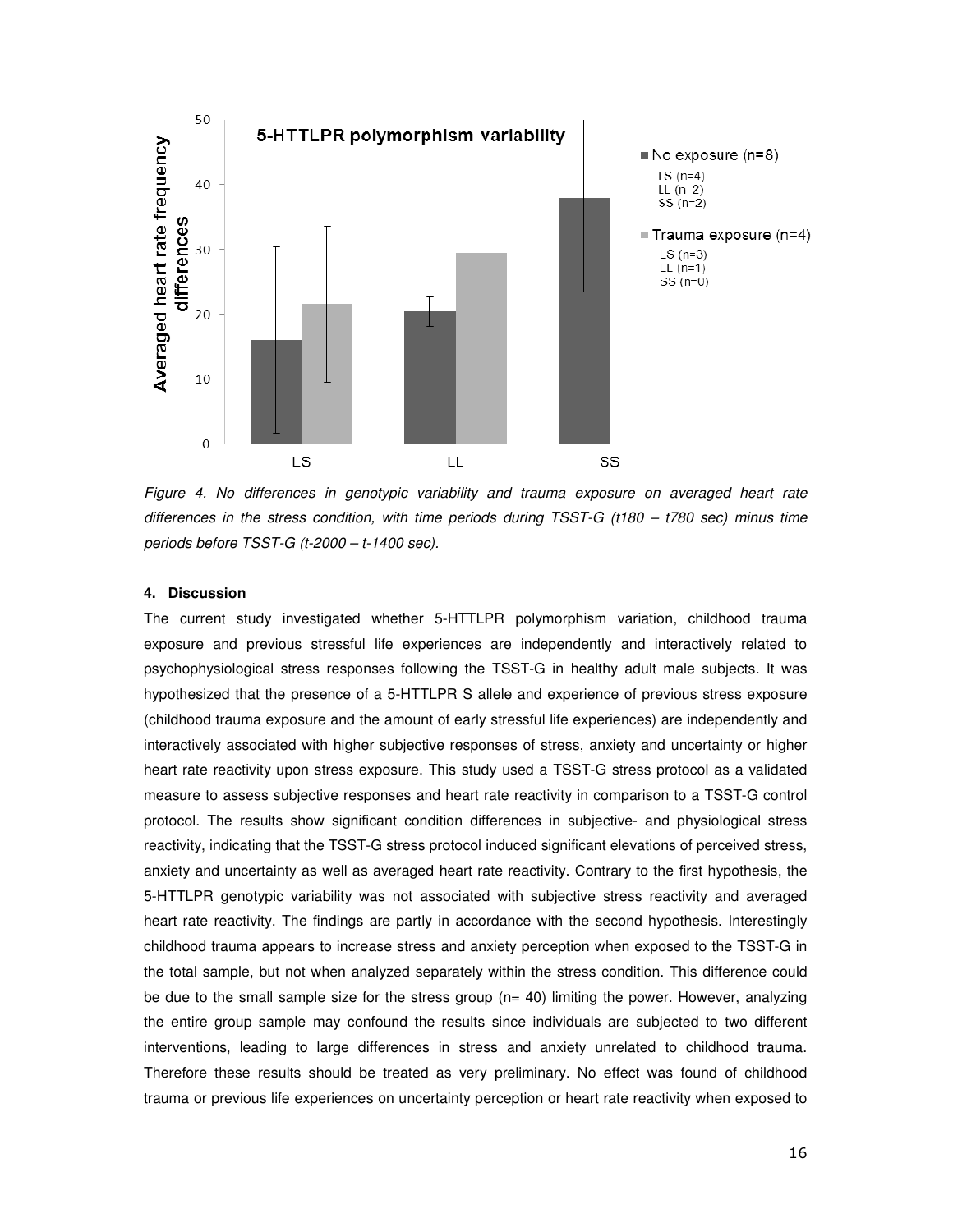the TSST-G. When looking at the summed Z scores of both childhood trauma and the amount of previous stressful life events, no relations were found between subjective reactivity and heart rate reactivity either. Finally, the results are not conform to the third hypothesis either, showing no interaction effect on psychological- and physiological stress reactivity for S- carriers of the 5-HTTLPR polymorphism who are exposed to trauma in childhood.

#### **4.1. Possible explanations and inconsistencies with previous research**

These results are difficult to reconcile with previous suggestions that 5-HTTLPR genotypic variability and childhood trauma exposure or previous life experiences are related to increased psychologicaland physiological stress reactivity (Caspi et al., 2010; Munafò et al., 2007; Fredericks et al., 2010; Bouma et al., 2011). The controversial findings might be due to sample- related factors including sample size, age and the type of assessment. The restricted sample size of the groups limits the conclusions. Moreover, since most of previous research has been conducted in patients suffering from mood and anxiety disorders, these studies can not unravel the stress effects of stressful experiences from the effects of suffering from a psychiatric illness. Contrary to previous studies, the current study used a young, healthy and well-educated sample size, where no severe previous stress experiences (trauma exposure and stressful life events) were expected. Possibly age and / or education level have influenced the impact of trauma experiences in childhood or previous stressful life events (Carpenter, Shattuck, Tyrka, Geracioti & Price, 2011). The results may indicate no relation between previous exposure to relatively mild stressors and stress reactivity. Besides, other contextual factors that may alleviate the stress effects of previous life events were not examined, such as the social support during or after exposure to childhood trauma or previous life events. Furthermore, the fact that no interactions were found between previous stress exposure and genotypic variability to stress reactivity may be due to the self-report instruments not reliably reporting the type of childhood trauma or other life events that interact with the 5-HTTLPR polymorphism. Possibly, a structured interview approach may be needed to elicit previous trauma exposure (Uher, & McGuffin, 2008). The 5-HTTLPR polymorphism may be more robust with childhood trauma than with life events in general. Moreover, previous research indicated that the 5-HTTLPR SS carriers may have effects on stress reactivity more broadly; after stressful life experiences, SS carriers are more likely to attempt suicide, develop a posttraumatic stress disorder or abuse substances (Fredericks et al., 2010). These factors were not taken into account in the current study. Taking these factors into consideration could have potentially leaded to differential findings.

# **4.2. Limitations**

This study has several limitations. First of all, the small sample size is an important flaw that urges us to interpret the findings with caution. The current study lacks statistical power due to small groups unequally distributed over the stress or control conditions and childhood trauma exposure groups. Due to the small sample size, the stress- and control protocols were initially considered as equivalent and analyses were done using data of both protocols at first to provide a larger sample size and more variability. Merging the protocols could have potentially lead to a bias in the results. Likewise, this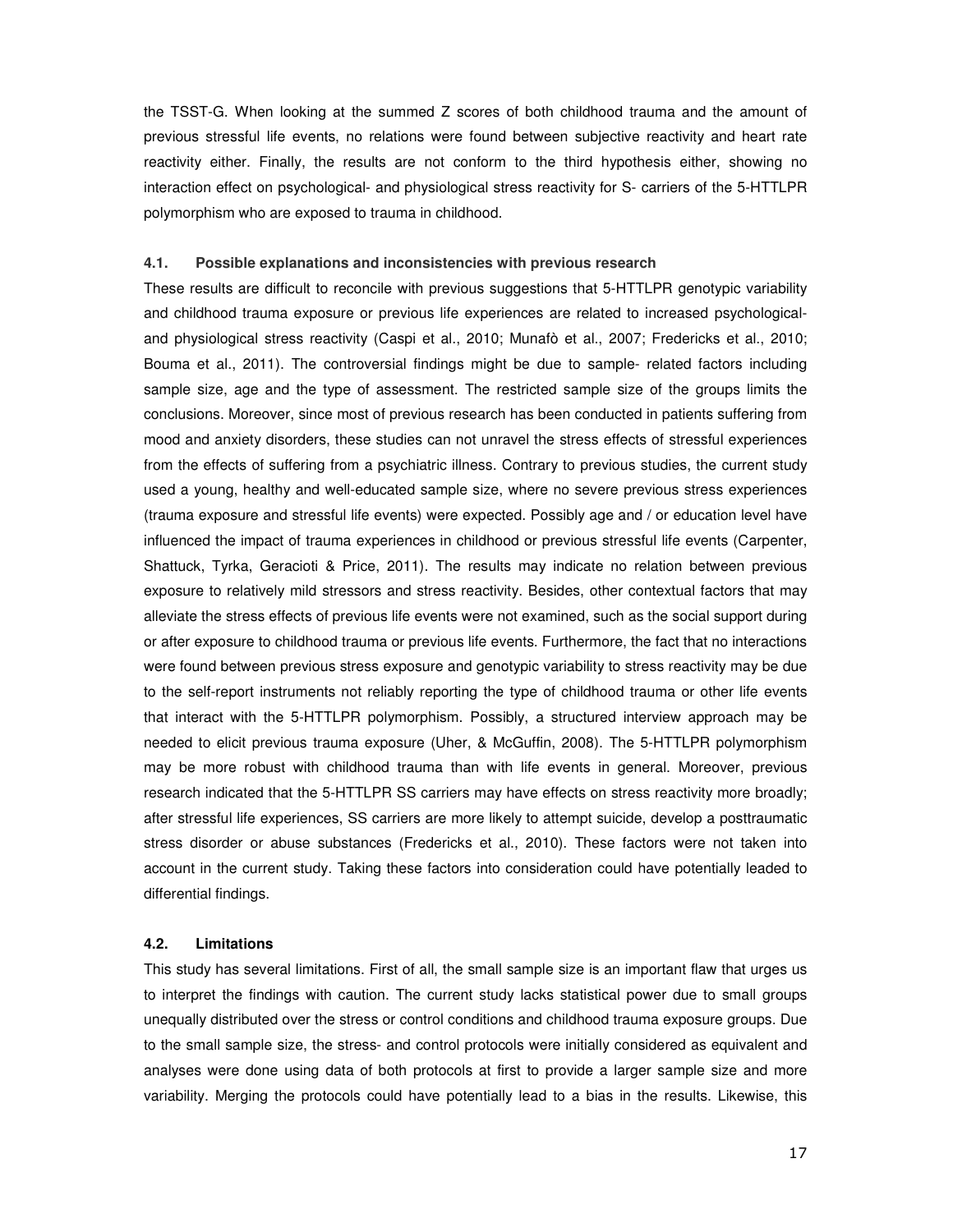study has to do with a relatively large amount of missing values, in particular heart rate assessment and 5-HTTLPR genotypic data. With respect to heart rate assessment, 29 subjects had to be excluded due to malfunctions (recording failures and outlier status) of the cardiac monitor. Thereby, the cardiac monitors used in this study were programmed differently; clock times were not set equally and heart rate was assessed by two and ten second time periods respectively. Other 26 subjects could not be genotyped successfully for the 5-HTTLPR polymorphism, due to missing DNA-data in previous Cannabis study (concerning six subjects) and missing blood samples by subject recruitment through advertisement and face-to-face-approach (partly apart from previous Cannabis study; concerning twenty subjects). And, as the genotyping technology is limited to only two tagging single-nucleotide polymorphisms (SNPs), investigation of this polymorphism in the context of large-scale association studies is precluded and the length of the 5-HTTLPR promoter has a restricted reliability.

 Another restriction is the young and healthy male sample used in order to minimize confounding factors and to examine the effects of a genetic risk factor that had not led to psychiatric disorders. Through this homogeneity, results cannot be generalized to women (who tend to react differently to stress, due to the influence of the menstrual cycle phase and the use of contraceptives; Bouma et al., 2011; Kirschbaum et al., 1999), to other ages (since age has shown to influence platelet 5-HT; Muck- Seler, Pivac, Crncevic, Jakovljevic, & Sagud, 2004) or clinical populations.

Moreover, numerous other factors that affect subject's reactivity to social stress were not taken into consideration. Examining these factors (the quality and availability of social support during and after stress exposure for example) may possibly help clarifying the specific mechanisms that can change the psychophysiological stress responses. Analyses were not adjusted for factors such as age, body mass index (BMI) or mood either, which may possibly weaken the associations for subjective- and physiological stress reactivity somewhat. For example, not including mood as a covariate may distort the results in that mood may be associated with both the 5-HTTLPR polymorphism and (subjective and physiological) responses to stress (Bouma et al., 2011).

Another limitation is the varied methodology of assessment used in studies. The JTV and LSC-R are self-report questionnaires that rely on subjects' recall. Thereby, long-term and retrospective reports may be flawed by forgetting and underestimating life events, whereas more recent life events may be biased by mood and overestimation. Some subjects may possibly choose not to disclose their abuse either. As such, even though confidentiality was emphasized, there remains a degree of uncertainty since self-reports cannot be subjected to verification. Another flaw is that the JTV did not characterize the specific timing, duration, or severity of the stressful life events. The misconception may arise that different stressors may be assessed in simultaneous constructs, because they have the same name. For example, some studies count 'death of a spouse' as a stressor, whereas others count 'being the child of a father in an unskilled job' as a stressor. And, some stressors are chronic, others acute (Caspi et al., 2010).

Finally, the TSST-G as a laboratory stressor can only draw near the effect of an actual stressor. The participants knew that there was no real threat and that they could stop at any moment. Moreover, the TSST-G cannot predict the effects of multiple exposure to stressful events. Examining the effects of multiple life events, both in and out the laboratory setting, will likely provide more clarity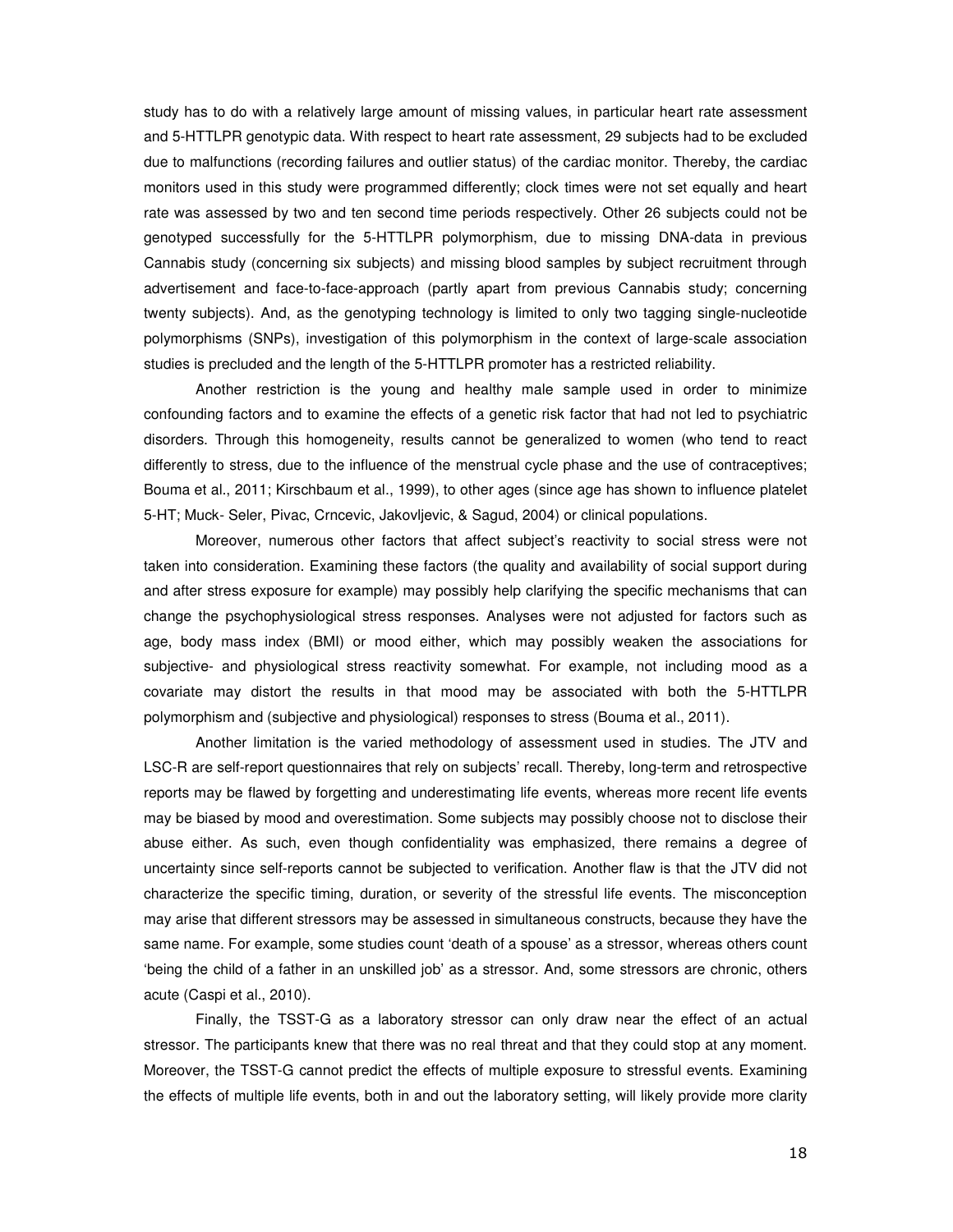about the impact of stressors on following psychiatric disorders (Fredericks et al., 2010). Taking other factors such as social support into account will also be important for defining the efficacy in laboratory stressors in a group as well. Compared to TSST, the laboratory stressor in group format might also cause additional errors when the stress responses of the subjects interact (von Dawans et al., 2011).

#### **4.2. Future research**

The current preliminary findings do not confirm the suggested role of a gene- environment interaction to stress reactivity, however further verification is needed. A larger sample size is required to investigate the gene- environment interaction. Increasing the sample size will provide a more adequate statistical power to examine the impact of the 5-HTTLPR polymorphism variability and exposure of childhood trauma or previous life events to stress reactivity in healthy male individuals. Furthermore, to investigate the effects of childhood trauma and previous life events on the regulation of the perceived stress and heart rate reactivity, it is essential to assess numerous other factors such as effects of social support, presence of depressed mood (or other psychopathological problems) and current levels of stress as mediating factors as well. In future, other accurate heart rate test material is preferable and consistent installment is necessary to optimize assessment and avoid possible errors. Moreover, future studies may consider using clinical interviews as a more reliable tool than selfreports to assess childhood trauma and early life events. Furthermore, a longitudinal evaluation of subjective assessment and heart rate reactivity of subjects will clarify how the findings predict future psychological and physical well-being.

# **5. Conclusion**

In summary, the present study found condition differences in subjective reactivity and heart rate reactivity, suggesting a good efficacy of the TSST-G. No independent or interactive effect was found of the 5-HTTLPR polymorphism and experience of childhood trauma or previous stress exposure to psychological- and physiological stress reactivity, indicating no effect of nature and nurture in predicting psychophysiological stress responses. Longitudinal studies with larger sample sizes are needed to further unravel the interplay between genetic influences and the role of trauma exposure or early life events to psychological- and physiological reactivity to stressful situations later in life.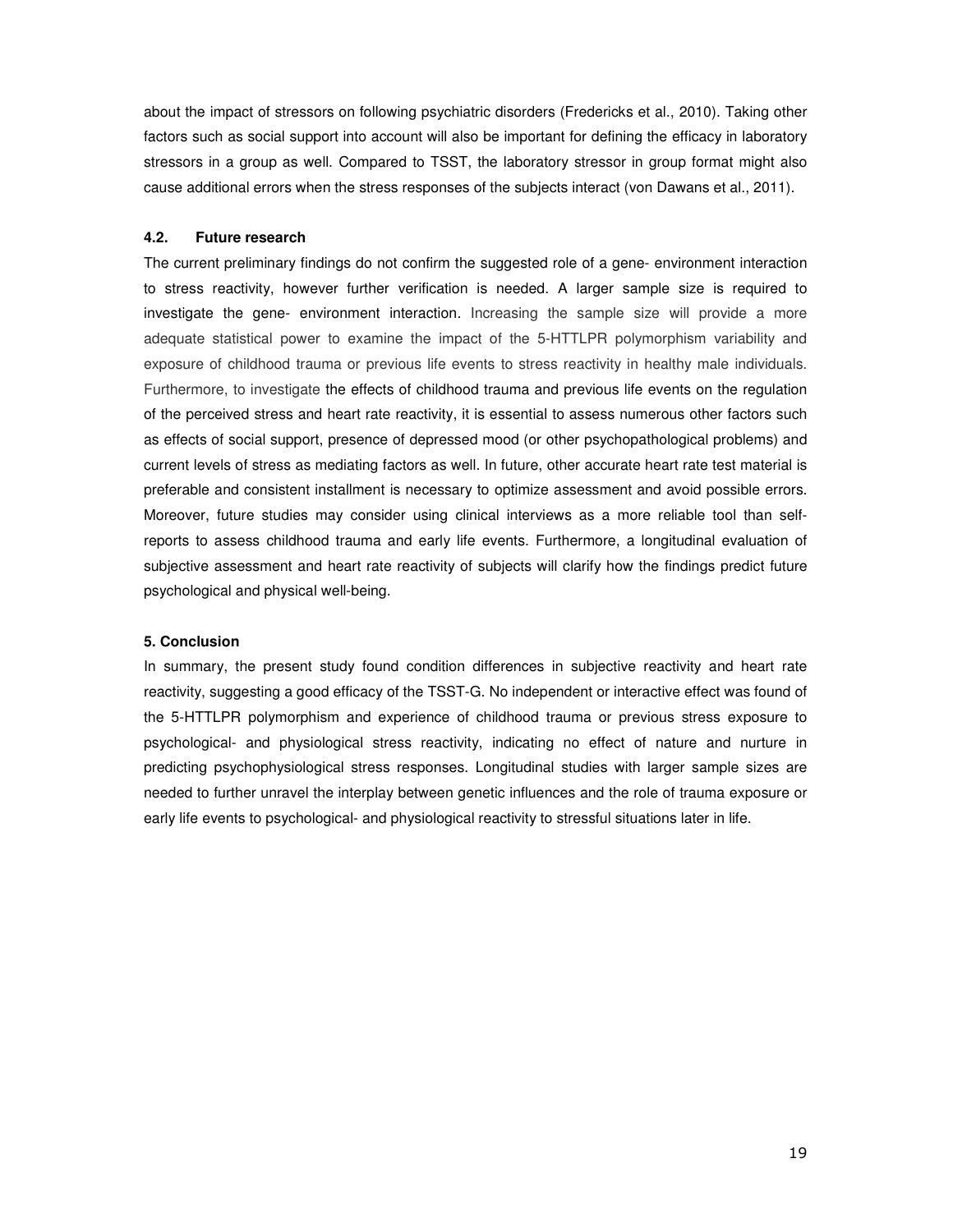### **References**

- Armbruster, D., Mueller, A., Moser, D. A., Lesch, K. P., Brocke, B., & Kirschbaum, C. (2009). Interaction effect of D4 dopamine receptor gene and serotonin transporter promoter polymorphism on the cortisol stress response. Behavioral Neuroscience, 6, 1288-1295.
- Bernstein, D. P., Stein, J. A., Newcomb, M. D., Walker, E., Pogge, D., Ahluvalia, T., Stokes, J., Handelsman, L., Medrano, M., Desmon, D., & Zule, W. (2003). Development and validation of a brief screening version of the Childhood Trauma Questionnaire. Child Abuse & Neglect, 27, 169–190.
- Bouma, E. M. C., Riese, H., Nolte, I. M., Oosterom, E., Verhulst, F. C., Ormel, J., & Oldehinkel, A. J. (2011). No associations between single nucleotide polymorphisms in corticoid receptor genes and heart rate and cortisol responses to a standardized social stress test in adolescents: the TRAILS Study. Behavior Genetics, 41, 253-261.
- Carpenter, L. L., Shattuck, T. T., Tyrka, A. R., Geracioti, T. D., & Price, L. H. 2011. Effect of childhood physical abuse on cortisol stress response. Psychopharmacology, 214, 367-375.
- Caspi, A., Hariri, A. R., Holmes, A., Uher, R., & Moffitt, T. E. (2010). Genetic Sensitivity to the Environment: The case of the serotonin transporter gene and its implications for studying complex diseases and traits. American Journal of Psychiatry, 5, 509-527.
- Caspi, A., Sugden, K., Moffitt, T. E., Taylor, A., Craig, I. W., Harrington, H., McClay, J., Mill, J., Martin, J., Braithwaite, A., & Poulton, R. (2003). Influence of life stress on depression: moderation by a polymorphism in the 5-HTT Gene. Science, 5631, 386-389.
- Dawan, B. von, Kirschbaum, C., & Heinrichs, M. (2011). The Trier Social Stress Test for Groups (TSST-G): a new research tool for controlled simultaneous social stress exposure in a group format. Psychoneuroendocrinology, 36, 514-522.
- Elzinga, B. M., Roelofs, K., Tollenaar, M. S., Bakvis, P., Pelt, J. van, & Spinhoven, P. (2008). Diminished cortisol responses to psychosocial stress associated with lifetime adverse events: a study among healthy young subjects. Psychoneuroendocrinology, 33, 227-237.
- Foley, P., & Kirschbaum, C. (2010). Human hypothalamus-pituitary-adrenal axis responses to acute psychosocial stress in laboratory settings. Neuroscience and Biobehavioral Reviews, 35, 91- 96.
- Fredericks, C. A., Drabant, E. M., Edge, M. D., Tillie, J. M., Hallmayer, J., Ramel, W., Kuo, J. R., Mackey, S., Gross, J. J., & Dhabhar, F. S. (2010). Healthy young women with serotonin transporter SS polymorphism show a pro-inflammatory bias under resting and stress conditions. Brain, Behavior, and Immunity, 24, 350–357.
- Giudice, M. Del, Ellis, B. J., & Shirtcliff, E. A. (2011). The adaptive calibration model of stress responsivity. Neuroscience & Biobehavioral Reviews, 7, 1562-1592.
- Gunthert, K. C., Conner, T. S., Armeu, S. Tennen, H., Covault, J., & Kranzler, H. R. (2007). Serotonin transporter gene polymorphism (5-HTTLPR) and anxiety reactivity in daily life: a daily process approach to gene-environment interaction. Psychosomatic Medicine, 69, 762-768.
- Karg, K., Burmeister, M., Shedden, K., & Sen, S. (2011). The serotonin transporter promoter variant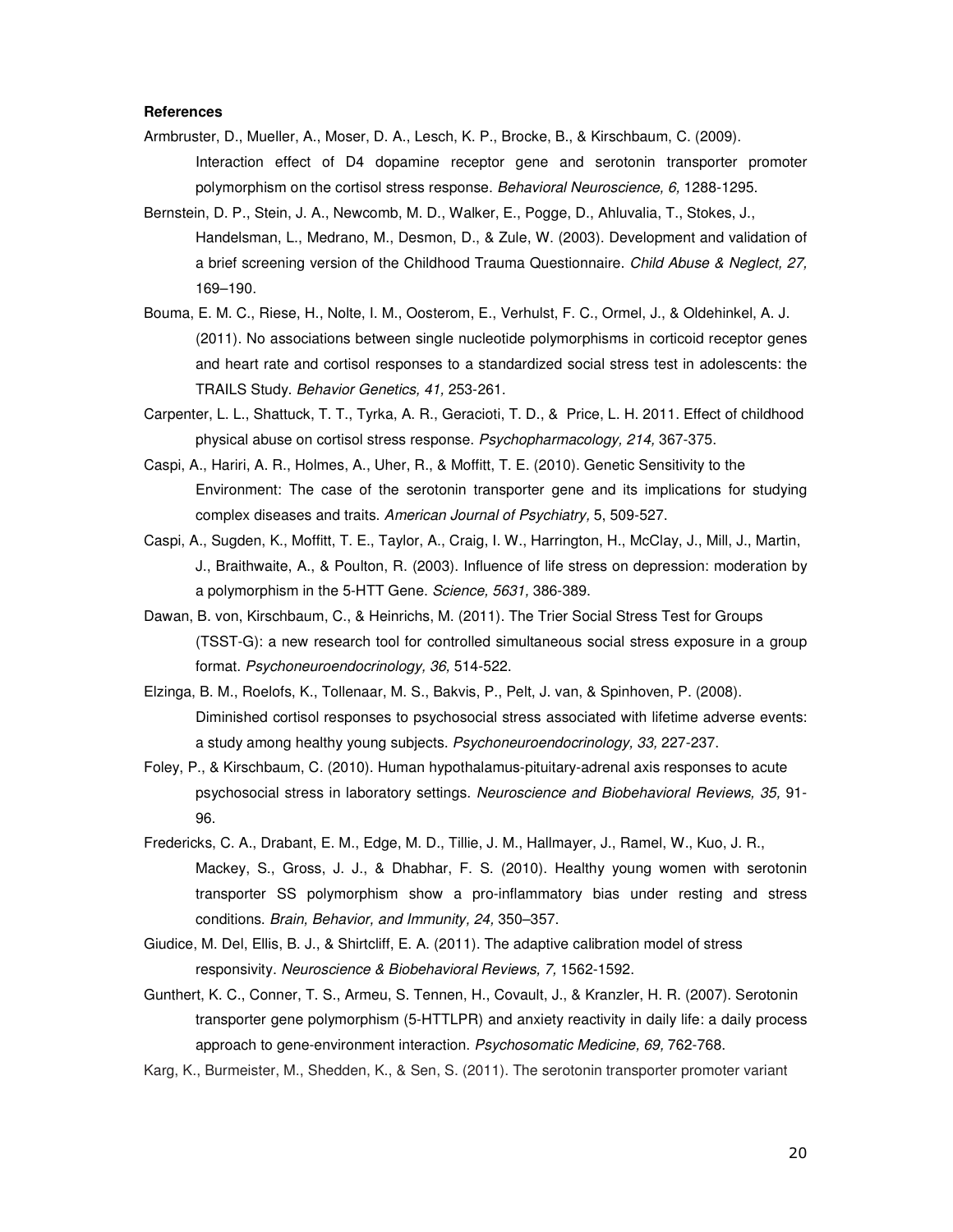(5-HTTLPR), stress, and depression: meta-analysis revisited. Archives of General Psychiatry, 5, 444-454.

- Kendler, K. S., Kuhn, J. W., Vittum, J., Prescott, C. A., & Riley, B. (2005). The interaction of stressful life events and a serotonin transporter polymorphism in the prediction of episodes of major depression: a replication. Archives of General Psychiatry. 62, 529-535.
- Kimerling, R., Clum, G.A. & Wolfe, J. (2000). Relationships among trauma exposure, chronic posttraumatic stress disorder symptoms, and self-reported health in women: replication and extension. Journal of traumatic stress, 13, 115-128.
- Kirschbaum, C., Kudielka, B. M., Gaab, J., Schommer, N. C., & Hellhammer, D. H. (1999). Impact of gender, menstrual cycle phase, and oral contraceptives on the activity of the Hypothalamus-Pituarity-Adrenal axis. Psychosomatic Medicine, 2,154-162.
- Kloet, E. R. de (2009). Stress: neurobiologisch perspectief. Tijdschrift voor psychiatrie, 8, 541-550.
- Kudielka, B. M., Schommer, N. C., Hellhammer, D. H., & Kirschbaum, C. (2004). Acute HPA axis responses, heart rate, and mood changes to psychosocial stress (TSST) in humans at different times of day. Psychoneuroendocrinology, 29, 983-92.
- Levine, S. (2005). Developmental determinants of sensitivity and resistance to stress. Psychoneuroendocrinology, 30, 939-946.
- Mormede, P., Foury, A., Barat, P., Corcuff, J. B., Terenina, E., Marissal-Arvy, N., & Moisan, M. P. (2011). Molecular genetics of hypothalamic–pituitary–adrenal axis activity and function. Annals of the New York Acadamy of Science. 1220, 127-136.
- Muck- Seler, D., Pivac, N., Crncevic, Z., Jakovljevic, M., & Sagud, M. (2004). Platelet serotonin and plasma prolactin and cortisol in healthy, depressed and schizophrenic women. Psychiatry Research, 3, 217 – 226.
- Munafò, M. R., Brown, S. M., & Hariri, A. R. (2008). Serotonin transporter (5-HTTLPR) genotype and amygdala activation: a meta- analysis. Biological Psychiatry, 63, 852-857.
- Munafò, M. R., Durrant, C., Lewis, G, & Flint, J. (2009). Gene X environment interactions at the serotonin transporter locus. Biological Psychiatry, 3, 211-219.
- Obradović, J., & Boyce, W. T. (2009). Individual differences in behavioral, physiological and genetic sensitivities to contexts: implications for development and adaptation. Developmental Neuroscience, 31, 300-308.
- Pergamin- Hight, L., Bakermans- Kranenburg, M. J., IJzendoorn, M. H. van, & Bar-Haim, Y. (2012). Variations in the promoter region of the serotonin transporter gene and biased attention for emotional Information: a meta- analysis. Biological Psychiatry, 4, 373-379.
- Ploeg, H. van der (2000). Handleiding bij de zelfbeoordelings vragenlijst, een Nederlandse bewerking van de Spielberger Stait-Trait Anxiety Inventory, STAI-DY. Lisse; Swets en Zeitlinger.
- Uher, R., & McGuffin, P. (2008). The moderation by the serotonin transporter gene of environmental adversity in the aetiology of mental illness: review and methodological analysis. Molecular Psychiatry, 13, 131–146
- Vinkhuyzen, A. A. E., Dumenil, T., Ryan, L., Gordon, S. D., Henders, A. K., Madden, P. A. F., Heath,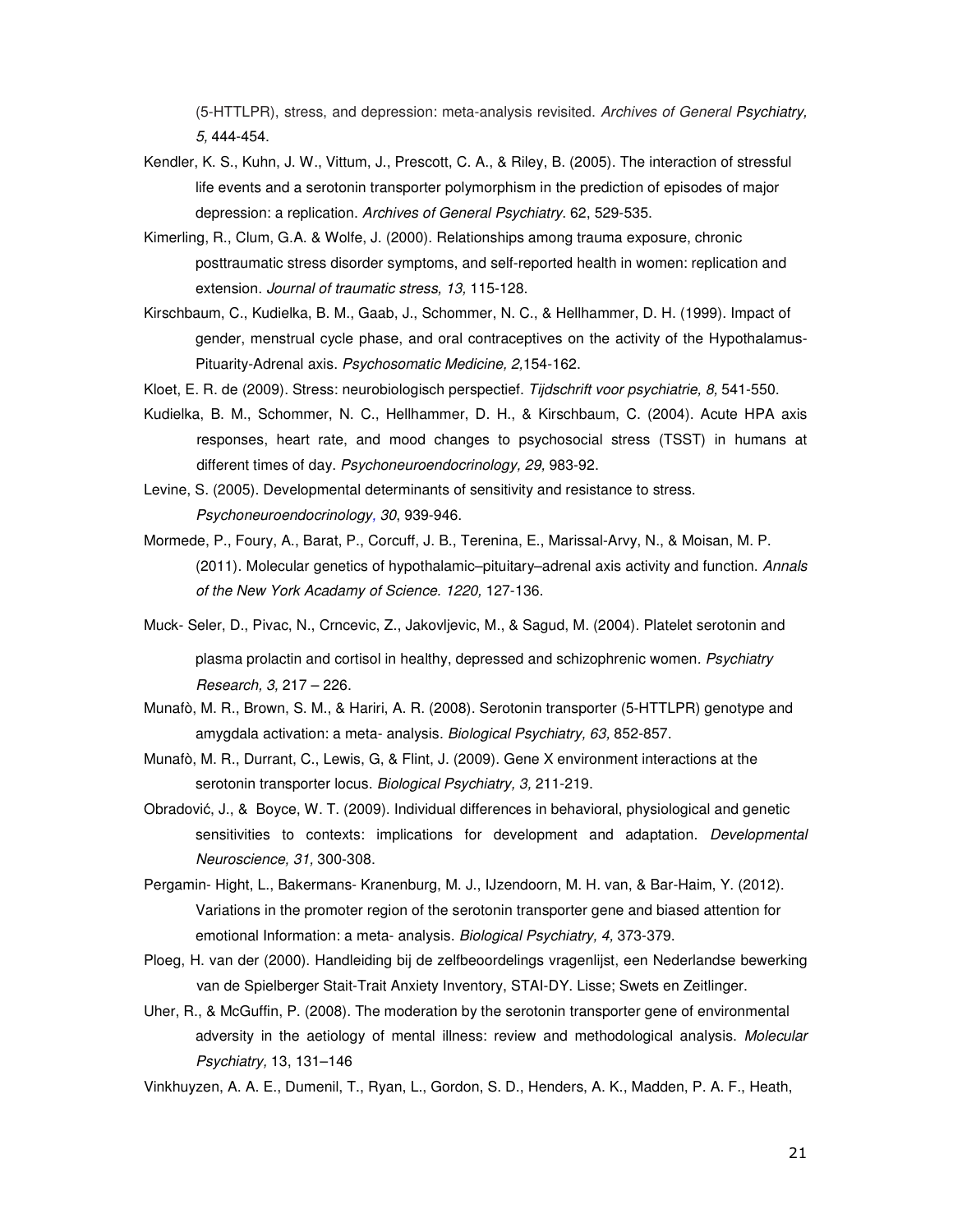A. C., Montgomery, G. W., Martin, N. G., & Wray, N. R. (2011). Identification of tag haplotypes for 5HTTLPR for different genome-wide SNP platforms. Molecular Psychiatry, 16, 1073–1075.

Way, B. M., & Taylor, S. E. (2010). The serotonin transporter promoter polymorphism (5-HTTLPR) is associated with cortisol response to psychosocial stress). Biological Psychiatry, 5, 487-492.

# **Appendixes**

- Appendix 1. JTV questionnaire
- Appendix 2. LSC-R questionnaire
- Appendix 3. Time schedule Choice study
- Appendix 4. Protocol TSST-G stress condition
- Appendix 5. Protocol TSST-G control condition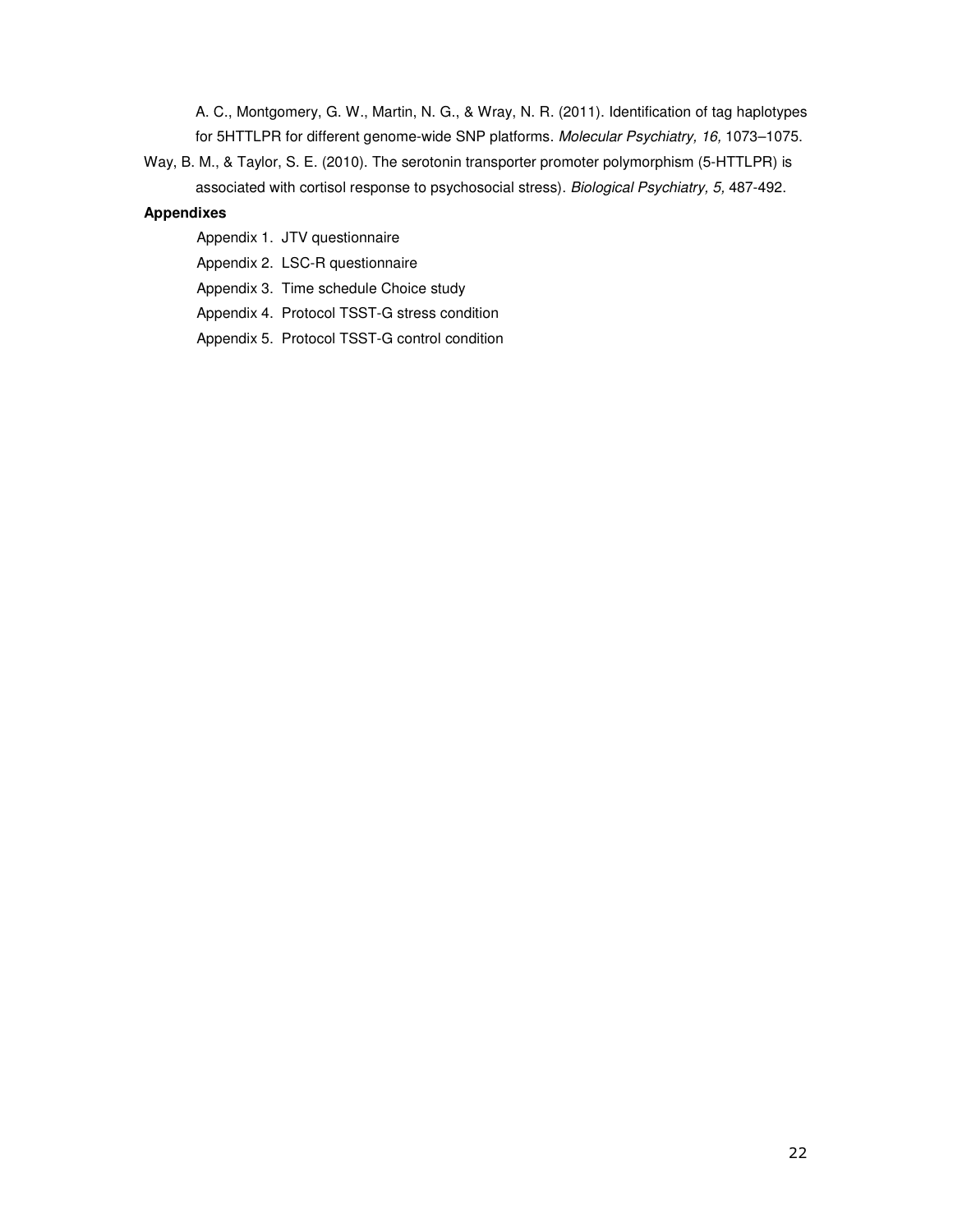# **Appendix 1. JTV questionnaire**

# **JTV**

De onderstaande stellingen gaan over ervaringen gedurende uw kinder- en tienerjaren. Omcirkel steeds het antwoord dat het best bij u past. Hoewel sommige vragen persoonlijk zijn, willen we u toch verzoeken om alle vragen zo eerlijk mogelijk te beantwoorden. Uw antwoorden zullen vertrouwelijk worden behandeld.

|     | Tijdens mijn jeugd                                                                                                  | <b>Nooit</b><br>waar | Zelden<br>waar | <b>Soms</b><br>waar | Vaak<br>waar   | Zeer<br>vaak<br>waar |
|-----|---------------------------------------------------------------------------------------------------------------------|----------------------|----------------|---------------------|----------------|----------------------|
| 1.  | Had ik niet voldoende te eten.                                                                                      | $\mathbf{1}$         | $\overline{c}$ | 3                   | 4              | 5                    |
| 2.  | Wist ik dat er iemand was om voor me te zorgen en me<br>te beschermen.                                              | 1                    | $\overline{c}$ | 3                   | 4              | 5                    |
| 3.  | Noemden mensen in mijn gezin mij dingen als 'dom',<br>'lui' of 'lelijk'.                                            | $\mathbf{1}$         | $\overline{c}$ | 3                   | $\overline{4}$ | 5                    |
| 4.  | Waren mijn ouders te dronken of stoned (onder invloed<br>van drugs) om voor het gezin te zorgen.                    | 1                    | $\overline{c}$ | 3                   | $\overline{4}$ | 5                    |
| 5.  | Was er iemand in mijn gezin die me het gevoel gaf dat<br>ik belangrijk en bijzonder was.                            | $\mathbf{1}$         | $\overline{c}$ | 3                   | $\overline{4}$ | 5                    |
| 6.  | Moest ik vieze kleren dragen.                                                                                       | 1                    | $\overline{c}$ | 3                   | $\overline{4}$ | 5                    |
| 7.  | Had ik het gevoel dat er van me gehouden werd.                                                                      | 1                    | 2              | 3                   | 4              | 5                    |
| 8.  | Had ik het gevoel dat mijn ouders wensten dat ik nooit<br>geboren was.                                              | 1                    | $\overline{c}$ | 3                   | $\overline{4}$ | 5                    |
| 9.  | Ben ik door iemand uit mijn gezin zo hard geslagen dat<br>ik naar een dokter of naar het ziekenhuis moest gaan.     | 1                    | $\overline{c}$ | 3                   | 4              | 5                    |
| 10. | Ben ik zo hard geslagen door mensen in mijn gezin dat<br>ik er blauwe plekken of littekens aan overhield.           | 1                    | $\overline{c}$ | 3                   | $\overline{4}$ | 5                    |
| 11. | Ben ik gestraft met een riem, een plank, een touw, of<br>een ander hard voorwerp.                                   | 1                    | $\overline{c}$ | 3                   | 4              | 5                    |
| 12. | Kwamen mijn gezinsleden voor elkaar op.                                                                             | 1                    | $\overline{c}$ | 3                   | 4              | 5                    |
| 13. | Zeiden mensen in mijn gezin kwetsende of beledigende<br>dingen tegen me.                                            | 1                    | $\overline{c}$ | 3                   | $\overline{4}$ | 5                    |
| 14. | Geloof ik lichamelijk mishandeld te zijn geweest.                                                                   | $\mathbf{1}$         | $\overline{c}$ | 3                   | 4              | 5                    |
| 15. | Ben ik zo hard geslagen dat het opgemerkt werd door<br>iemand zoals een leraar, een van de buren, of een<br>dokter. | 1                    | $\overline{2}$ | 3                   | 4              | 5                    |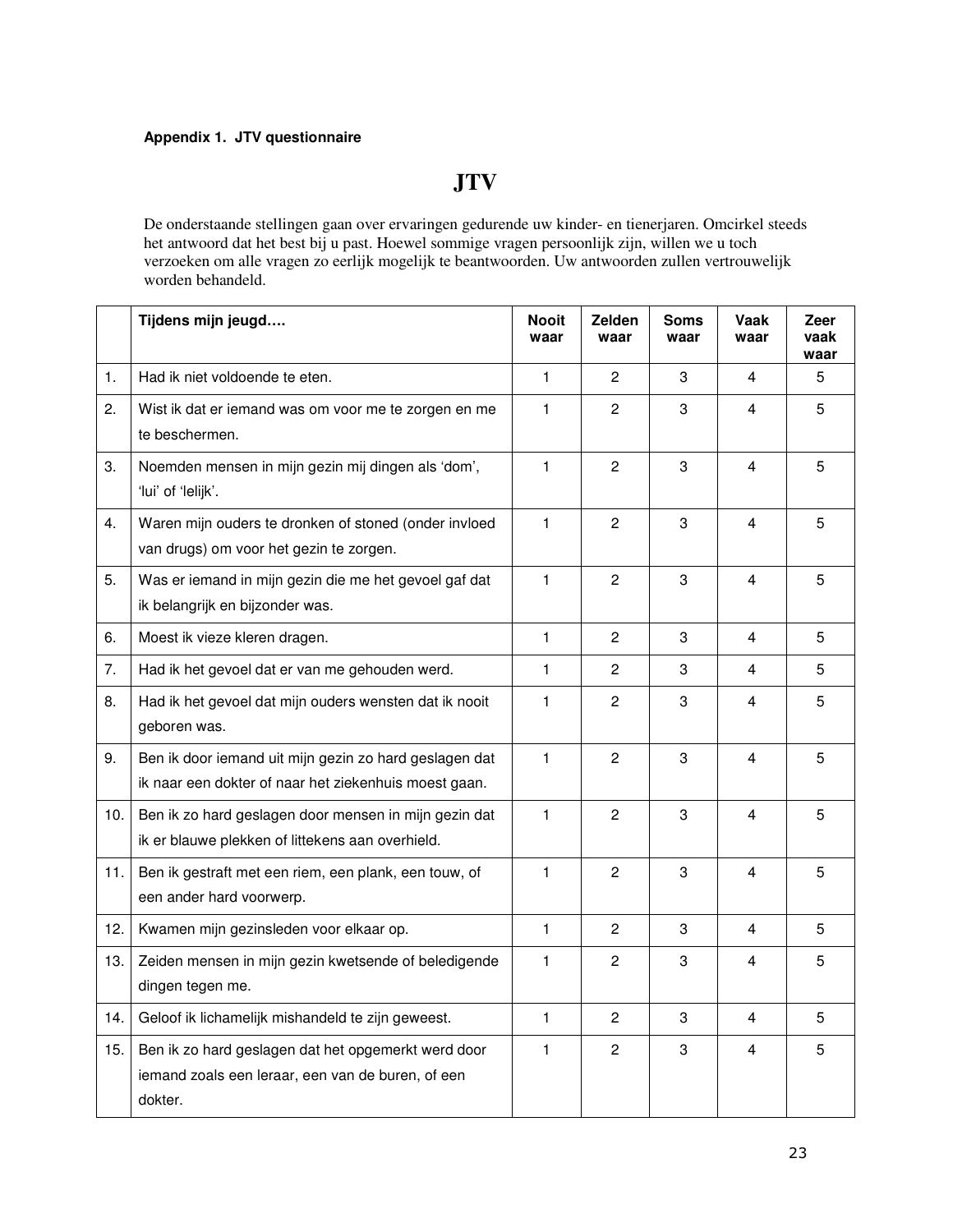| 16. | Had ik het gevoel dat iemand in mijn gezin me haatte.                                                                 |   | 2              | 3 | 4 | 5 |
|-----|-----------------------------------------------------------------------------------------------------------------------|---|----------------|---|---|---|
| 17. | Voelden de leden van mijn gezin zich met elkaar<br>verbonden.                                                         |   | 2              | 3 | 4 | 5 |
| 18. | Probeerde iemand mij op een seksuele manier te<br>betasten, of mij ertoe te brengen hem of haar te<br>betasten.       | 1 | $\mathbf{P}$   | 3 | 4 | 5 |
| 19. | Dreigde iemand me pijn te doen of leugens over me te<br>vertellen als ik niet jets seksueels met hem of haar<br>deed. | 1 | $\overline{c}$ | 3 | 4 | 5 |
| 20. | Wilde iemand mij seksuele dingen laten doen of naar<br>seksuele dingen laten kijken.                                  |   | $\mathbf{P}$   | 3 | 4 | 5 |
| 21. | Ben ik door iemand gemolesteerd.                                                                                      | 1 | $\overline{c}$ | 3 | 4 | 5 |
| 22. | Geloof ik emotioneel mishandeld te zijn geweest.                                                                      |   | $\overline{c}$ | 3 | 4 | 5 |
| 23. | Was er iemand die me naar de dokter bracht als dat<br>nodig was.                                                      |   | $\overline{c}$ | 3 | 4 | 5 |
| 24. | Geloof ik seksueel misbruikt te zijn geweest.                                                                         | 1 | 2              | 3 | 4 | 5 |
| 25. | Was mijn gezin een bron van kracht en ondersteuning.                                                                  | 1 | 2              | 3 | 4 | 5 |

Wat is uw leeftijd? ...... jaar

Wat is uw geslacht? M/V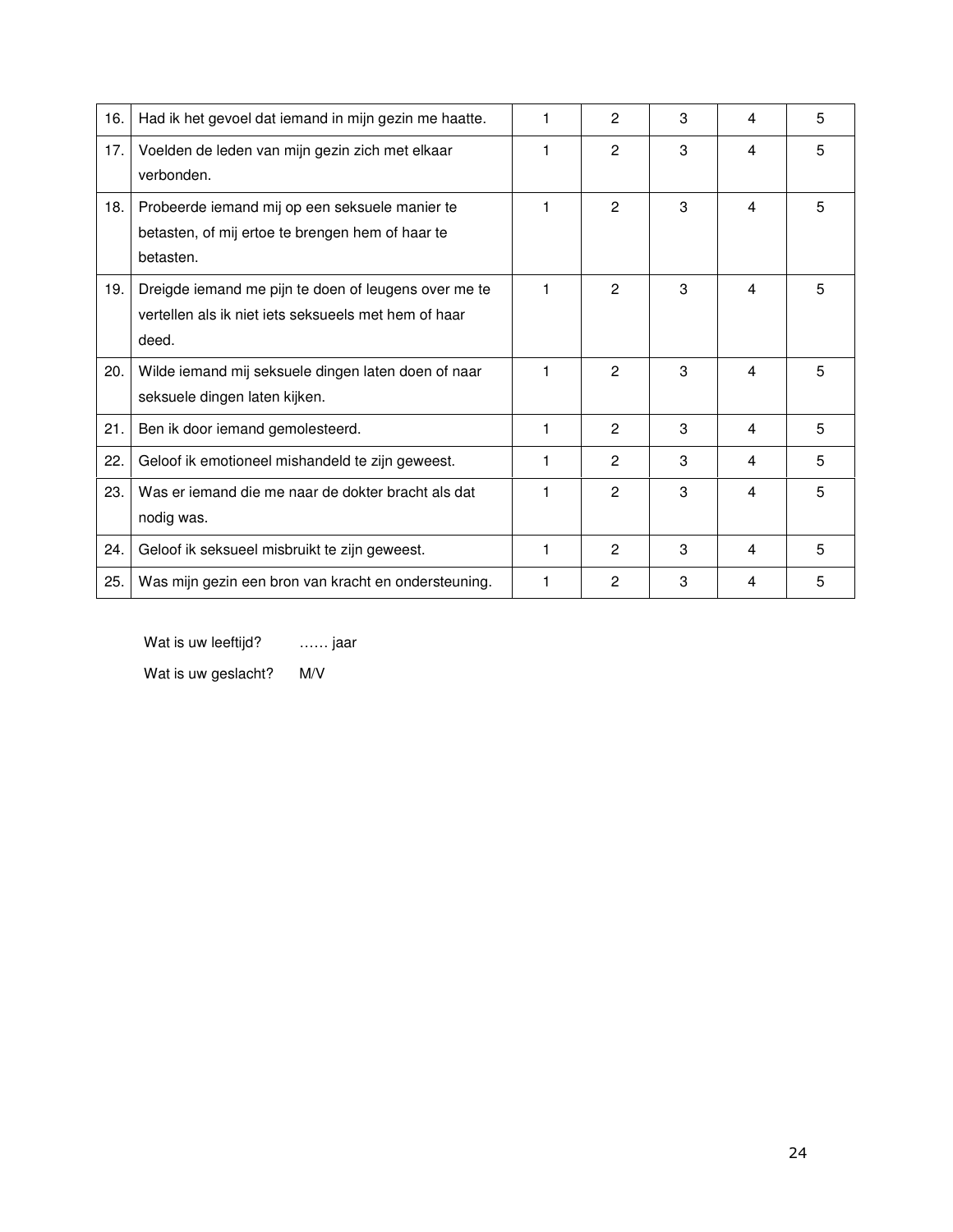# **Appendix 2. LSC-R questionnaire**

# **Lees dit eerst:**

We willen u graag een aantal vragen stellen over gebeurtenissen in uw leven die voor de meeste mensen eng, emotioneel of stressvol zijn. Denkt u alstublieft terug aan uw hele leven als u deze vragen beantwoordt. Sommige van deze vragen gaan over emotionele dingen waar u doorgaans niet over praat. Uw antwoorden zijn belangrijk, maar u hoeft geen vragen te beantwoorden als u dat niet wilt.

U mag het meest passende antwoord onderstrepen of arceren. Vergeet alstublieft niet uw leeftijd in te vullen (als er sprake is geweest van een dergelijke situatie).

# **1. Heeft u ooit een ramp meegemaakt (bijvoorbeeld een aardbeving, een overstroming, een brand of explosie)?**

Ja - Nee

| Indien ja:  |                                                           |                  |                                                                             |                                                                                       |
|-------------|-----------------------------------------------------------|------------------|-----------------------------------------------------------------------------|---------------------------------------------------------------------------------------|
|             | 1a. Hoe oud was u toen dit gebeurde? Leeftijd:            |                  |                                                                             |                                                                                       |
|             |                                                           |                  |                                                                             | 1b. Dacht u toen dat u of iemand anders gevaar liep dood te gaan of ernstig gewond te |
| raken?      |                                                           |                  |                                                                             |                                                                                       |
| Ja<br>- Nee |                                                           |                  |                                                                             |                                                                                       |
| Ja<br>- Nee |                                                           |                  | 1c. Voelde u zich toen <i>intens</i> hulpeloos, angstig of vol van afschuw? |                                                                                       |
|             | 1d. In hoeverre heeft dit u het afgelopen jaar beïnvloed? |                  |                                                                             |                                                                                       |
|             |                                                           |                  |                                                                             | 5                                                                                     |
| NIET        |                                                           | <b>ENIGSZINS</b> |                                                                             | <b>HEEL ERG</b>                                                                       |
|             |                                                           |                  |                                                                             |                                                                                       |

**2. Heeft u ooit een ernstig ongeluk gezien (bijvoorbeeld een auto-ongeluk of een ongeluk op het werk)?** Ja - Nee

Indien ja: 2a. Hoe oud was u toen dit gebeurde? Leeftijd: 2b. Dacht u toen dat **u of iemand anders** gevaar liep **dood** te gaan of ernstig **gewond** te raken?<br>Ja - Nee 2c. Voelde u zich toen **intens** hulpeloos, angstig of vol van afschuw? Ja - Nee 2d. In hoeverre heeft dit u het afgelopen jaar beïnvloed? 1 2 3 4 5 **NIET** ENIGSZINS **HEEL ERG** 

# **3. Heeft u ooit een ernstig ongeluk gehad (bijvoorbeeld een auto-ongeluk of een ongeluk op het werk)?**  Ja - Nee

Indien ja: 3a. Hoe oud was u toen dit gebeurde? Leeftijd: 3b. Dacht u toen dat **u of iemand anders** gevaar liep **dood** te gaan of ernstig **gewond** te raken? Ja - Nee 3c. Voelde u zich toen **intens** hulpeloos, angstig of vol van afschuw? Ja - Nee 3d. In hoeverre heeft dit u het afgelopen jaar beïnvloed?<br> $\begin{array}{cc} 1 & 2 & 3 \end{array}$ 1 2 3 4 5 **NIET** ENIGSZINS **HEEL ERG** 

**4. Moesten er ooit nabije familieleden in de gevangenis verblijven?** 

Ja - Nee

|    | <b>NIFT</b> |                                                           | <b>ENIGSZINS</b> |           | HEEL.<br>FRG |
|----|-------------|-----------------------------------------------------------|------------------|-----------|--------------|
|    |             |                                                           |                  |           | 5            |
|    |             | 4c. In hoeverre heeft dit u het afgelopen jaar beïnvloed? |                  |           |              |
|    | 4b l        | En toen het voorbij was?                                  |                  | Leeftijd: |              |
|    | 4a.         | Hoe oud was u toen dit gebeurde?                          |                  | Leeftijd: |              |
|    | Indien ja:  |                                                           |                  |           |              |
|    | Ja - Nee    |                                                           |                  |           |              |
| ഄഄ | ,,,,,       |                                                           |                  |           |              |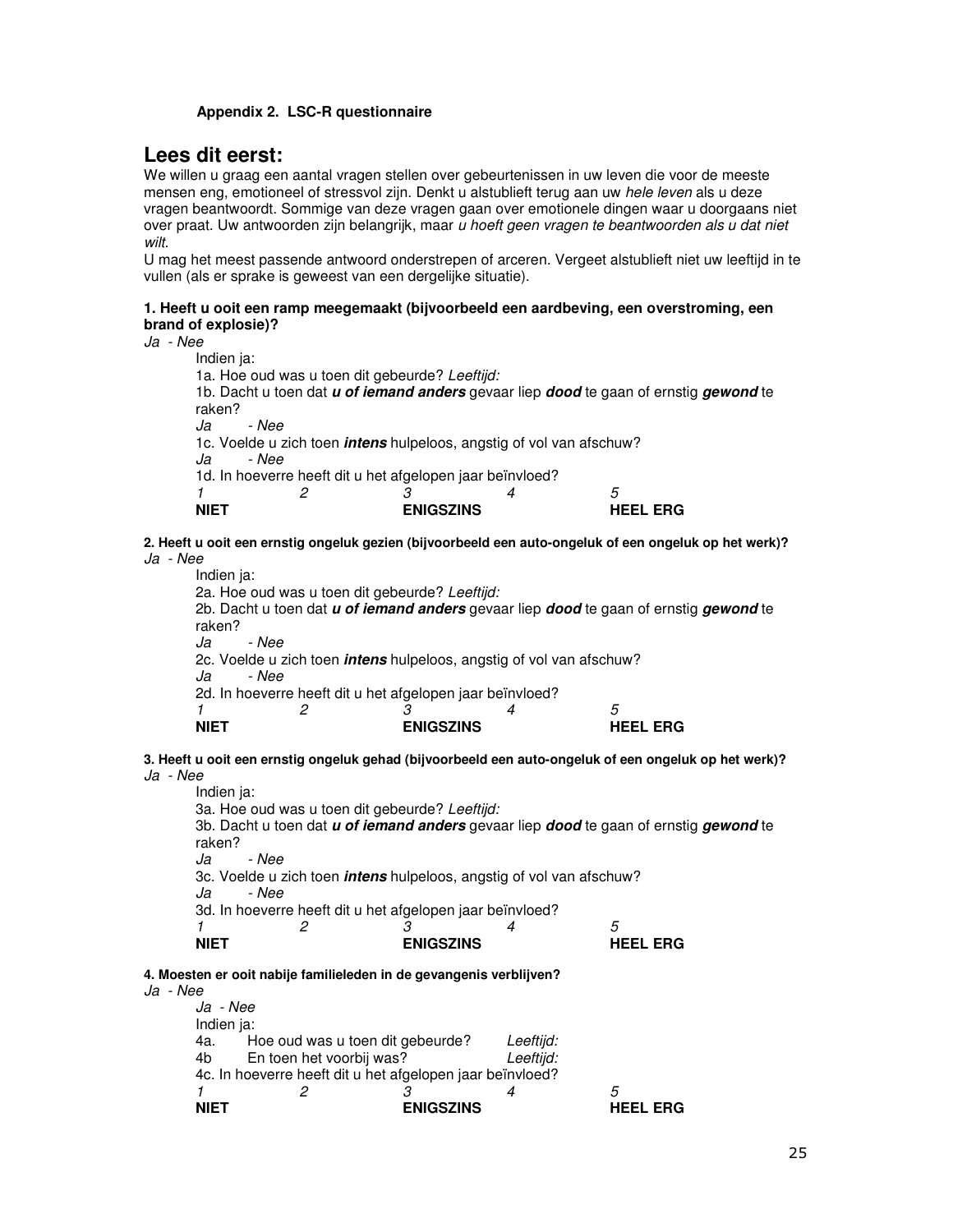**LSC - R (vervolg) 5. Moest u ooit zelf in de gevangenis verblijven?**  Ja - Nee Ja - Nee Indien ja: 4a. Hoe oud was u toen dit gebeurde? Leeftijd: 4b En toen het voorbij was? Leeftijd: 4c. In hoeverre heeft dit u het afgelopen jaar beïnvloed? 1 2 3 4 5 **NIET ENIGSZINS HEEL ERG 6. Bent u ooit in een pleeggezin geplaatst of geadopteerd?**  Ja - Nee Indien ja:<br>4a. H 4a. Hoe oud was u toen dit gebeurde? Leeftijd:<br>4b En toen het voorbij was? Leeftijd: En toen het voorbij was? 4c. In hoeverre heeft dit u het afgelopen jaar beïnvloed?<br>1  $\frac{2}{3}$ 1 2 3 4 5 **NIET** ENIGSZINS **HEEL ERG 7. Zijn uw ouders ooit uit elkaar gegaan of gescheiden toen u nog bij hen woonde?**  Ja - Nee Indien ja: 4a. Hoe oud was u toen dit gebeurde? Leeftijd:<br>4b En toen het voorbij was? Leeftijd: 4b En toen het voorbij was? 4c. In hoeverre heeft dit u het afgelopen jaar beïnvloed? 1 2 3 4 5 **NIET** ENIGSZINS **HEEL ERG 8. Bent u zelf ooit uit elkaar gegaan of gescheiden?**  Ja - Nee Indien ja: 4a. Hoe oud was u toen dit gebeurde? Leeftijd:<br>4b En toen het voorbij was? Leeftiid: 4b En toen het voorbij was? 4c. In hoeverre heeft dit u het afgelopen jaar beïnvloed? 1 2 3 4 5 **NIET** ENIGSZINS **HEEL ERG 9. Heeft u ooit ernstige geldproblemen gehad (bijvoorbeeld geen geld voor eten of huisvesting)?**  Ja - Nee Indien ja: 4a. Hoe oud was u toen dit gebeurde? Leeftijd: 4b En toen het voorbij was? Leeftijd: 4c. In hoeverre heeft dit u het afgelopen jaar beïnvloed? 1 2 3 4 5 **NIET** ENIGSZINS **HEEL ERG 10. Heeft u ooit een ernstig lichamelijke of geestelijke ziekte gehad (bijvoorbeeld kanker, hartaanval, een operatie, zelfmoordplannen of een psychiatrische opname)?**  Ja - Nee Indien ja: 10a. Hoe oud was u toen dit gebeurde? Leeftijd:<br>En toen het voorbij was? Leeftijd: En toen het voorbij was? 10b. Dacht u toen dat **u of iemand anders** gevaar liep **dood** te gaan of ernstig **gewond** te raken? Ja - Nee 10c. Voelde u zich toen **intens** hulpeloos, angstig of vol van afschuw? Ja - Nee 10d. In hoeverre heeft dit u het afgelopen jaar beïnvloed?<br>1  $\frac{2}{3}$ 1 2 3 4 5 **NIET ENIGSZINS HEEL ERG**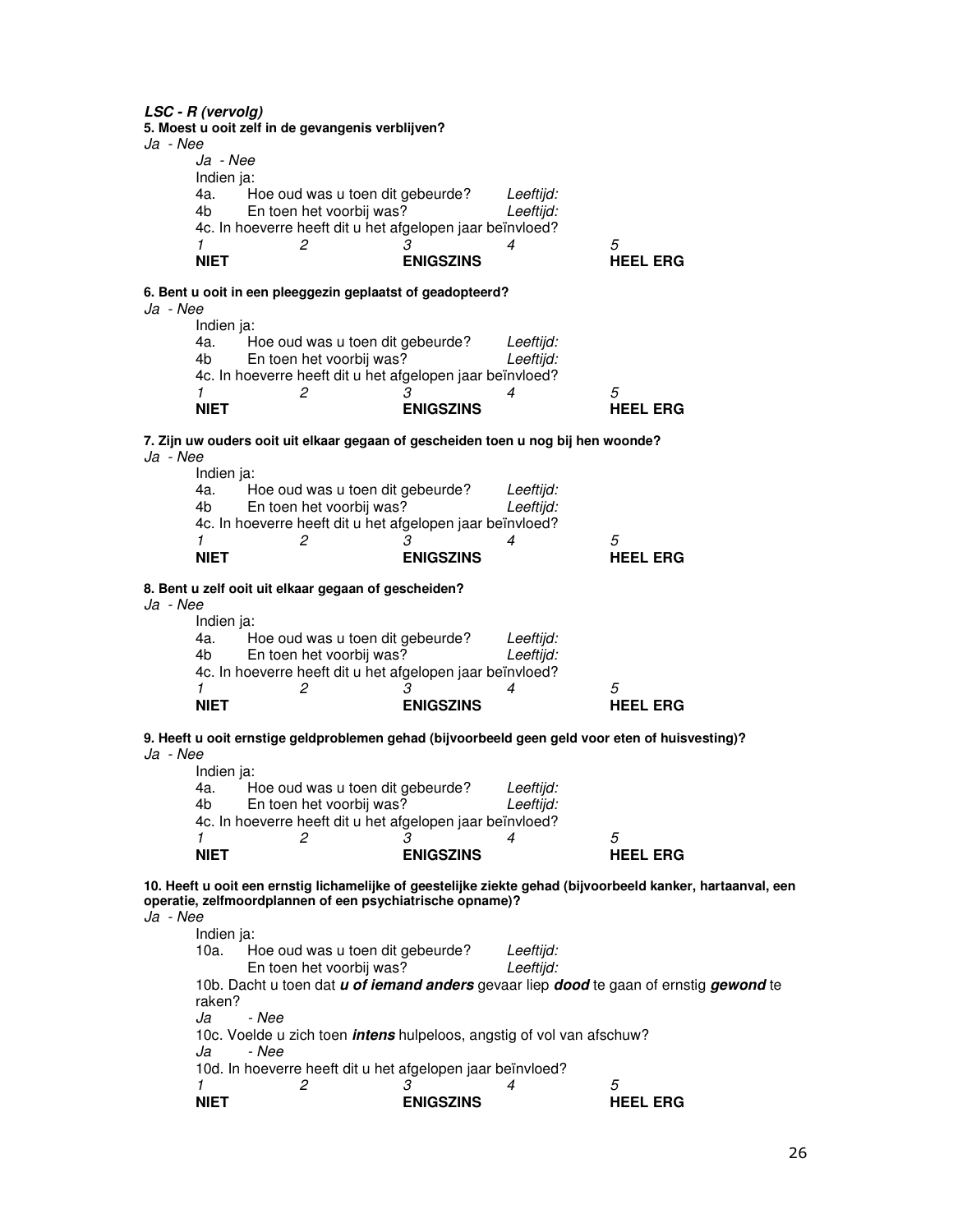|            | 11. Bent u ooit emotioneel verwaarloosd of genegeerd (bijvoorbeeld vernederd of in verlegenheid<br>gebracht, of herhaaldelijk verteld dat u niet deugde)? |           |  |
|------------|-----------------------------------------------------------------------------------------------------------------------------------------------------------|-----------|--|
| Ja - Nee   |                                                                                                                                                           |           |  |
| Indien ja: |                                                                                                                                                           |           |  |
| 11a. l     | Hoe oud was u toen dit gebeurde?                                                                                                                          | Leeftijd: |  |
|            | En toen het voorbij was?                                                                                                                                  | Leeftijd: |  |
| raken?     | 11b. Dacht u toen dat u of iemand anders gevaar liep dood te gaan of ernstig gewond te                                                                    |           |  |
| Ja         | - Nee                                                                                                                                                     |           |  |
|            | 11c. Voelde u zich toen <i>intens</i> hulpeloos, angstig of vol van afschuw?                                                                              |           |  |
| Ja         | - Nee                                                                                                                                                     |           |  |

11d. In hoeverre heeft dit u het afgelopen jaar beïnvloed?<br>1  $\frac{2}{3}$ 

| NIET | <b>ENIGSZINS</b> | <b>HEEL ERG</b> |
|------|------------------|-----------------|

**12. Bent u ooit lichamelijk verwaarloosd (bijvoorbeeld geen eten gekregen, of niet voldoende gekleed of alleen gelaten terwijl u daar te jong voor was)?** Ja - Nee

Indien ja: 12a. Hoe oud was u toen dit gebeurde? Leeftijd:<br>En toen het voorbij was? Leeftijd: En toen het voorbij was? 12b. Dacht u toen dat **u of iemand anders** gevaar liep **dood** te gaan of ernstig **gewond** te raken?<br>Ja - Nee 12c. Voelde u zich toen **intens** hulpeloos, angstig of vol van afschuw? Ja - Nee 12d. In hoeverre heeft dit u het afgelopen jaar beïnvloed?<br>1  $\frac{2}{3}$ 1 2 3 4 5 **NIET ENIGSZINS HEEL ERG** 

# **13. ALLEEN VROUWEN: Heeft u ooit een abortus of miskraam gehad (uw baby verloren)?**

Ja - Nee

Indien ja: 13a. Hoe oud was u toen dit gebeurde? Leeftijd:<br>En toen het voorbij was? Leeftijd: En toen het voorbij was? 13b. Dacht u toen dat **u of iemand anders** gevaar liep **dood** te gaan of ernstig **gewond** te raken? Ja - Nee 13c. Voelde u zich toen **intens** hulpeloos, angstig of vol van afschuw? Ja - Nee 13d. In hoeverre heeft dit u het afgelopen jaar beïnvloed?<br>1  $\frac{2}{3}$ 1 2 3 4 5 **NIET** ENIGSZINS **HEEL ERG** 

**14. Bent u ooit tegen uw wil gescheiden van uw kind (bijvoorbeeld de voogdij verloren, geen omgangsregeling meer of ontvoering van het kind)?** 

Ja - Nee

| <b>NIFT</b>                                                |                                  | <b>ENIGSZINS</b>                      |  | HEFL<br><b>ERG</b> |  |  |  |
|------------------------------------------------------------|----------------------------------|---------------------------------------|--|--------------------|--|--|--|
|                                                            |                                  |                                       |  | 5                  |  |  |  |
| 14c. In hoeverre heeft dit u het afgelopen jaar beïnvloed? |                                  |                                       |  |                    |  |  |  |
| 14b l                                                      |                                  | En toen het voorbij was?<br>Leeftijd: |  |                    |  |  |  |
| 14a.                                                       | Hoe oud was u toen dit gebeurde? |                                       |  |                    |  |  |  |
| Indien ja:                                                 |                                  |                                       |  |                    |  |  |  |
| Ja - Nee                                                   |                                  |                                       |  |                    |  |  |  |
|                                                            |                                  |                                       |  |                    |  |  |  |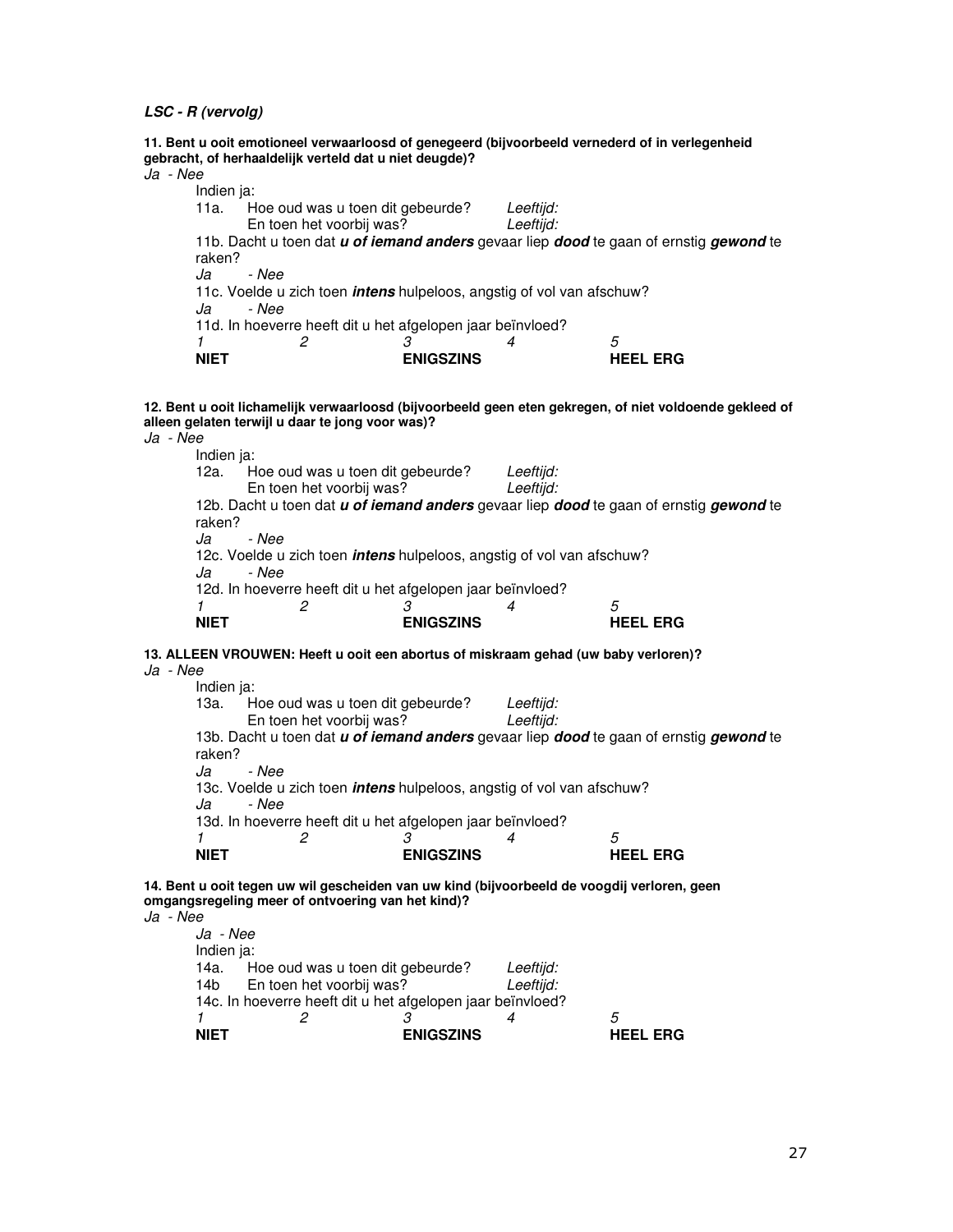**15. Heeft een kind van u ooit een ernstige lichamelijke of geestelijk beperking gehad (bijvoorbeeld zwakzinnigheid, aangeboren afwijkingen, doofheid, blindheid)?**  Ja - Nee

|          | <b>NIET</b> |                                                            | <b>ENIGSZINS</b> |           | HEFL<br>FRG |  |  |  |  |  |
|----------|-------------|------------------------------------------------------------|------------------|-----------|-------------|--|--|--|--|--|
|          |             |                                                            |                  |           | 5           |  |  |  |  |  |
|          |             | 15c. In hoeverre heeft dit u het afgelopen jaar beïnvloed? |                  |           |             |  |  |  |  |  |
|          | 15b l       | En toen het voorbij was?                                   | Leeftijd:        |           |             |  |  |  |  |  |
|          | 15a.        | Hoe oud was u toen dit gebeurde?                           |                  | Leeftijd: |             |  |  |  |  |  |
|          | Indien ja:  |                                                            |                  |           |             |  |  |  |  |  |
|          | Ja - Nee    |                                                            |                  |           |             |  |  |  |  |  |
| Ja - Nee |             |                                                            |                  |           |             |  |  |  |  |  |

**16. Heeft u ooit de verantwoordelijkheid gehad voor iemand in uw omgeving (NIET uw kind) die een ernstige lichamelijke aandoening of geestelijk handicap had (bijvoorbeeld kanker, hersenbloeding, AIDS, psychiatrische aandoening, doofheid, blindheid)?** 

Ja - Nee

 Ja - Nee Indien ja: 16a. Hoe oud was u toen dit gebeurde? Leeftijd:<br>16b En toen het voorbij was? Leeftijd: 16b En toen het voorbij was? 16c. In hoeverre heeft dit u het afgelopen jaar beïnvloed?<br>1  $\frac{2}{3}$ 1 2 3 4 5 **NIET** ENIGSZINS **HEEL ERG** 

**17. Is iemand uit uw nabije omgeving ooit onverwacht overleden (bijvoorbeeld door een plotselinge hartaanval, moord of zelfmoord)?** 

Ja - Nee

 Ja - Nee Indien ja: 17a. Hoe oud was u toen dit gebeurde? Leeftijd: 17b. In hoeverre heeft dit u het afgelopen jaar beïnvloed?<br>1  $\frac{2}{3}$ 1 2 3 4 5 **NIET** ENIGSZINS **HEEL ERG** 

**18. Is iemand uit uw nabije omgeving ooit overleden (NIET plotseling of onverwacht)?** 

Ja - Nee

| Indien ja:                                                   |                  |  |                                               |  |  |
|--------------------------------------------------------------|------------------|--|-----------------------------------------------|--|--|
|                                                              |                  |  |                                               |  |  |
| In hoeverre heeft dit u het afgelopen jaar beïnvloed?<br>18b |                  |  |                                               |  |  |
|                                                              |                  |  | 5                                             |  |  |
|                                                              | <b>ENIGSZINS</b> |  | <b>HEEL ERG</b>                               |  |  |
|                                                              |                  |  | Hoe oud was u toen dit gebeurde?<br>Leeftijd: |  |  |

**19. Bent u ooit getuige geweest van een beroving, overval of aanval?** 

Ja - Nee

Indien ja: 19a. Hoe oud was u toen dit gebeurde? Leeftijd: 19b. Dacht u toen dat **u of iemand anders** gevaar liep **dood** te gaan of ernstig **gewond** te raken? Ja - Nee 19c. Voelde u zich toen **intens** hulpeloos, angstig of vol van afschuw? - Nee 19d. In hoeverre heeft dit u het afgelopen jaar beïnvloed? 1 2 3 4 5 **NIET** ENIGSZINS **HEEL ERG**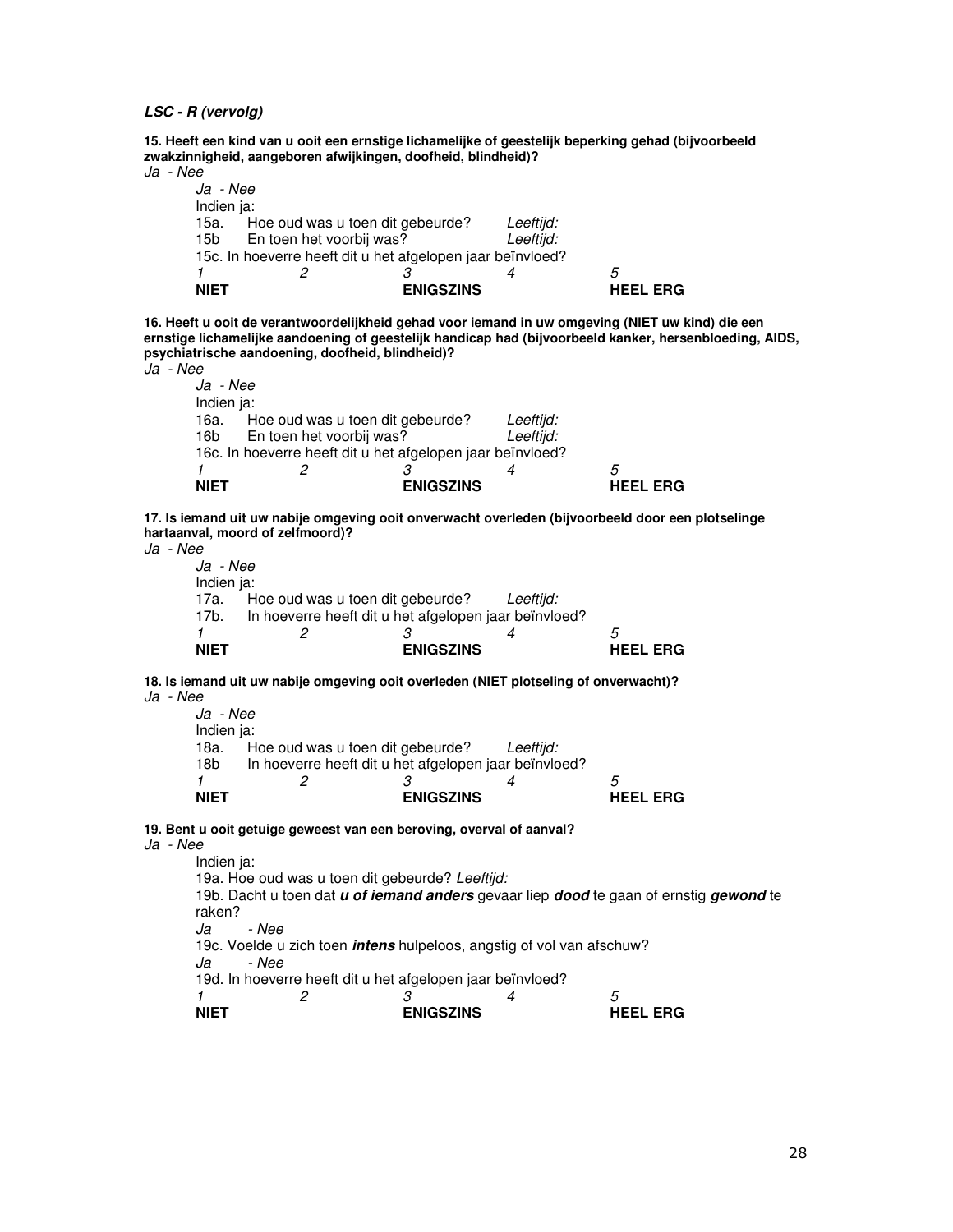**20. Bent u ooit overvallen, beroofd of aangevallen (NIET seksueel) door iemand die u niet kende?**  Ja - Nee Indien ja: 20a. Hoe oud was u toen dit gebeurde? Leeftijd: 20b. Dacht u toen dat **u of iemand anders** gevaar liep **dood** te gaan of ernstig **gewond** te

raken? Ja - Nee 20c. Voelde u zich toen **intens** hulpeloos, angstig of vol van afschuw? Ja - Nee 20d. In hoeverre heeft dit u het afgelopen jaar beïnvloed?<br>  $\begin{array}{cc}\n 1 & 2 \\
2 & 3\n \end{array}$ 1 2 3 4 5 **NIET** ENIGSZINS **HEEL ERG** 

**21. Na uw 16de jaar, bent u ooit overvallen, beroofd of aangevallen (NIET seksueel) door iemand die u kende (bijvoorbeeld dat uw ouders, vriend of echtgenoot u sloeg, stompte, verstikte of brandde)?**  Ja - Nee

| Indien ja:                                                 |                                                                              |                  |           |                                                                                        |  |  |  |  |
|------------------------------------------------------------|------------------------------------------------------------------------------|------------------|-----------|----------------------------------------------------------------------------------------|--|--|--|--|
| 21a.                                                       | Hoe oud was u toen dit gebeurde?                                             |                  | Leeftiid: |                                                                                        |  |  |  |  |
|                                                            | En toen het voorbij was?                                                     |                  | Leeftijd: |                                                                                        |  |  |  |  |
|                                                            |                                                                              |                  |           | 21b. Dacht u toen dat u of iemand anders gevaar liep dood te gaan of ernstig gewond te |  |  |  |  |
| raken?                                                     |                                                                              |                  |           |                                                                                        |  |  |  |  |
| Ja                                                         | - Nee                                                                        |                  |           |                                                                                        |  |  |  |  |
|                                                            | 21c. Voelde u zich toen <i>intens</i> hulpeloos, angstig of vol van afschuw? |                  |           |                                                                                        |  |  |  |  |
| Ja                                                         | - Nee                                                                        |                  |           |                                                                                        |  |  |  |  |
| 21d. In hoeverre heeft dit u het afgelopen jaar beïnvloed? |                                                                              |                  |           |                                                                                        |  |  |  |  |
|                                                            |                                                                              |                  |           | 5                                                                                      |  |  |  |  |
| <b>NIET</b>                                                |                                                                              | <b>ENIGSZINS</b> |           | HEEL ERG                                                                               |  |  |  |  |

**22. Bent u ooit lastig gevallen met seksuele opmerkingen, grapjes of verzoeken om seksuele handelingen door iemand van uw werk of school (bijvoorbeeld een collega, uw baas, klant of medeleerling of leraar)?**  Ja - Nee

Indien ja:

| <b>NIET</b> |                                                                                       | <b>ENIGSZINS</b> |           | <b>HEEL ERG</b>                                                                                             |  |  |  |  |  |
|-------------|---------------------------------------------------------------------------------------|------------------|-----------|-------------------------------------------------------------------------------------------------------------|--|--|--|--|--|
|             |                                                                                       |                  |           | 5                                                                                                           |  |  |  |  |  |
|             | 22d. In hoeverre heeft dit u het afgelopen jaar beïnvloed?                            |                  |           |                                                                                                             |  |  |  |  |  |
| Ja          | 22c. Voelde u zich toen <i>intens</i> hulpeloos, angstig of vol van afschuw?<br>- Nee |                  |           |                                                                                                             |  |  |  |  |  |
| Ja          | - Nee                                                                                 |                  |           |                                                                                                             |  |  |  |  |  |
| raken?      |                                                                                       |                  |           |                                                                                                             |  |  |  |  |  |
|             |                                                                                       |                  |           | 22b. Dacht u toen dat <i>u of iemand anders</i> gevaar liep <i>dood</i> te gaan of ernstig <i>gewond</i> te |  |  |  |  |  |
|             | En toen het voorbij was?                                                              |                  | Leeftijd: |                                                                                                             |  |  |  |  |  |
|             | 22a. Hoe oud was u toen dit gebeurde?                                                 |                  | Leeftijd: |                                                                                                             |  |  |  |  |  |
|             |                                                                                       |                  |           |                                                                                                             |  |  |  |  |  |

| 23. Na uw 16de jaar, werd u ooit aangeraakt of moest u iemand anders aanraken op een seksuele manier, |  |
|-------------------------------------------------------------------------------------------------------|--|
| omdat hij/zij u dwong of u bedreigde als u dat niet deed?                                             |  |
| Ja - Nee                                                                                              |  |

| Indien ja:  |                                                                              |                  |           |                                                                                        |  |  |  |  |  |
|-------------|------------------------------------------------------------------------------|------------------|-----------|----------------------------------------------------------------------------------------|--|--|--|--|--|
| 23a.        | Hoe oud was u toen dit gebeurde?                                             |                  | Leeftijd: |                                                                                        |  |  |  |  |  |
|             | En toen het voorbij was?                                                     |                  | Leeftijd: |                                                                                        |  |  |  |  |  |
|             |                                                                              |                  |           | 23b. Dacht u toen dat u of iemand anders gevaar liep dood te gaan of ernstig gewond te |  |  |  |  |  |
| raken?      |                                                                              |                  |           |                                                                                        |  |  |  |  |  |
| Ja          | - Nee                                                                        |                  |           |                                                                                        |  |  |  |  |  |
|             | 23c. Voelde u zich toen <i>intens</i> hulpeloos, angstig of vol van afschuw? |                  |           |                                                                                        |  |  |  |  |  |
| Ja          | - Nee                                                                        |                  |           |                                                                                        |  |  |  |  |  |
|             | 23d. In hoeverre heeft dit u het afgelopen jaar beïnvloed?                   |                  |           |                                                                                        |  |  |  |  |  |
|             |                                                                              |                  |           | 5                                                                                      |  |  |  |  |  |
| <b>NIET</b> |                                                                              | <b>ENIGSZINS</b> |           | <b>ERG</b>                                                                             |  |  |  |  |  |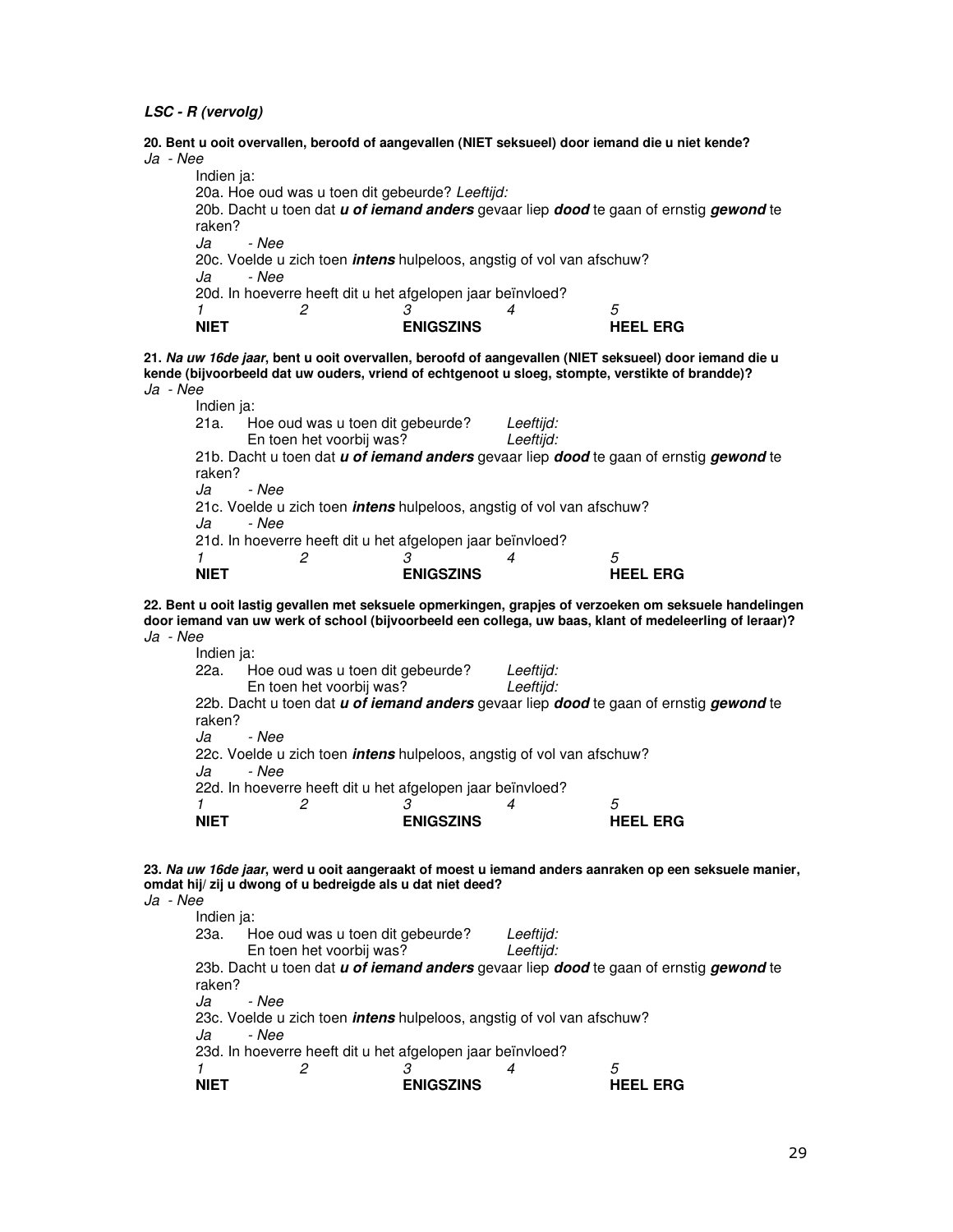**24. Na uw 16de jaar, heeft u ooit seks gehad (oraal, anaal, genitaal) tegen uw wil omdat iemand u daartoe dwong of u bedreigde?** 

| Ja - Nee | awong or a neareigae : |                                                                                  |                       |           |                                                                                                             |
|----------|------------------------|----------------------------------------------------------------------------------|-----------------------|-----------|-------------------------------------------------------------------------------------------------------------|
|          | Indien ja:             |                                                                                  |                       |           |                                                                                                             |
|          | 24a.                   | Hoe oud was u toen dit gebeurde?                                                 |                       | Leeftijd: |                                                                                                             |
|          |                        | En toen het voorbij was?                                                         |                       | Leeftijd: |                                                                                                             |
|          |                        |                                                                                  |                       |           | 24b. Dacht u toen dat <i>u of iemand anders</i> gevaar liep <i>dood</i> te gaan of ernstig <i>gewond</i> te |
|          | raken?                 |                                                                                  |                       |           |                                                                                                             |
|          | Ja                     | - Nee                                                                            |                       |           |                                                                                                             |
|          |                        | 24c. Voelde u zich toen <i>intens</i> hulpeloos, angstig of vol van afschuw?     |                       |           |                                                                                                             |
|          | Ja                     | - Nee                                                                            |                       |           |                                                                                                             |
|          | 1                      | 24d. In hoeverre heeft dit u het afgelopen jaar beïnvloed?                       |                       | 4         |                                                                                                             |
|          | <b>NIET</b>            | 2                                                                                | 3<br><b>ENIGSZINS</b> |           | 5<br><b>HEEL ERG</b>                                                                                        |
|          |                        |                                                                                  |                       |           |                                                                                                             |
|          |                        | 25. Zijn er gebeurtenissen die we niet gevraagd hebben en die u nog wilt noemen? |                       |           |                                                                                                             |
| Ja - Nee |                        |                                                                                  |                       |           |                                                                                                             |
|          | Indien ja:             |                                                                                  |                       |           |                                                                                                             |
|          | 25a.                   | Hoe oud was u toen dit gebeurde?                                                 |                       | Leeftijd: |                                                                                                             |
|          |                        | En toen het voorbij was?                                                         |                       | Leeftijd: |                                                                                                             |
|          | raken?                 |                                                                                  |                       |           | 25b. Dacht u toen dat u of iemand anders gevaar liep dood te gaan of ernstig gewond te                      |
|          | Ja                     | - Nee                                                                            |                       |           |                                                                                                             |
|          |                        | 25c. Voelde u zich toen <i>intens</i> hulpeloos, angstig of vol van afschuw?     |                       |           |                                                                                                             |
|          | Ja                     | - Nee                                                                            |                       |           |                                                                                                             |
|          |                        | 25d. In hoeverre heeft dit u het afgelopen jaar beïnvloed?                       |                       |           |                                                                                                             |
|          | $\mathcal I$           | 2                                                                                | 3                     | 4         | 5                                                                                                           |
|          | <b>NIET</b>            |                                                                                  | <b>ENIGSZINS</b>      |           | <b>HEEL ERG</b>                                                                                             |
|          |                        |                                                                                  |                       |           |                                                                                                             |
| Welke?   |                        |                                                                                  |                       |           |                                                                                                             |
|          |                        |                                                                                  |                       |           |                                                                                                             |
|          |                        |                                                                                  |                       |           | 26. Is er wel eens iemand anders iets overkomen, die u nabij was, waar u van overstuur raakte terwijl u     |
|          |                        | het zelf niet heeft gezien?                                                      |                       |           |                                                                                                             |
| Ja - Nee |                        |                                                                                  |                       |           |                                                                                                             |
|          | Indien ja:             |                                                                                  |                       |           |                                                                                                             |
|          | 26a.                   | Hoe oud was u toen dit gebeurde?                                                 |                       | Leeftijd: |                                                                                                             |
|          |                        | En toen het voorbij was?                                                         |                       | Leeftijd: |                                                                                                             |
|          | raken?                 |                                                                                  |                       |           | 26b. Dacht u toen dat u of iemand anders gevaar liep dood te gaan of ernstig gewond te                      |
|          | Ja                     | - Nee                                                                            |                       |           |                                                                                                             |
|          |                        | 26c. Voelde u zich toen <i>intens</i> hulpeloos, angstig of vol van afschuw?     |                       |           |                                                                                                             |
|          | Ja                     | - Nee                                                                            |                       |           |                                                                                                             |
|          |                        | 26d. In hoeverre heeft dit u het afgelopen jaar beïnvloed?                       |                       |           |                                                                                                             |
|          | $\mathcal I$           | 2                                                                                | 3                     | 4         | 5                                                                                                           |
|          | <b>NIET</b>            |                                                                                  | <b>ENIGSZINS</b>      |           | <b>HEEL ERG</b>                                                                                             |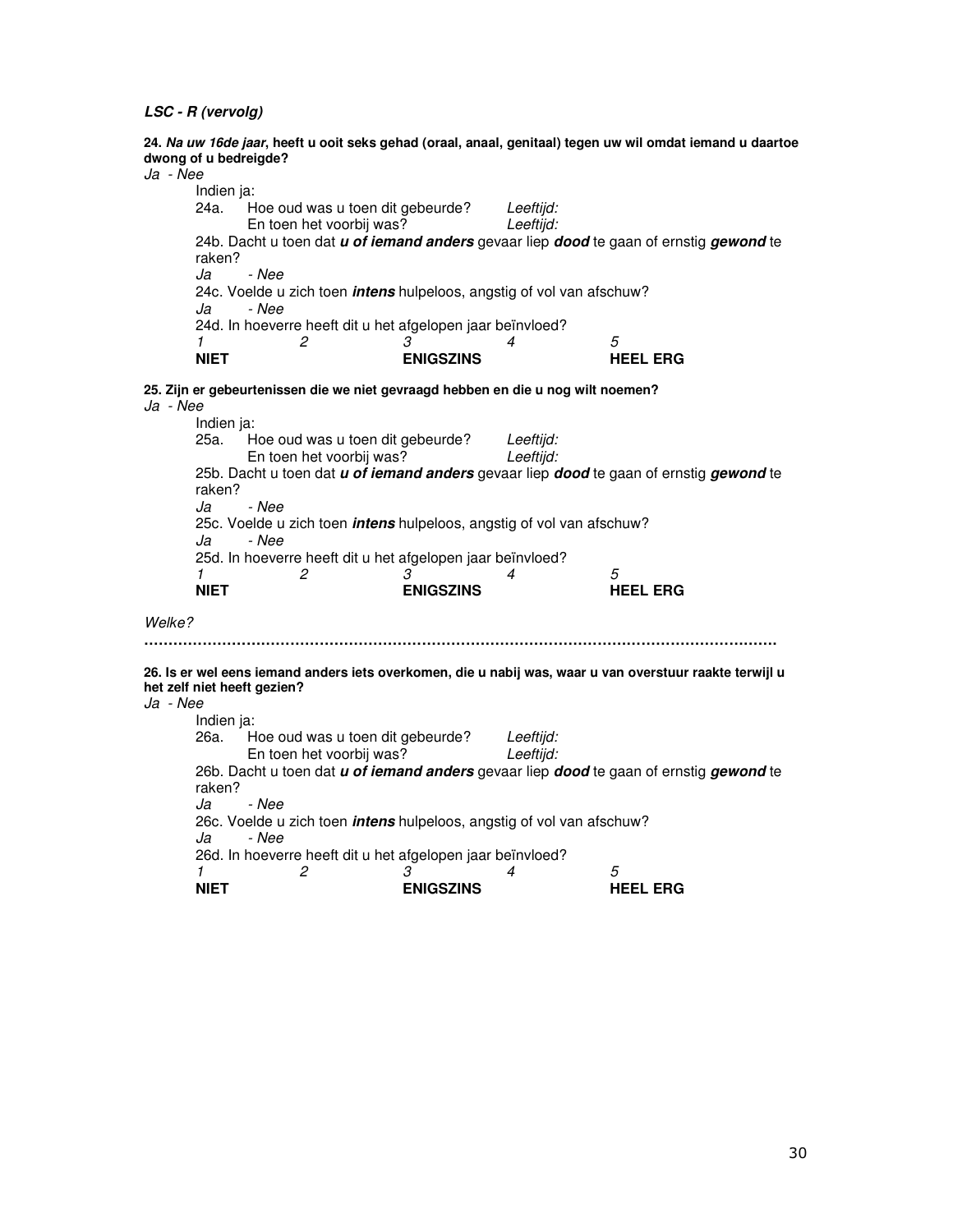# **Appendix 4. Time schedule Choice study**

| $T-120$          | Waiting room | Check for inclusion and exclusion criteria, |
|------------------|--------------|---------------------------------------------|
|                  |              | including a urine drug test and breath      |
|                  |              | alcohol test; Informed consent.             |
|                  |              | HR monitor attached and start               |
|                  |              | measurement; I-buttons attached and         |
|                  |              | start measurements Drawing of a number;     |
|                  |              | Questionnaires and task instructions.       |
| $T-60$           | Waiting room | Saliva sample; Blood pressure               |
|                  |              | measurement,.                               |
| $T-30$           | Waiting room | Saliva sample                               |
| $T-10$           | Waiting room | Saliva sample; Blood pressure               |
|                  |              | measurement; VAS 1; STAI-state 1            |
| $T-5$            | Waiting room | Blood pressure measurement;                 |
|                  |              | Written instructions for TSST-G;            |
|                  |              | Preparation period, standing position       |
| T <sub>0</sub>   | Test room    | Public speaking task (2min in total pp)     |
| T <sub>8</sub>   | Test room    | Saliva Sample; VAS 2 and explanation        |
|                  |              | mental arithmetic task                      |
| T <sub>10</sub>  | Test room    | Mental arithmetic: serial subtraction       |
|                  |              | (1.30min in total pp)                       |
| $\overline{716}$ | Test room    | Saliva sample; Blood pressure               |
|                  |              | measurement VAS3; STAI-state 2              |
|                  |              | Cognitive tasks                             |
| $\overline{120}$ | Waiting room | Saliva sample                               |
| T <sub>25</sub>  | Waiting room | Saliva sample; Blood pressure               |
|                  |              | measurement                                 |
| T <sub>35</sub>  | Waiting room | Saliva sample; Blood pressure               |
|                  |              | measurement                                 |
| T45              | Waiting room | Saliva sample; Blood pressure               |
|                  |              | measurement                                 |
| <b>T60</b>       | Waiting room | Saliva sample; Blood pressure               |
|                  |              | measurement                                 |
| T90              | Waiting room | Saliva sample; Blood pressure               |
|                  |              | measurement                                 |
| T120             | Waiting room | Saliva sample; Blood pressure               |
|                  |              | measurement                                 |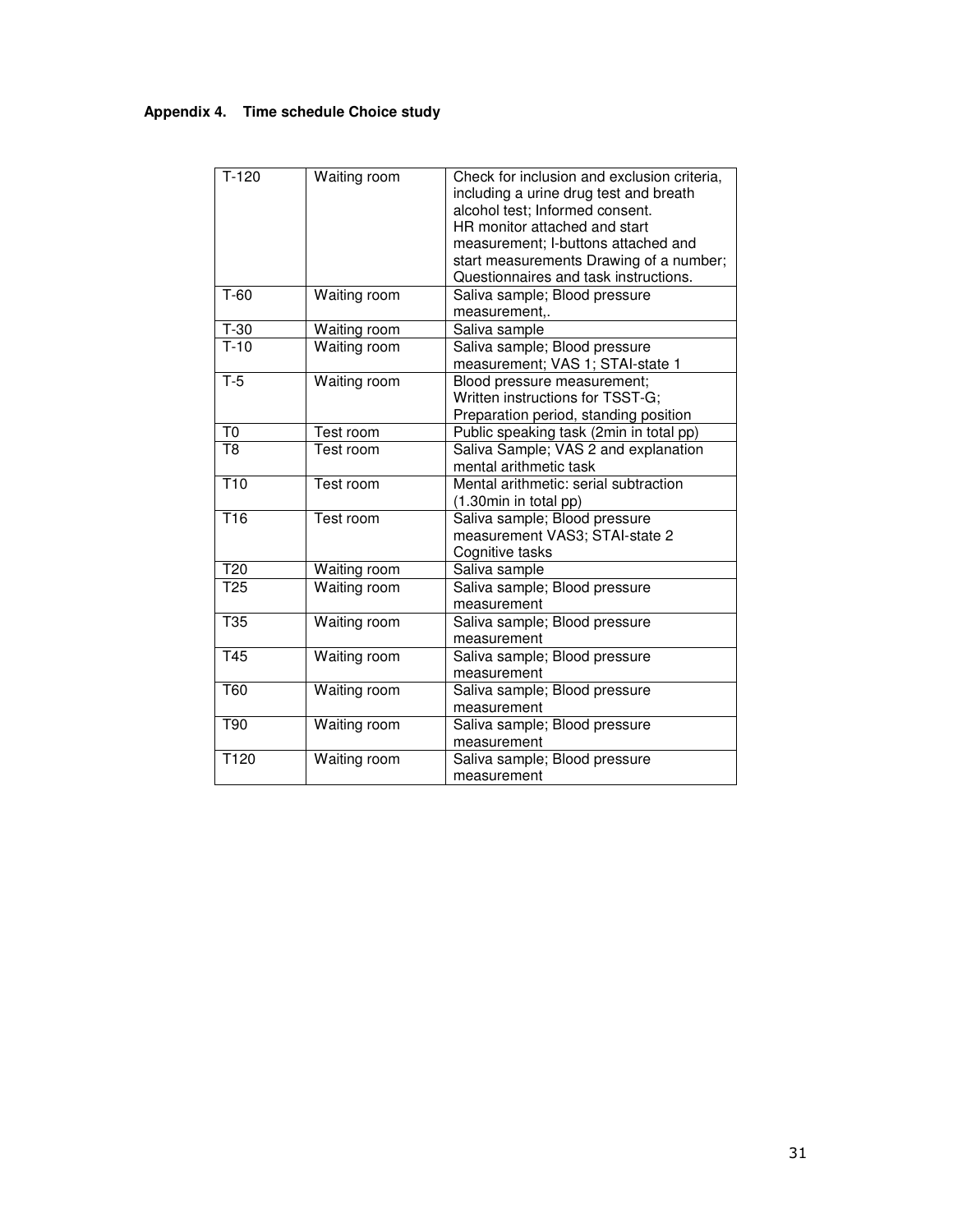# **Appendix 4. Protocol TSST-G stress condition**

# Schriftelijke introductie stresstaak aan deelnemer

Stel je voor dat je solliciteert voor een positie als onderzoeker aan de universiteit.

Voor je zal straks een twee koppige **commissie** zitten die zal besluiten of je de baan wel of niet krijgt. Je hebt vanaf nu 5 minuten de tijd om je op dit gesprek voor te bereiden. je kunt tijdens de voorbereidingstijd notities maken. Het is niet toegestaan om deze tijdens het gesprek te gebruiken.

Neem tijdens het gesprek aan dat de commissie je sollicitatiebrief heeft ontvangen. Je zult de commissie dus moeten overtuigen dat je de **goede eigenschappen** hebt om deze baan te krijgen. Hiervoor zal de commissie je meerdere keren naar voor roepen aan de hand van je nummer, waarna er van je verwacht zal worden dat je over jezelf gaat vertellen. Als je niet aan de beurt bent is het belangrijk dat je **achter de streep** blijft staan.

Het is de bedoeling dat je vooral op je persoonlijke kwaliteiten ingaat en dan vooral op deze die jou van andere sollicitanten onderscheiden en je voor deze positie kwalificeren. Het is niet de bedoeling dat je ingaat op je kennis en beroepskwalificaties. Ga hierbij vanuit dat de commissie al je diploma's en certificaten reeds heeft ingezien.

Het gesprek zal op camera en taperecorder opgenomen worden voor **aanvullende analyses van je stem en je gedrag**. De commissie is **getraind om non-verbaal gedrag te observeren**, en ze zullen tijdens het sollicitatiegesprek notities maken. Ze zullen met name letten op **je gebaren en je gezichtsuitdrukking**.

Na het gesprek krijg je een **tweede taak**. De commissie zal je tegen die tijd instructies hierover geven. U wordt altijd per toeval naar voren geroepen en kunt op elk moment aan de beurt komen.

Dit alles zal zo'n 15 minuten duren. Het nummer dat u bij de ontvangst heeft getrokken (1,2,3, of 4) zal dienen als nummer op basis waarvan u naar voor wordt geroepen. Als er vragen zijn, steek dan je hand op.

# TSST-G: stress condition group

1 commissielid doet het eerste gedeelte (gesprek) en het tweede gedeelte (rekenkundige taak).

# Gesprek instructies

Totale tijd van het gesprek: 8 minuten (2x 1min p.p.) Begroet de kandidaat bij binnenkomst niet of heel formeel, en houd je gezichtsuitdrukking neutraal (dus: niet lachen of contact maken, wel aankijken). De persoon die de kandidaat binnenleidt heeft al uitleg gegeven over de TSST procedure. De kandidaten wordt verteld dat ze in de hokjes moeten gaan staan op basis van het nummer dat ze getrokken hebben, dit zal de onderzoeksleider doen. Vervolgens wordt verteld dat er een tweede taak geïntroduceerd zal worden na het praatje. De commissie start de test met de woorden: "Als uw nummer genoemd wordt, begin dan te spreken. U mag tussen de gordijnen blijven staan. We zullen aangeven als het voldoende is. We kunnen op elk moment bij elke deelnemer terugkomen.'' Nu worden de nummers omgeroepen met om de minuut een ander nummer, zodat iedereen 2x aan de beurt komt, voor beurten van 1 minuut per keer zodat elke deelnemer 2x aan de beurt is geweest.

| Tijdstip in<br>min. | Proefpersoon   |
|---------------------|----------------|
| 0:00                | 1              |
| 1:00                | 4              |
| 2:00                | 3              |
| 3:00                | 1              |
| 4:00                | 2              |
| 5:00                | 3              |
| 6:00                | $\overline{2}$ |
| 7:00                | 4              |
| 8:00                | Eind           |

De leden van de commissie blijven stil zolang de deelnemer vloeiend blijft spreken. Alleen als de kandidaat langer dan 10 seconden stilvalt in de periode van 2 minuten is het eerste wat de commissie zegt: "U hebt nog steeds tijd, ga alsjeblieft door." Als dan na 10 seconden blijkt dat de deelnemer niks meer te zeggen heeft, zullen er voor de rest van de tijd verdere vragen gesteld worden. Voorbeelden van deze vragen staan hieronder en het is geheel aan de commissie om hier vragen uit te selecteren.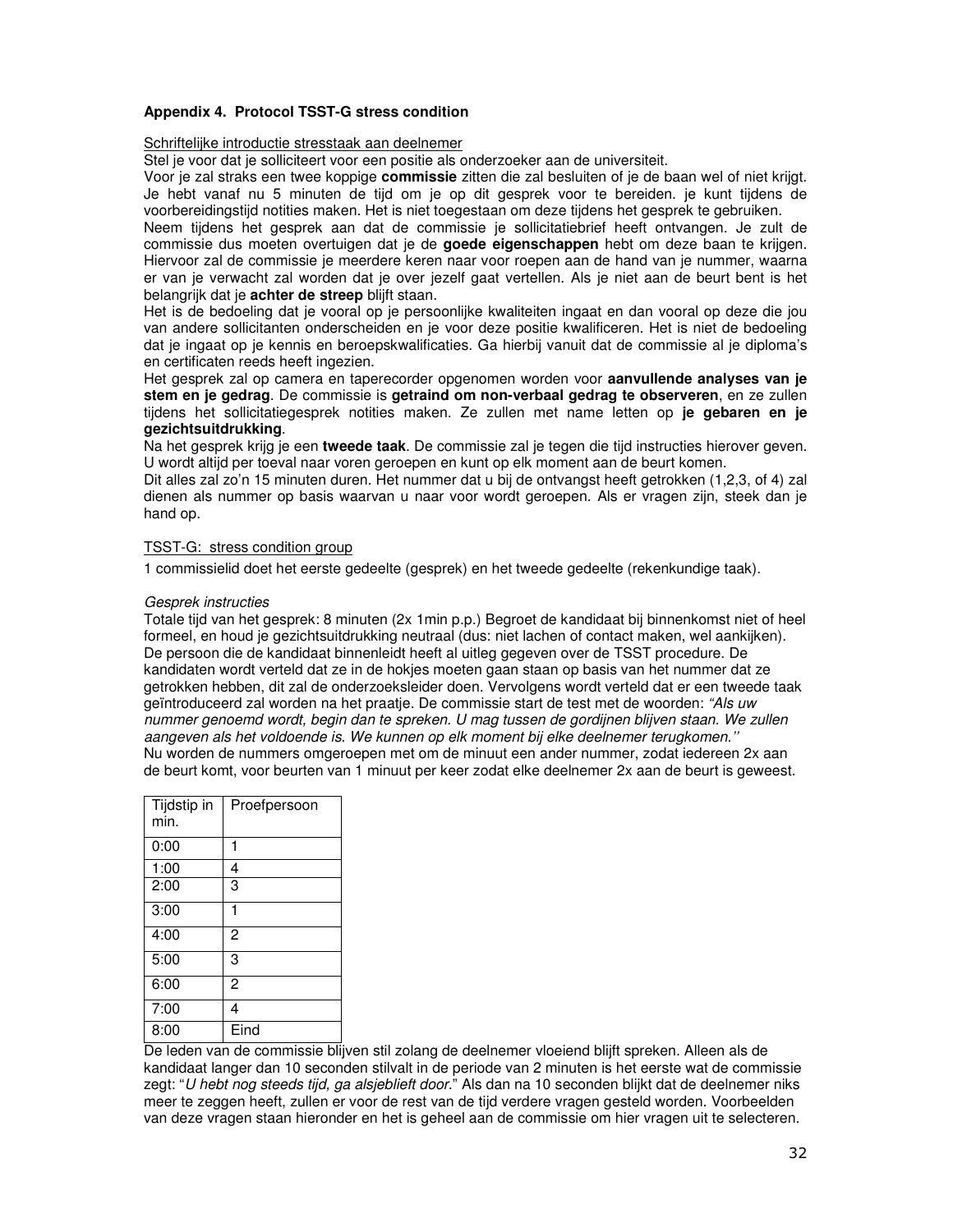- Waaruit blijkt dat u in staat bent anderen te overtuigen?
- Wat zijn uw sterkste punten?
- Wat zijn uw zwakke punten?
- Hoe zou u uzelf omschrijven?
- Welke hobby's hebt u?
- Hebt u wel eens een moeilijke beslissing genomen? Hoe ging dat?
- Kunt u goed samenwerken? Waaruit blijkt dat?
- Hoe maakt u keuzes?
- Waar bent u goed in? Kunt u voorbeelden noemen?
- Hoe zou uw beste vriend u omschrijven?
- Waar krijgt u energie van?
- Waar bent u trots op?
- Waar wordt u ongelukkig van?
- Waar mag men u 's nachts voor wakker maken?
- Heeft u een voorbeeld waarin u iets hebt bereikt wat u onmogelijk leek?
- Waardoor zou u snel geïrriteerd raken?
- Hoe gemakkelijk leert u iets nieuws?
- Hoe zien uw vijanden u?
- Wat onderscheidt u van anderen?

Het doel van deze vragen is niet om de deelnemer te vernederen of om gemeen te zijn. Het doel is om de deelnemer zich te laten presenteren aan een publiek. De vragen dienen dan ook om de presentatie meer diepgang te geven en om informatie te krijgen over specifieke kwaliteiten van de deelnemer. In sommige gevallen zal de deelnemer in staat zijn om zelf te praten gedurende de twee minuten. Het is dan aan de commissie om te beslissen of het nodig is om in te grijpen tussen de eerste en de tweede minuut. Dit dient afhankelijk te zijn van wat de deelnemer zegt. Het is bijvoorbeeld niet de bedoeling dat de deelnemer heel specifiek over lessen gaat praten die hij gekregen heeft op de universiteit of ergens anders. Sommige deelnemers zullen dit doen om de aandacht af te leiden van hun eigen persoon. In dat geval is het noodzakelijk dat de commissie interrupeert, bijvoorbeeld door te zeggen: "We geloven dat je weet hoe je een markt-analyse moet uitvoeren, maar we zijn meer geïnteresseerd in waarom je zo betrokken bent tot dit gebied.

Na 8 minuten, zeg: "We beeindigen het gesprek. Pak de salivette die achter u in het mapje hangt en stop deze in uw mond. Ik zal aangeven als u deze uit uw mond kunt halen. (wacht even tot het in de mond zit). Vul dan nu het formulier dat achter u in het mapje hangt in (na 1 minuut:) U mag de salivette weer in het buisje doen en deze in het mapje doen.. (VAS-schaal )) Laat de proefpersonen ook een speekselmonster afnemen. (VAS schaal en salivette op tafeltje achter proefpersoon). Laat de kandidaat dit invullen aan de statafel. Ga over naar de wiskundige taak.

# Wiskundige taak

Je zegt: "Nu vragen we u een tweede rekenkundige taak te doen, die niets te maken heeft met het sollicitatiegesprek. We vragen u om vanaf een getal dat we u geven terug te tellen naar 0 in stappen van 17. Het is de bedoeling dat u dit zo snel en foutloos mogelijk doet. Als u een fout maakt zal de commissie dit aangeven en opnieuw het begingetal zeggen. Het is de bedoeling dat u dan opnieuw begint. De commissie zal iedereen meerdere beurten geven en kan op elk moment bij iedere deelnemer terugkomen. Zijn er vragen? "

Elke beurt van de arithmetische test zal 45 seconden duren met een totaal van 1,5 minuut per persoon, dit betekent dat elke persoon in willekeurige volgorde twee keer aan de beurt zal komen. Het is de bedoeling dat de commissie bijhoudt hoeveel fouten er zijn gemaakt en het getal dat de deelnemer uiteindelijk bereikt heeft als prestatiemaat. Na een beurt is het de bedoeling dat de commissie de deelnemer bedankt en vraagt om weer op zijn/haar nummer te gaan staan. (Als een proefpersoon een fout maakt, zeg: "Fout, 2023").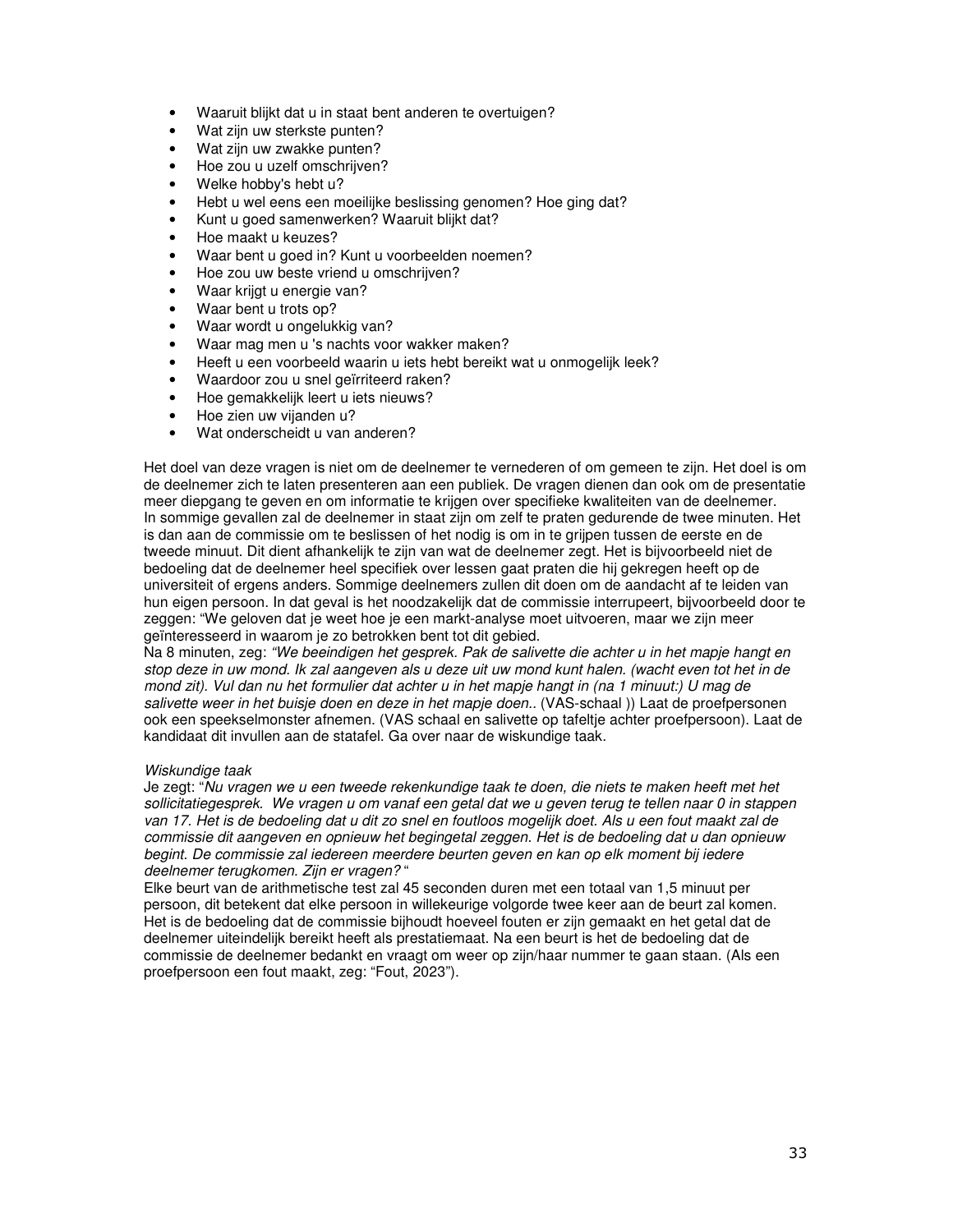| Tijdstip in | proefpersoon | getal |
|-------------|--------------|-------|
| sec.        |              |       |
| 0:00        | 3            | 2023  |
| 0:45        | 4            | 2018  |
| 1:30        | 2            | 2013  |
| 2:15        | 4            | 2028  |
| 3:00        |              | 2013  |
| 3:45        | 2            | 2018  |
| 4:30        | 3            | 2028  |
| 5:15        |              | 2023  |
| 6:00        | eind         | eind  |

| 2023 | 2028 | 2018 2013      |      | 1394 | 1399 | 1389 | 1384 | 765 | 770 | 760 | 755 | 136       | 141 | 131  | 126            |
|------|------|----------------|------|------|------|------|------|-----|-----|-----|-----|-----------|-----|------|----------------|
| 2006 | 2011 | 2001 1996      |      | 1377 | 1382 | 1372 | 1367 | 748 | 753 | 743 | 738 | 119       | 124 | 114  | 109            |
| 1989 | 1994 | 1984 1979      |      | 1360 | 1365 | 1355 | 1350 | 731 | 736 | 726 | 721 | 102       | 107 | 97   | 92             |
| 1972 | 1977 | 1967 1962      |      | 1343 | 1348 | 1338 | 1333 | 714 | 719 | 709 | 704 | 85        | 90  | 80   | 75             |
| 1955 | 1960 | 1950 1945      |      | 1326 | 1331 | 1321 | 1316 | 697 | 702 | 602 | 687 | 68        | 73  | 63   | 58             |
| 1938 | 1943 | 1933 1928      |      | 1309 | 1314 | 1304 | 1299 | 680 | 685 | 675 | 670 | 51        | 56  | 46   | 41             |
| 1921 | 1926 | 1916 1911      |      | 1292 | 1297 | 1287 | 1282 | 663 | 668 | 658 | 653 | 34        | 39  | 29   | 24             |
| 1904 |      | 1909 1899 1894 |      | 1275 | 1280 | 1270 | 1265 | 646 | 651 | 641 | 636 | 17        | 22  | 12   | $\overline{7}$ |
| 1887 |      | 1892 1882 1877 |      | 1258 | 1263 | 1253 | 1148 | 629 | 634 | 624 | 619 | $\pmb{0}$ | 5   | $-5$ | $-10$          |
| 1870 | 1875 | 1865           | 1860 | 1241 | 1246 | 1236 | 1231 | 612 | 617 | 607 | 602 |           |     |      |                |
| 1853 | 1858 | 1848           | 1843 | 1224 | 1229 | 1219 | 1214 | 595 | 600 | 590 | 585 |           |     |      |                |
| 1836 | 1841 | 1831           | 1826 | 1207 | 1212 | 1202 | 1197 | 578 | 583 | 573 | 568 |           |     |      |                |
| 1819 | 1824 | 1814           | 1809 | 1190 | 1195 | 1185 | 1180 | 561 | 566 | 556 | 551 |           |     |      |                |
| 1802 | 1807 | 1797 1792      |      | 1173 | 1178 | 1168 | 1163 | 544 | 549 | 539 | 534 |           |     |      |                |
| 1785 | 1790 | 1780           | 1775 | 1156 | 1161 | 1151 | 1146 | 527 | 532 | 522 | 517 |           |     |      |                |
| 1768 | 1773 | 1763           | 1758 | 1139 | 1144 | 1134 | 1129 | 510 | 515 | 505 | 500 |           |     |      |                |
| 1751 | 1756 | 1646           | 1641 | 1122 | 1127 | 1117 | 1112 | 493 | 498 | 488 | 483 |           |     |      |                |
| 1734 | 1739 | 1629           | 1624 | 1105 | 1110 | 1100 | 1095 | 476 | 481 | 471 | 466 |           |     |      |                |
| 1717 |      | 1722 1712 1707 |      | 1088 | 1093 | 1083 | 1078 | 459 | 464 | 454 | 449 |           |     |      |                |
| 1700 | 1705 | 1695           | 1690 | 1071 | 1076 | 1066 | 1061 | 442 | 447 | 437 | 432 |           |     |      |                |
| 1683 | 1688 | 1678           | 1673 | 1054 | 1059 | 1049 | 1044 | 425 | 430 | 420 | 415 |           |     |      |                |
| 1666 | 1671 | 1661           | 1656 | 1037 | 1042 | 1032 | 1027 | 408 | 413 | 403 | 398 |           |     |      |                |
| 1649 | 1654 | 1644           | 1639 | 1020 | 1025 | 1015 | 1010 | 391 | 396 | 386 | 381 |           |     |      |                |
| 1632 | 1637 | 1627           | 1622 | 1003 | 1008 | 998  | 993  | 374 | 379 | 369 | 364 |           |     |      |                |
| 1615 | 1620 | 1610           | 1605 | 986  | 991  | 981  | 976  | 357 | 362 | 352 | 347 |           |     |      |                |
| 1598 | 1603 | 1593           | 1588 | 969  | 974  | 964  | 959  | 340 | 345 | 335 | 330 |           |     |      |                |
| 1581 | 1586 | 1576           | 1571 | 952  | 957  | 947  | 942  | 323 | 328 | 318 | 313 |           |     |      |                |
| 1564 | 1569 | 1559           | 1554 | 935  | 940  | 930  | 925  | 306 | 311 | 301 | 296 |           |     |      |                |
| 1547 |      | 1552 1542 1537 |      | 918  | 923  | 913  | 908  | 289 | 294 | 284 | 279 |           |     |      |                |
| 1530 | 1535 | 1525           | 1520 | 901  | 906  | 896  | 891  | 272 | 277 | 267 | 262 |           |     |      |                |
| 1513 | 1518 | 1508           | 1503 | 884  | 889  | 879  | 874  | 255 | 260 | 250 | 245 |           |     |      |                |
| 1496 | 1501 | 1491           | 1486 | 867  | 872  | 862  | 857  | 238 | 243 | 233 | 228 |           |     |      |                |
| 1479 | 1484 | 1474           | 1469 | 850  | 855  | 845  | 840  | 221 | 226 | 216 | 211 |           |     |      |                |
| 1462 | 1467 | 1457           | 1452 | 833  | 838  | 828  | 823  | 204 | 209 | 199 | 194 |           |     |      |                |
| 1445 | 1550 | 1440           | 1435 | 816  | 821  | 811  | 806  | 187 | 192 | 182 | 177 |           |     |      |                |
| 1428 | 1433 | 1423           | 1418 | 799  | 804  | 794  | 789  | 170 | 175 | 165 | 160 |           |     |      |                |
| 1411 |      | 1416 1406 1401 |      | 782  | 787  | 777  | 772  | 153 | 158 | 148 | 143 |           |     |      |                |

Na 6 minuten: " Het is tijd. Jullie kunnen de kamer verlaten. Buiten wacht iemand jullie op om jullie naar de wachtkamer te begeleiden."